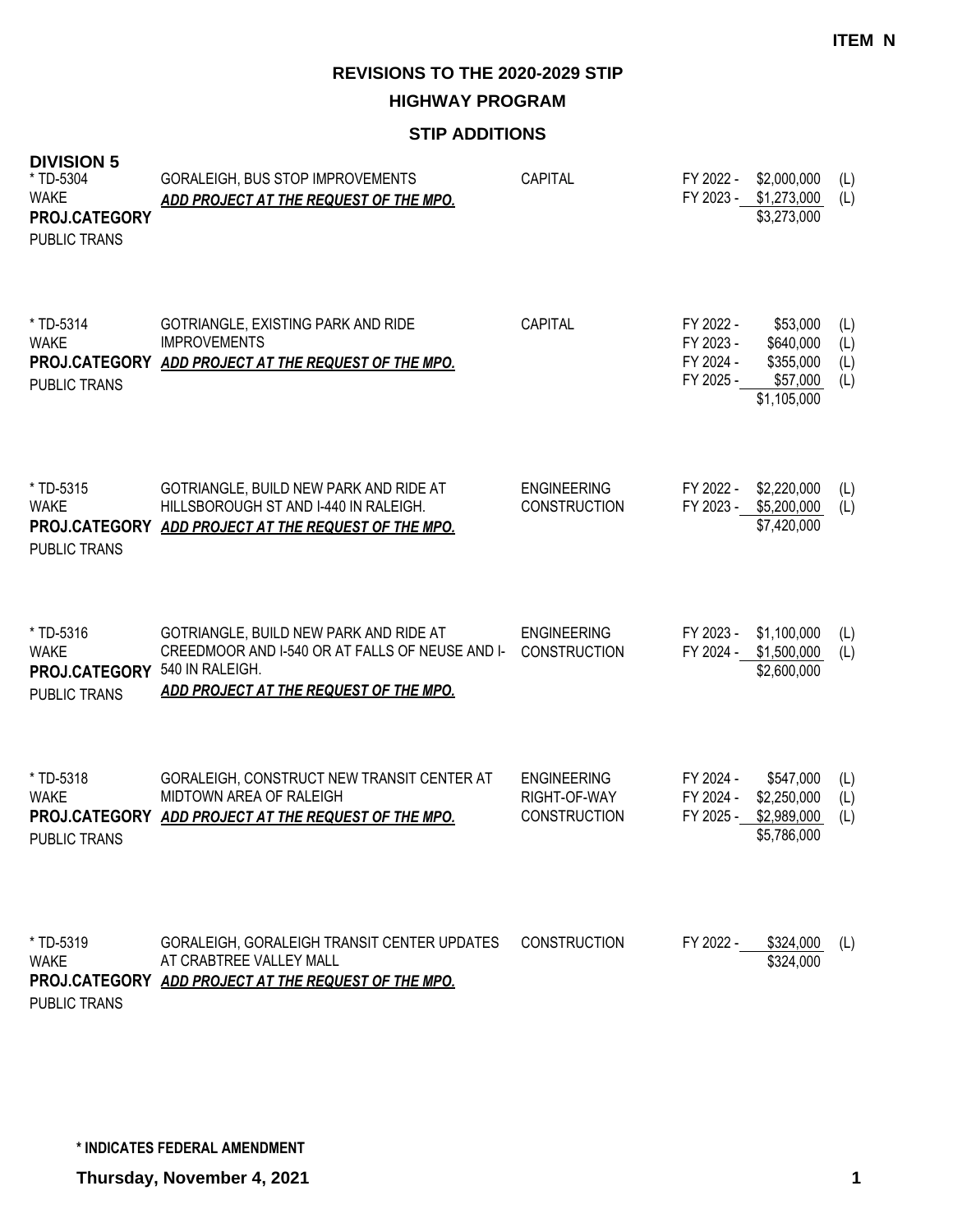**HIGHWAY PROGRAM**

## **STIP ADDITIONS**

| <b>DIVISION 5</b><br>* TD-5320<br><b>WAKE</b><br><b>PUBLIC TRANS</b> | GORALEIGH, GORALEIGH TRANSIT CENTER UPDATES<br>AT TRIANGLE TOWNE CENTER<br>PROJ.CATEGORY ADD PROJECT AT THE REQUEST OF THE MPO.                                                                                                                        | <b>CONSTRUCTION</b>                 | FY 2022 -<br>\$324,000<br>\$324,000                                                                                                           | (L)                             |
|----------------------------------------------------------------------|--------------------------------------------------------------------------------------------------------------------------------------------------------------------------------------------------------------------------------------------------------|-------------------------------------|-----------------------------------------------------------------------------------------------------------------------------------------------|---------------------------------|
| * TL-0020<br><b>WAKE</b><br><b>PUBLIC TRANS</b>                      | GORALEIGH, RALEIGH UNION STATION BUS FACILITY<br>INTER-CITY/COMMUTER RAIL PARK AND RIDE<br>PROJ.CATEGORY ADD PROJECT AT THE REQUEST OF THE MPO.                                                                                                        | <b>CONSTRUCTION</b>                 | FY 2022 -<br>\$2,500,000<br>FY 2022 -<br>\$625,000<br>FY 2023 - \$2,000,000<br>FY 2023 - \$500,000<br>\$5,625,000                             | (CMAQ)<br>(L)<br>(CMAQ)<br>(L)  |
| * TO-6168<br><b>WAKE</b><br><b>PUBLIC TRANS</b>                      | GORALEIGH, TOWN OF WAKE FOREST REVERSE<br><b>CIRCULATOR OPERATING ASSISTANCE</b><br>PROJ.CATEGORY ADD PROJECT AT THE REQUEST OF THE MPO.                                                                                                               | <b>OPERATIONS</b>                   | \$366,000<br>FY 2022 -<br>\$375,000<br>FY 2023 -<br>FY 2024 -<br>\$387,000<br>FY 2025 -<br>\$394,000<br>FY 2026 -<br>\$404,000<br>\$1,926,000 | (L)<br>(L)<br>(L)<br>(L)<br>(L) |
| <b>DIVISION 7</b><br>* BL-0041<br><b>GUILFORD</b><br><b>DIVISION</b> | LAKE DANIEL GREENWAY, FRIENDLY AVENUE TO<br>JOSEPHINE BOYD STREET, AND LATHAM PARK<br>PROJ.CATEGORY GREENWAY AT TENNIS COURTS NEAR WENDOVER<br>AVENUE IN GREENSBORO. REPAIR SURFACES.<br>ADD COVID RELIEF PROJECT AT THE REQUEST OF<br><u>THE MPO.</u> | <b>CONSTRUCTION</b>                 | FY 2022 -<br>\$500,000<br>\$500,000                                                                                                           | (BGDACV)                        |
| * BL-0042<br><b>GUILFORD</b><br><b>DIVISION</b>                      | VANCE ARLINGTON GREENWAY, NORTH OF FLORIDA<br>STREET TO BRAGG STREET IN GREENSBORO.<br>PROJ.CATEGORY CONSTRUCT GREENWAY AND SIDEPATH.<br>ADD COVID RELIEF PROJECT AT THE REQUEST OF<br><b>THE MPO.</b>                                                 | <b>CONSTRUCTION</b>                 | FY 2022 - \$1,200,000<br>\$1,200,000                                                                                                          | (BGDACV)                        |
| * HL-0046<br><b>GUILFORD</b><br>PROJ.CATEGORY<br><b>DIVISION</b>     | SR 4240 (EAST GATE CITY BOULEVARD), WILLOW<br>ROAD TO FLORIDA STREET IN GREENSBORO.<br>MODERNIZE ROADWAY, ADD CURB AND GUTTER, AND<br><b>CONSTRUCT SIDEWALKS.</b><br>ADD PROJECT AT THE REQUEST OF THE MPO.                                            | RIGHT-OF-WAY<br><b>CONSTRUCTION</b> | FY 2022 -<br>\$120,000<br>FY 2022 -<br>\$30,000<br>\$2,848,000<br>FY 2023 -<br>FY 2023 -<br>\$712,000<br>\$3,710,000                          | (BGDA)<br>(L)<br>(BGDA)<br>(L)  |

**\* INDICATES FEDERAL AMENDMENT**

**Thursday, November 4, 2021 2**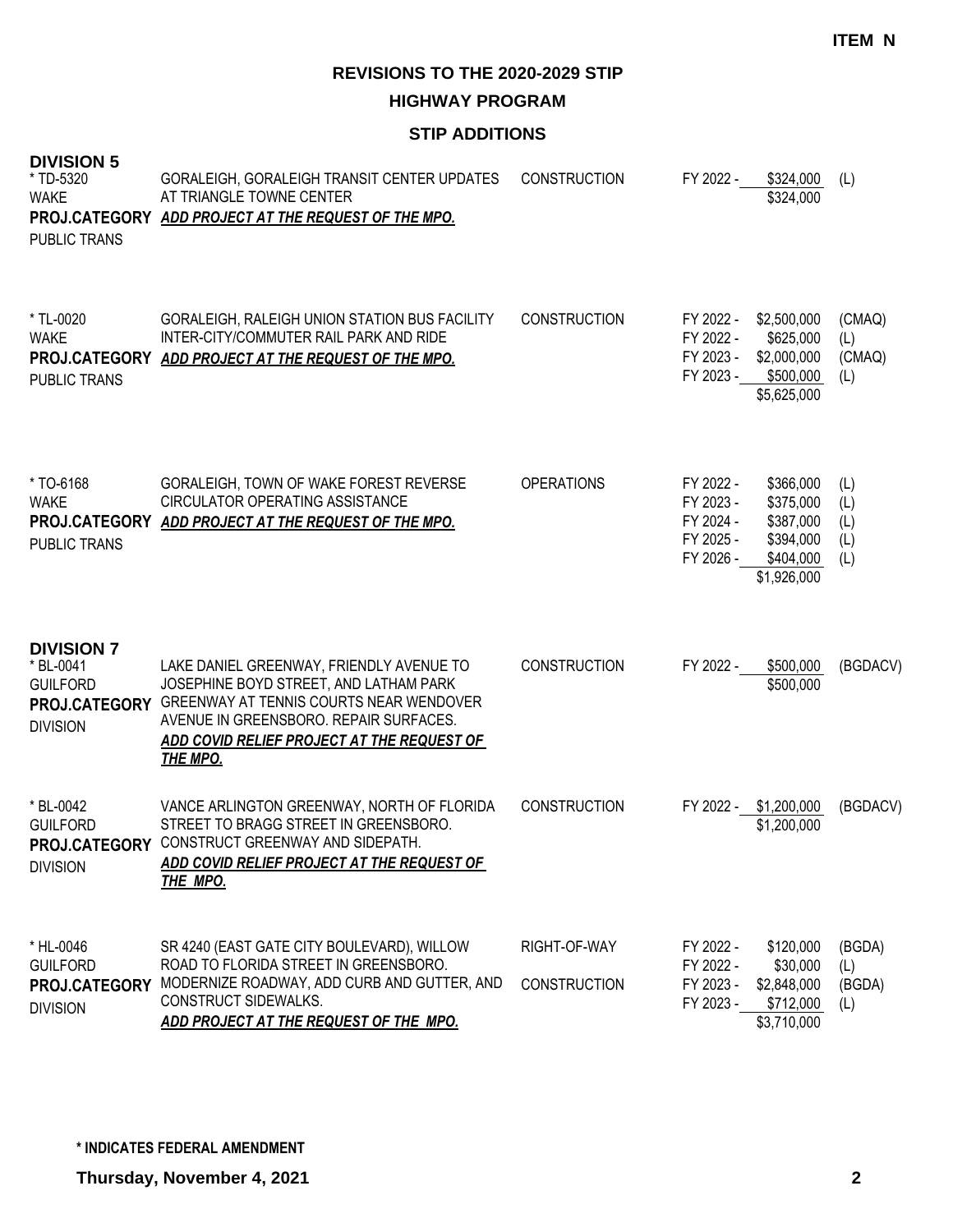#### **HIGHWAY PROGRAM**

## **STIP ADDITIONS**

| <b>DIVISION 7</b><br>* HL-0047<br><b>GUILFORD</b><br>PROJ.CATEGORY<br><b>DIVISION</b> | SR 2523 (YANCEYVILLE STREET), LEES CHAPEL ROAD<br>TO FUTURE I-840 (GREENSBORO URBAN LOOP) IN<br>GREENSBORO. WIDEN AND MODERNIZE ROADWAY,<br>ADD CURB AND GUTTER, AND CONSTRUCT<br>SIDEWALKS. SR 2876 (SANDS DRIVE), EAST CONE<br>BOULEVARD TO MCKNIGHT MILL ROAD AND OLD<br>BATTLEGROUND ROAD, US 220 (BATTLEGROUND<br>AVENUE) TO BRITISH LAKE DRIVE IN GREENSBORO.<br>CONSTRUCT SIDEWALK.<br><u>ADD PROJECT AT THE REQUEST OF THE MPO.</u> | RIGHT-OF-WAY<br><b>CONSTRUCTION</b>                       | FY 2022 -<br>FY 2022 -<br>FY 2023 -<br>FY 2023 -                             | \$20,000<br>\$50,000<br>\$440,000<br>\$110,000<br>\$620,000                                                                                   | (BGDA)<br>(L)<br>(BGDA)<br>(L)                                                         |
|---------------------------------------------------------------------------------------|---------------------------------------------------------------------------------------------------------------------------------------------------------------------------------------------------------------------------------------------------------------------------------------------------------------------------------------------------------------------------------------------------------------------------------------------|-----------------------------------------------------------|------------------------------------------------------------------------------|-----------------------------------------------------------------------------------------------------------------------------------------------|----------------------------------------------------------------------------------------|
| * HL-0048<br><b>GUILFORD</b><br>PROJ.CATEGORY<br><b>DIVISION</b>                      | VARIOUS, PEDESTRIAN SIGNAL INSTALLATION,<br>ACCESSIBLE RAMP CONSTRUCTION, AND TRAFFIC<br>SIGNAL REPLACEMENT AT VARIOUS INTERSECTIONS<br>IN GREENSBORO.<br>ADD PROJECT AT THE REQUEST OF THE MPO.                                                                                                                                                                                                                                            | <b>ENGINEERING</b><br>RIGHT-OF-WAY<br><b>CONSTRUCTION</b> | FY 2022 -<br>FY 2022 -<br>FY 2022 -<br>FY 2022 -<br>FY 2022 -                | \$240,000<br>\$8,000<br>\$2,000<br>\$800,000<br>\$200,000<br>\$1,250,000                                                                      | (BGDACV)<br>(BGDA)<br>(L)<br>(BGDA)<br>(L)                                             |
| <b>DIVISION 9</b><br>* HL-0049<br><b>ROWAN</b><br>PROJ.CATEGORY<br><b>DIVISION</b>    | BRENNER AVENUE, US 70 / US 601 (JAKE ALEXANDER<br>BOULEVARD) TO MILFORD HILLS ROAD IN<br>SALISBURY. CONSTRUCT MEDIAN; CONSTRUCT<br>ROUNDABOUT AT MILFORD HILLS ROAD.<br>ADD COVID RELIEF PROJECT AT THE REQUEST OF<br><b>THE MPO.</b>                                                                                                                                                                                                       | <b>ENGINEERING</b><br>RIGHT-OF-WAY<br><b>CONSTRUCTION</b> | FY 2022 -<br>FY 2022 -<br>FY 2023 -<br>FY 2023 -<br>FY 2023 -<br>FY 2023 -   | \$145,000<br>\$36,000<br>\$11,000<br>\$3,000<br>\$664,000<br>\$166,000<br>\$1,025,000                                                         | (BGDACV)<br>(L)<br>(BGDACV)<br>(L)<br>(BGDACV)<br>(L)                                  |
| <b>DIVISION 10</b><br>* TC-0023<br><b>ROWAN</b><br>PUBLIC TRANS                       | REPLACE FOUR TRANSIT BUSES THAT HAVE<br>EXCEEDED THEIR USEFUL LIFE, AND REPLACE<br>PROJ.CATEGORY VEHICLE RELATED EQUIPMENT SUCH AS FARE<br>BOXES, DESTINATION SIGNS, CAMERA SYSTEMS, AND<br>AUTOMATED VOICE ANNUNCIATION SYSTEMS.<br>ADD PROJECT AT THE REQUEST OF THE MPO.                                                                                                                                                                 | <b>CAPITAL</b>                                            | 2022<br>2022<br>2023<br>2023<br>2024<br>2024<br>2025<br>2025<br>2026<br>2026 | \$120,000<br>\$640,000<br>\$120,000<br>\$640,000<br>\$120,000<br>\$640,000<br>\$120,000<br>\$640,000<br>\$120,000<br>\$640,000<br>\$3,800,000 | (L)<br>(5339b)<br>(L)<br>(5339b)<br>(L)<br>(5339b)<br>(L)<br>(5339b)<br>(L)<br>(5339b) |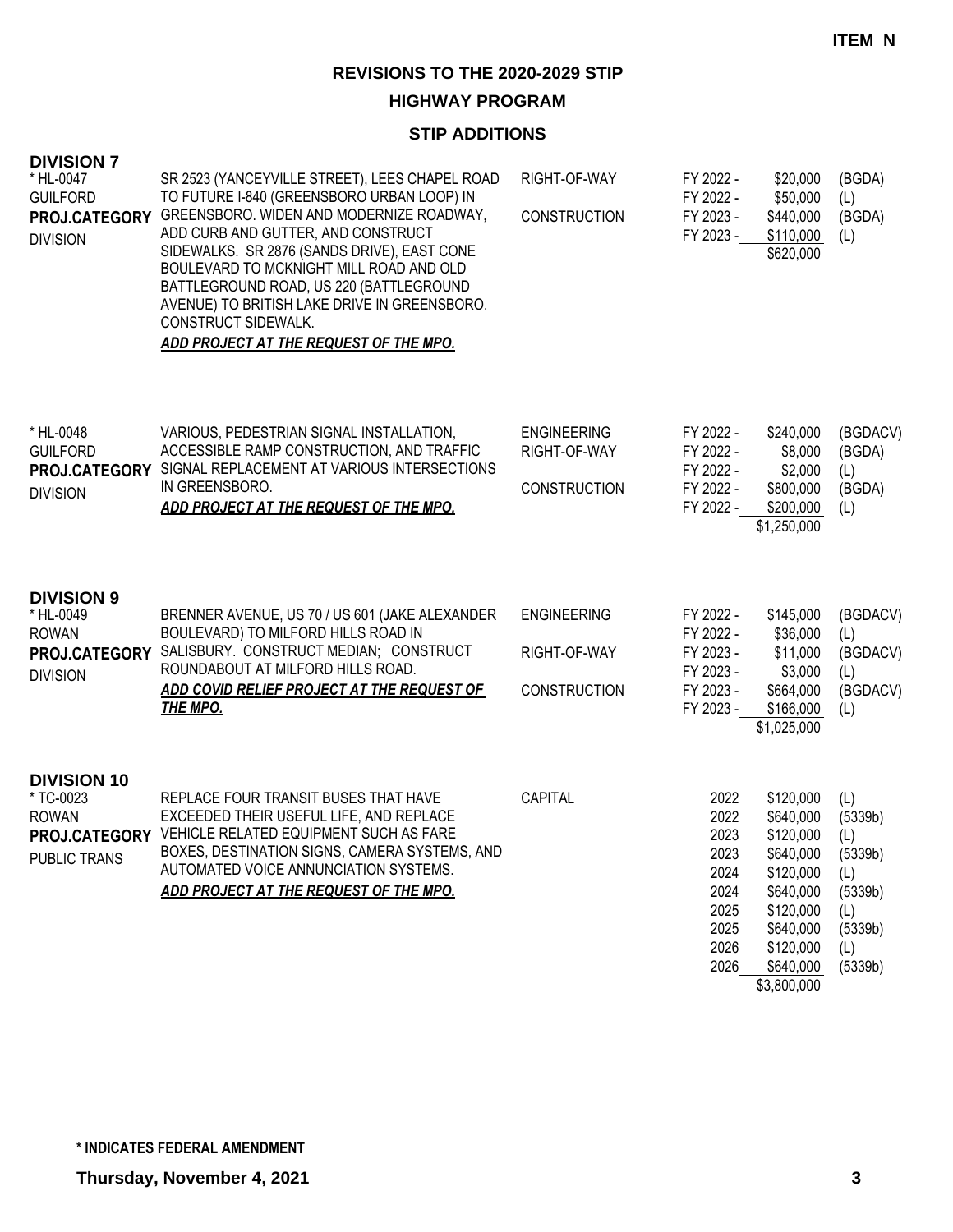**ITEM N**

**REVISIONS TO THE 2020-2029 STIP**

**HIGHWAY PROGRAM**

## **STIP ADDITIONS**

| <b>DIVISION 10</b><br>* TL-0021<br><b>CABARRUS</b><br><b>DIVISION</b>               | CONCORD, PURCHASE NEW 35 FOOT HYBRID<br>ELECTRIC HEAVY DUTY LOW FLOOR BUS<br>PROJ.CATEGORY ADD COVID RELIEF PROJECT AT THE REQUEST OF<br><u>THE MPO.</u>                                                                   | <b>CONSTRUCTION</b>                                       | FY 2022 -<br>FY 2022 -                                                     | \$602,000<br>\$123,000<br>\$725,000                                                      | (BGDACV)<br>(L)                                 |
|-------------------------------------------------------------------------------------|----------------------------------------------------------------------------------------------------------------------------------------------------------------------------------------------------------------------------|-----------------------------------------------------------|----------------------------------------------------------------------------|------------------------------------------------------------------------------------------|-------------------------------------------------|
| <b>DIVISION 11</b><br>* HF-0001<br><b>CALDWELL</b><br><b>EXEMPT</b>                 | SR 1328 (BROWN MOUNTAIN BEACH ROAD), MILEPOST<br>5.3 TO MILEPOST 7.5. INSTALL GUARDRAIL AT<br>PROJ.CATEGORY VARIOUS LOCATIONS.<br>ADD FEDERAL LANDS ACCESS PROGRAM PROJECT.                                                | <b>ENGINEERING</b><br><b>CONSTRUCTION</b>                 | FY 2022 -<br>FY 2022 -<br>FY 2022 -<br>FY 2022 -                           | \$4,000<br>\$1,000<br>\$188,000<br>\$47,000<br>\$240,000                                 | (FLAP)<br>(S(M))<br>(FLAP)<br>(S(M))            |
| * HF-0003<br><b>CALDWELL</b><br>PROJ.CATEGORY WILSON CREEK.<br><b>EXEMPT</b>        | SR 1328 (BROWN MOUNTAIN BEACH ROAD), WIDEN<br>ROADWAY TO 20 FEET IN FIVE LOCATIONS ALONG<br>ADD FEDERAL LANDS ACCESS PROGRAM PROJECT<br>(PREVIOUSLY HO-0006).                                                              | <b>ENGINEERING</b><br>CONSTRUCTION                        | FY 2022 -<br>FY 2022 -<br>FY 2024 -<br>FY 2024 -                           | \$140,000<br>\$35,000<br>\$1,260,000<br>\$315,000<br>\$1,750,000                         | (FLAP)<br>(S(M))<br>(FLAP)<br>(S(M))            |
| <b>DIVISION 12</b><br>* BL-0033<br><b>GASTON</b><br><b>EXEMPT</b>                   | NC 274 (TRYON COURTHOUSE RD), PINE SPRINGS<br>DRIVE TO COURT TERRACE. CONSTRUCT SIDEWALK<br>PROJ.CATEGORY ON WEST SIDE OF ROADWAY.<br>ADD PROJECT AT THE REQUEST OF THE<br><b>TRANSPORTATION PLANNING DIVISION.</b>        | <b>ENGINEERING</b><br>RIGHT-OF-WAY<br><b>CONSTRUCTION</b> | FY 2022 -<br>FY 2022 -<br>FY 2023 -<br>FY 2023 -<br>FY 2023 -<br>FY 2023 - | \$150,000<br>\$38,000<br>\$40,000<br>\$10,000<br>\$1,159,000<br>\$290,000<br>\$1,687,000 | (CMAQ)<br>(L)<br>(CMAQ)<br>(L)<br>(CMAQ)<br>(L) |
| <b>DIVISION 14</b><br>* BF-0001<br><b>JACKSON</b><br>PROJ.CATEGORY<br><b>EXEMPT</b> | SR 1737 (CANEY FORK ROAD), SR 1432 (SKYLAND<br>DRIVE), SR 1705 (DARK RIDGE ROAD), SR 1157<br>(CULLOWHEE MOUNTAIN ROAD), CONSTRUCT<br>BICYCLE PULLOUTS AT STRATEGIC LOCATIONS.<br>ADD FEDERAL LANDS ACCESS PROGRAM PROJECT. | <b>ENGINEERING</b><br><b>CONSTRUCTION</b>                 | FY 2022 -<br>FY 2022 -<br>FY 2022 -<br>FY 2022 -                           | \$8,000<br>\$2,000<br>\$152,000<br>\$38,000<br>\$200,000                                 | (FLAP)<br>(S(M))<br>(FLAP)<br>(S(M))            |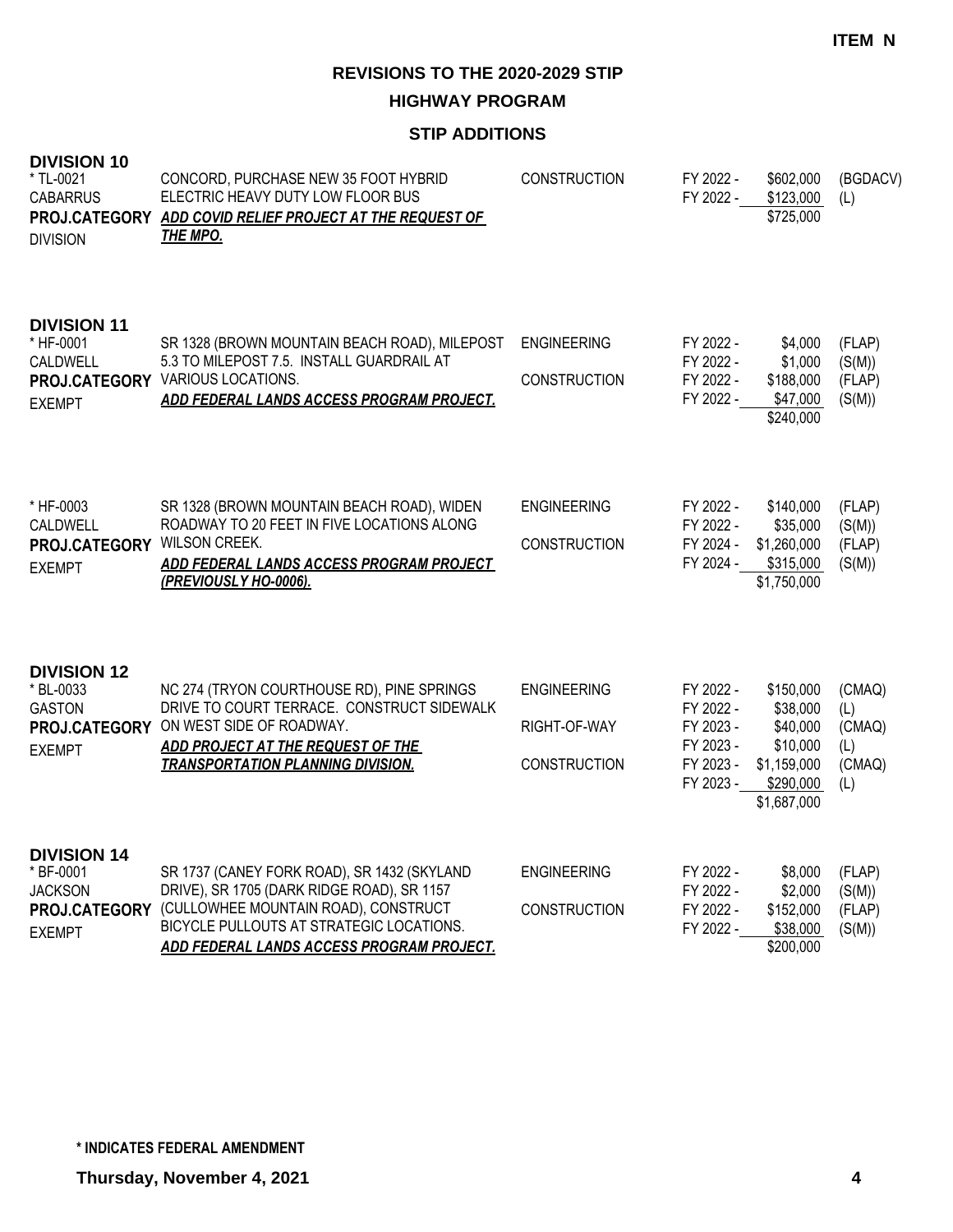**HIGHWAY PROGRAM**

## **STIP ADDITIONS**

| <b>DIVISION 14</b><br>* HF-0002<br>TRANSYLVANIA<br>PROJ.CATEGORY<br><b>EXEMPT</b> | SR 1408 (FISH HATCHERY ROAD), 1.5 MILES WEST OF<br>US 276 TO END OF PAVEMENT. INSTALL GUARDRAIL<br>AT VARIOUS LOCATIONS.<br>ADD FEDERAL LANDS ACCESS PROGRAM PROJECT.                                                                       | <b>ENGINEERING</b><br><b>CONSTRUCTION</b>               | FY 2022 -<br>FY 2022 -<br>FY 2022 -<br>FY 2022 -                           | \$8,000<br>\$2,000<br>\$184,000<br>\$46,000<br>\$240,000                                                         | (FLAP)<br>(S(M))<br>(FLAP)<br>(S(M))          |
|-----------------------------------------------------------------------------------|---------------------------------------------------------------------------------------------------------------------------------------------------------------------------------------------------------------------------------------------|---------------------------------------------------------|----------------------------------------------------------------------------|------------------------------------------------------------------------------------------------------------------|-----------------------------------------------|
| * HF-0004<br><b>TRANSYLVANIA</b><br>PROJ.CATEGORY<br><b>EXEMPT</b>                | US 276, US 64 TO AVERY CREEK TRAILHEAD. INSTALL<br>GUARDRAIL AND CONSTRUCT SIDEWALK AND<br>INSTALL GUARDRAIL FROM SLIDING ROCK TO<br>PROPOSED OFF-SITE PARKING.<br>ADD FEDERAL LANDS ACCESS PROGRAM PROJECT<br><u>(PREVIOUSLY HO-0007).</u> | <b>ENGINEERING</b><br><b>CONSTRUCTION</b>               | FY 2022 -<br>FY 2022 -<br>FY 2023 -<br>FY 2023 -                           | \$24,000<br>\$6,000<br>\$396,000<br>\$99,000<br>\$525,000                                                        | (FLAP)<br>(S(M))<br>(FLAP)<br>(S(M))          |
| * HF-0005<br><b>CLAY</b><br>PROJ.CATEGORY MILL CREEK.<br><b>EXEMPT</b>            | SR 1140 (MYERS CHAPEL ROAD), REPLACE BRIDGE<br>#63 OVER BLAIR CREEK AND BRIDGE #88 OVER HYATT<br>ADD FEDERAL LANDS ACCESS PROGRAM PROJECT<br>(PREVIOUSLY HO-0008).                                                                          | <b>ENGINEERING</b><br><b>CONSTRUCTION</b>               | FY 2021 -<br>FY 2021 -<br>FY 2024 -<br>FY 2024 -                           | \$240,000<br>\$60,000<br>\$960,000<br>\$240,000<br>\$1,500,000                                                   | (FLAP)<br>(S(M))<br>(FLAP)<br>(S(M))          |
|                                                                                   | <b>STIP MODIFICATIONS</b>                                                                                                                                                                                                                   |                                                         |                                                                            |                                                                                                                  |                                               |
| <b>DIVISION 1</b><br>R-5014<br><b>DARE</b><br>PROJ.CATEGORY<br><b>DIVISION</b>    | SR 1217 (COLLINGTON ROAD), DEAD END TO US 158<br>(CROATON HIGHWAY) IN KILL DEVIL HILLS.<br>OPERATIONAL-SAFETY IMPROVEMENTS.<br>TO ALLOW ADDITIONAL TIME FOR PLANNING AND<br>DESIGN, DELAY CONSTRUCTION FROM FY 21 TO FY<br><u>22.</u>       | <b>CONSTRUCTION</b>                                     | FY 2022 -<br>FY 2023 -<br>FY 2024 -                                        | \$161,000<br>\$7,537,000<br>\$6,526,000<br>FY 2025 - \$1,875,000<br>\$16,099,000                                 | (BG5200)<br>(BG5200)<br>(BG5200)<br>(BG5200)  |
| R-5739<br>NORTHAMPTON<br>PROJ.CATEGORY<br><b>DIVISION</b>                         | NC 46, NC 48 IN GASTON TO THE VIRGINIA STATE<br>LINE. UPGRADE AND WIDEN EXISTING FACILITY.<br><b>COST INCREASE EXCEEDING \$2 MILLION AND 25%</b><br><b>THRESHOLDS.</b>                                                                      | RIGHT-OF-WAY<br><b>UTILITIES</b><br><b>CONSTRUCTION</b> | FY 2023 -<br>FY 2023 -<br>FY 2024 -<br>FY 2025 -<br>FY 2027 -<br>FY 2028 - | \$2,763,000<br>\$5,379,000<br>\$5,379,000<br>\$5,501,000<br>FY 2026 - \$11,086,000<br>\$8,177,000<br>\$2,235,000 | (T)<br>(T)<br>(T)<br>(T)<br>(T)<br>(T)<br>(T) |

\$40,520,000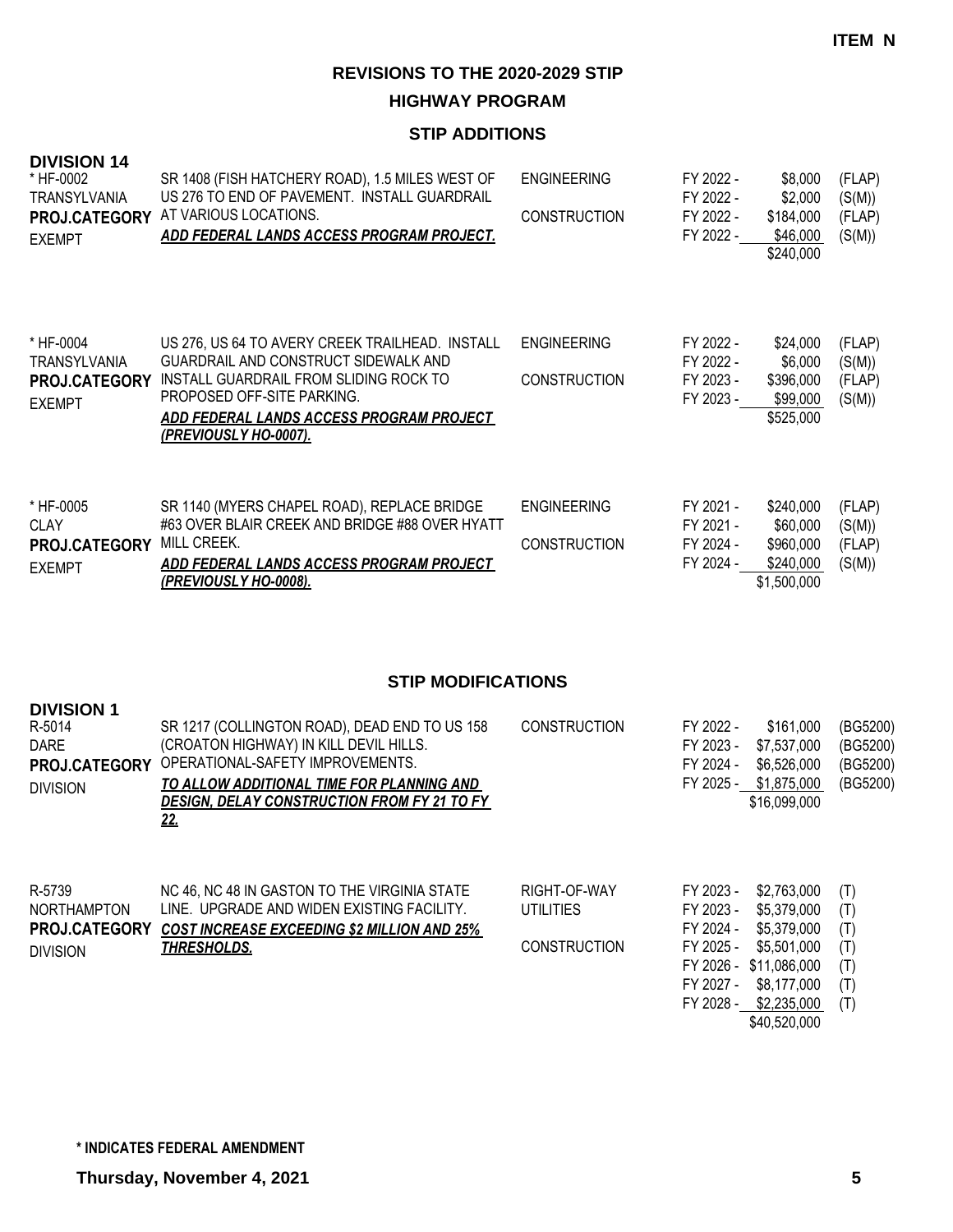**HIGHWAY PROGRAM**

| <b>DIVISION 1</b><br>R-5807<br><b>CAMDEN</b><br>PROJ.CATEGORY<br><b>DIVISION</b> | NC 343, US 158 IN CAMDEN TO SR 1119 (SOUTH<br>TROTMAN ROAD) IN SHILOH. MODERNIZE ROADWAY<br>AND REPLACE BRIDGES 140017 AND 140018 IN<br>CAMDEN COUNTY.<br><b>COST INCREASE EXCEEDING \$2 MILLION AND 25%</b><br><u>THRESHOLDS.</u> | RIGHT-OF-WAY<br><b>UTILITIES</b><br><b>CONSTRUCTION</b> | FY 2023 -<br>FY 2023 -<br>FY 2024 -<br>FY 2025 -<br>FY 2026 -<br>FY 2027 - | \$508,000<br>\$4,616,000<br>\$4,616,000<br>\$197,000<br>\$8,722,000<br>\$7,253,000<br>FY 2028 - \$3,528,000<br>\$29,440,000                         | (T)<br>(T)<br>(T)<br>(T)<br>(T)<br>(T)<br>(T) |
|----------------------------------------------------------------------------------|------------------------------------------------------------------------------------------------------------------------------------------------------------------------------------------------------------------------------------|---------------------------------------------------------|----------------------------------------------------------------------------|-----------------------------------------------------------------------------------------------------------------------------------------------------|-----------------------------------------------|
| R-5809A<br><b>BERTIE</b><br>PROJ.CATEGORY<br><b>DIVISION</b>                     | NC 45, WASHINGTON COUNTY LINE TO US 17 AT<br>MIDWAY.<br><b>COST INCREASE EXCEEDING \$2 MILLION AND 25%</b><br><b>THRESHOLDS.</b>                                                                                                   | RIGHT-OF-WAY<br><b>UTILITIES</b><br><b>CONSTRUCTION</b> | FY 2023 -<br>FY 2023 -<br>FY 2023 -<br>FY 2024 -<br>FY 2025 -<br>FY 2026 - | \$5,000<br>\$4,419,000<br>\$174,000<br>\$7,925,000<br>\$6,536,000<br>\$2,765,000<br>\$21,824,000                                                    | (T)<br>(T)<br>(T)<br>(T)<br>(T)<br>(T)        |
| R-5809B<br><b>BERTIE</b><br>PROJ.CATEGORY<br><b>DIVISION</b>                     | NC 45, US 17 AT MIDWAY TO SOUTHERN CITY LIMITS<br>OF COLERAIN.<br><b>COST INCREASE EXCEEDING \$2 MILLION AND 25%</b><br><b>THRESHOLDS.</b>                                                                                         | RIGHT-OF-WAY<br><b>UTILITIES</b><br><b>CONSTRUCTION</b> | FY 2023 -<br>FY 2023 -<br>FY 2024 -<br>FY 2025 -                           | \$3,011,000<br>\$6,471,000<br>\$6,472,000<br>\$335,000<br>FY 2026 - \$13,038,000<br>FY 2027 - \$11,433,000<br>FY 2028 - \$8,693,000<br>\$49,453,000 | (T)<br>(T)<br>(T)<br>(T)<br>(T)<br>(T)<br>(T) |
| U-5939<br>PASQUOTANK<br>PROJ.CATEGORY<br><b>REGIONAL</b>                         | US 17 BUSINESS, SR 1145 (OAK STUMP ROAD).<br><b>IMPROVE INTERSECTION.</b><br><b>COST INCREASE EXCEEDING \$2 MILLION AND 25%</b><br><b>THRESHOLDS.</b>                                                                              | RIGHT-OF-WAY<br><b>UTILITIES</b><br><b>CONSTRUCTION</b> | FY 2023 -<br>FY 2023 -<br>FY 2024 -<br>FY 2025 -<br>FY 2026 -              | \$2,806,000<br>\$299,000<br>\$2,599,000<br>\$3,593,000<br>\$808,000<br>\$10,105,000                                                                 | (T)<br>(T)<br>(T)<br>(T)<br>(T)               |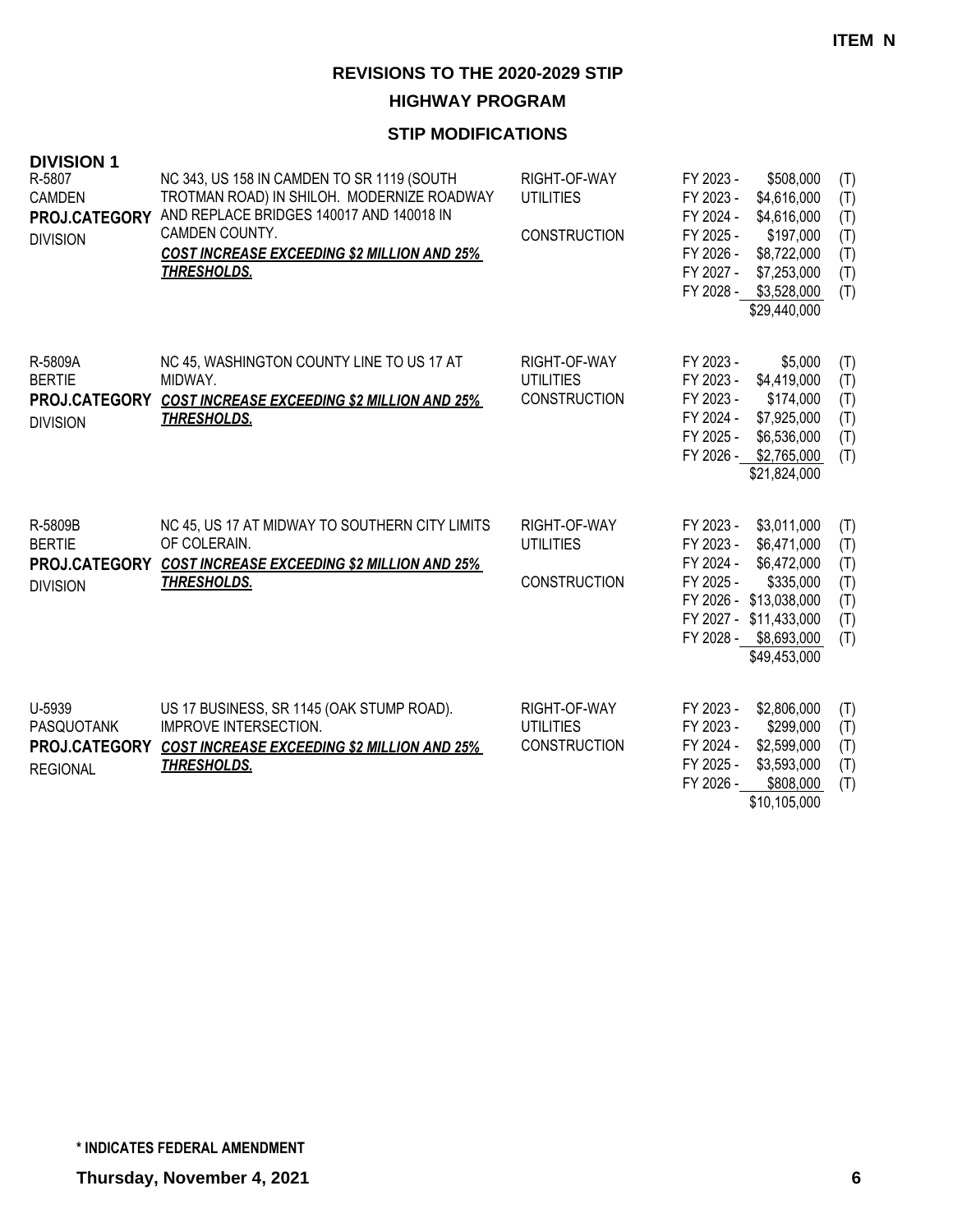**HIGHWAY PROGRAM**

## **STIP MODIFICATIONS**

| <b>DIVISION 2</b><br>B-4863<br><b>CARTERET</b><br>PROJ.CATEGORY<br><b>DIVISION</b> | SR 1335 (ISLAND ROAD), REPLACE LIFT SPAN ON<br>BRIDGE 150073 AND BRIDGE 150096 OVER THE<br>STRAITS AT HARKERS ISLAND.<br><b>COST INCREASE EXCEEDING \$2 MILLION AND 25%</b><br><b>THRESHOLDS. 'O' FUNDS REPRESENT FEDERAL AID</b><br><b>DEMONSTRATION FUNDS.</b>                      | <b>BUILD NC CON</b><br><b>CONSTRUCTION</b>              | \$1,716,000<br>FY 2022 -<br>FY 2023 -<br>\$1,716,000<br>FY 2024 -<br>\$1,716,000<br>FY 2025 -<br>\$1,716,000<br>FY 2026 -<br>\$1,716,000<br>FY 2027 -<br>\$1,716,000<br>FY 2028 -<br>\$1,716,000<br>FY 2029 -<br>\$1,716,000<br>AFTER FY 2029 - \$12,012,000<br>FY 2024 - \$10,682,000<br>\$1,000,000<br>FY 2024 -<br>FY 2025 - \$10,731,000<br>FY 2026 - \$8,687,000<br>\$56,840,000 | (T)<br>(T)<br>(T)<br>(T)<br>(T)<br>(T)<br>(T)<br>(T)<br>(T)<br>(T)<br>(0)<br>(T)<br>(T) |
|------------------------------------------------------------------------------------|---------------------------------------------------------------------------------------------------------------------------------------------------------------------------------------------------------------------------------------------------------------------------------------|---------------------------------------------------------|---------------------------------------------------------------------------------------------------------------------------------------------------------------------------------------------------------------------------------------------------------------------------------------------------------------------------------------------------------------------------------------|-----------------------------------------------------------------------------------------|
| B-5614<br><b>BEAUFORT</b><br><b>DIVISION</b>                                       | SR 1112 (MOUTH OF THE CREEK ROAD), REPLACE<br>BRIDGE 060009 OVER BLOUNTS CREEK.<br>PROJ.CATEGORY TO ALLOW ADDITIONAL TIME FOR PLANNING AND<br>DESIGN. DELAY RIGHT-OF-WAY FROM FY 21 TO FY 22.                                                                                         | RIGHT-OF-WAY<br><b>UTILITIES</b><br><b>CONSTRUCTION</b> | \$319,000<br>FY 2022 -<br>FY 2022 -<br>\$108,000<br>FY 2022 -<br>\$783,000<br>FY 2023 -<br>\$5,988,000<br>\$3,029,000<br>FY 2024 -<br>\$10,227,000                                                                                                                                                                                                                                    | (BGOFF)<br>(BGOFF)<br>(BGOFF)<br>(BGOFF)<br>(BGOFF)                                     |
| * HS-2002E<br><b>PITT</b><br>PROJ.CATEGORY<br><b>REGIONAL</b>                      | US 264 ALTERNATE, US 264 ALTERNATE (GREENVILLE<br>BOULEVARD) AT SR 1534 (OLD PACTOLUS ROAD).<br>CONSTRUCT A RESTRICTED-CROSSING<br>INTERSECTION.<br>ADD PROJECT BREAK AT THE REQUEST OF THE<br><b>TRANSPORTATION MOBILITY AND SAFETY DIVISION.</b>                                    | RIGHT-OF-WAY<br><b>CONSTRUCTION</b>                     | FY 2022 -<br>\$65,000<br>FY 2023 -<br>\$705,000<br>\$770,000                                                                                                                                                                                                                                                                                                                          | (HSIP)<br>(HSIP)                                                                        |
| * HS-2002F<br><b>CRAVEN</b><br>PROJ.CATEGORY<br><b>DIVISION</b>                    | SR 1001 / SR 1256 (MAIN STREET), SR 1001 / SR 1256<br>(MAIN STREET) AT SR 1005 (SUNSET BOULEVARD).<br>INSTALL ALL WAY STOP, REVISE OVERHEAD<br>FLASHER, AND INSTALL CHANNELIZATION.<br>ADD PROJECT BREAK AT THE REQUEST OF THE<br><b>TRANSPORTATION MOBILITY AND SAFETY DIVISION.</b> | RIGHT-OF-WAY<br><b>CONSTRUCTION</b>                     | FY 2022 -<br>\$15,000<br>FY 2022 -<br>\$58,000<br>\$73,000                                                                                                                                                                                                                                                                                                                            | (HSIP)<br>(HSIP)                                                                        |
| * HS-2002G<br><b>CARTERET</b><br>PROJ.CATEGORY<br><b>DIVISION</b>                  | NC 58 (SALTER PATH ROAD), NC 58 (SALTER PATH<br>ROAD) AT THE OCEAN CLUB ENTRANCE JUST WEST<br>OF TRADEWINDS DRIVE. INSTALL CROSSWALK WITH<br>RAPID FLASHING BEACONS.<br>ADD PROJECT BREAK AT THE REQUEST OF THE<br><b>TRANSPORTATION MOBILITY AND SAFETY DIVISION.</b>                | <b>CONSTRUCTION</b>                                     | FY 2022 -<br>\$25,000<br>\$25,000                                                                                                                                                                                                                                                                                                                                                     | (HSIP)                                                                                  |

**\* INDICATES FEDERAL AMENDMENT**

**Thursday, November 4, 2021 7**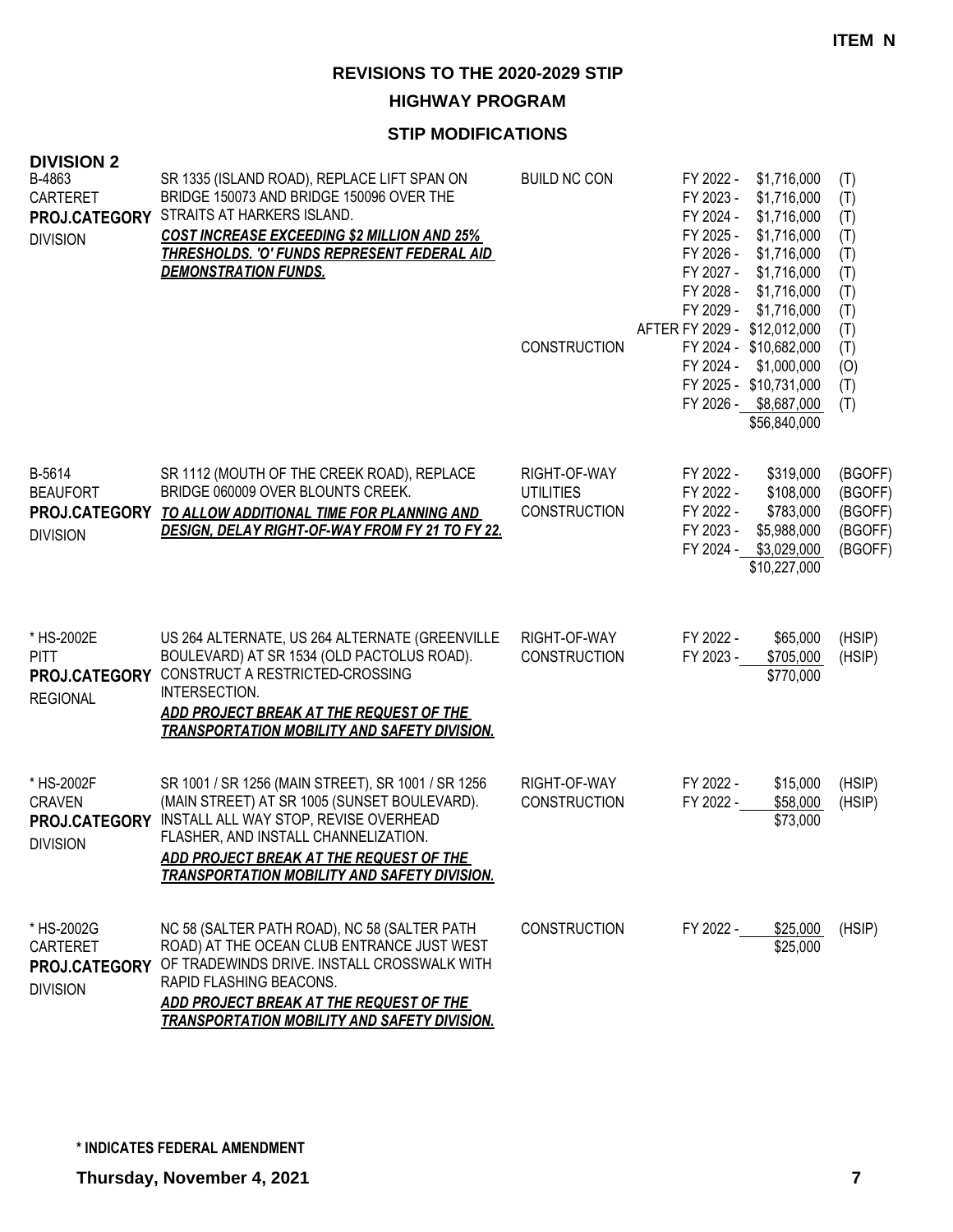**HIGHWAY PROGRAM**

| <b>DIVISION 2</b><br>R-5777C<br><b>CRAVEN</b><br><b>PROJ.CATEGORY</b><br><b>STATEWIDE</b>                                                                    | US 70, EAST OF THURMAN ROAD TO HAVELOCK<br>BYPASS. UPGRADE ROADWAY TO FREEWAY AND<br>CONSTRUCT SERVICE ROADS.<br><b>COST INCREASE EXCEEDING \$2 MILLION AND 25%</b><br>THRESHOLDS.                              | RIGHT-OF-WAY<br>UTILITIES<br><b>CONSTRUCTION</b> | FY 2023 - \$14,565,000<br>FY 2024 - \$14,565,000<br>FY 2023 -<br>\$6,672,000<br>\$6,673,000<br>FY 2024 -<br>FY 2023 - \$31,243,000<br>FY 2024 - \$35,929,000<br>FY 2025 - \$33,350,000<br>FY 2026 - \$30,100,000<br>FY 2027 - \$37,879,000<br>\$210,976,000 | (T)<br>(T)<br>(T)<br>(T)<br>(T)<br>(T)<br>(T)<br>(T)<br>(T) |
|--------------------------------------------------------------------------------------------------------------------------------------------------------------|-----------------------------------------------------------------------------------------------------------------------------------------------------------------------------------------------------------------|--------------------------------------------------|-------------------------------------------------------------------------------------------------------------------------------------------------------------------------------------------------------------------------------------------------------------|-------------------------------------------------------------|
| * R-5777D<br><b>WAYNE</b><br><b>CARTERET</b><br><b>JOHNSTON</b><br><b>WAKE</b><br><b>CRAVEN</b><br><b>LENOIR</b><br><b>PROJ.CATEGORY</b><br><b>STATEWIDE</b> | US 70, INSTALL BROADBAND FIBER ALONG US 70<br>FROM 1-40 TO PORT OF MOREHEAD CITY.<br><b>COST INCREASE EXCEEDING \$2 MILLION AND 25%</b><br>THRESHOLDS. 'O' FUNDS REPRESENT FEDERAL<br><u>INFRA GRANT FUNDS.</u> | <b>CONSTRUCTION</b>                              | \$3,650,000<br>FY 2021 -<br>FY 2021 - \$11,400,000<br>FY 2022 - \$10,950,000<br>\$26,000,000                                                                                                                                                                | (T)<br>(O)<br>(T)                                           |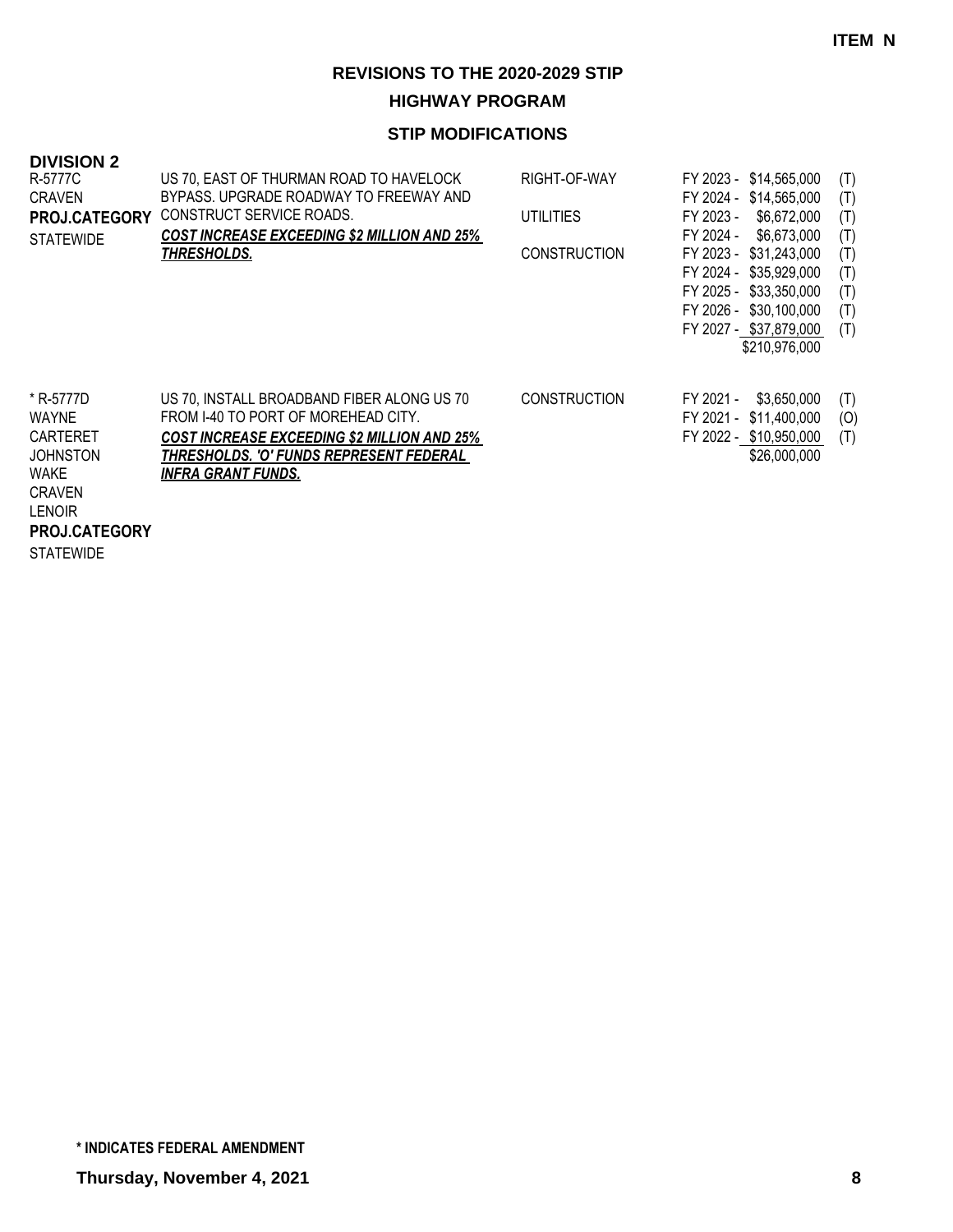**HIGHWAY PROGRAM**

| <b>DIVISION 2</b><br>U-5917<br><b>PITT</b><br>PROJ.CATEGORY<br><b>DIVISION</b>    | SR 1704 (FOURTEENTH STREET), RED BANKS ROAD<br>TO SR 1708 (FIRETOWER ROAD). WIDEN TO MULTI-<br>LANES.<br><b>COST INCREASE EXCEEDING \$2 MILLION AND 25%</b><br><b>THRESHOLDS.</b>                                                                                                                                                                       | <b>ENGINEERING</b>                      | FY 2021 -<br>FY 2022 -<br>FY 2023 -<br>FY 2024 -<br>FY 2025 -<br>FY 2026 -<br>FY 2027 -<br>FY 2028 -                    | \$116,000<br>\$116,000<br>\$116,000<br>\$116,000<br>\$116,000<br>\$116,000<br>\$116,000<br>\$116,000        | (T)<br>(T)<br>(T)<br>(T)<br>(T)<br>(T)<br>(T)<br>(T)        |
|-----------------------------------------------------------------------------------|---------------------------------------------------------------------------------------------------------------------------------------------------------------------------------------------------------------------------------------------------------------------------------------------------------------------------------------------------------|-----------------------------------------|-------------------------------------------------------------------------------------------------------------------------|-------------------------------------------------------------------------------------------------------------|-------------------------------------------------------------|
|                                                                                   |                                                                                                                                                                                                                                                                                                                                                         | <b>BUILD NC ROW</b>                     | FY 2029 -<br>AFTER FY 2029 -<br>FY 2021 -<br>FY 2022 -<br>FY 2023 -<br>FY 2024 -<br>FY 2025 -<br>FY 2026 -<br>FY 2027 - | \$116,000<br>\$580,000<br>\$68,000<br>\$68,000<br>\$68,000<br>\$68,000<br>\$68,000<br>\$68,000<br>\$68,000  | (T)<br>(T)<br>(T)<br>(T)<br>(T)<br>(T)<br>(T)<br>(T)<br>(T) |
|                                                                                   |                                                                                                                                                                                                                                                                                                                                                         | <b>UTILITIES</b><br><b>CONSTRUCTION</b> | FY 2028 -<br>FY 2029 -<br>AFTER FY 2029 -<br>FY 2026 -<br>FY 2028 -<br>FY 2029 -<br>AFTER FY 2029 -                     | \$68,000<br>\$68,000<br>\$272,000<br>\$2,772,000<br>\$149,000<br>\$6,862,000<br>\$7,890,000<br>\$20,181,000 | (T)<br>(T)<br>(T)<br>(T)<br>(T)<br>(T)<br>(T)               |
| <b>DIVISION 3</b><br>AV-5744<br><b>PENDER</b><br>PROJ.CATEGORY<br><b>DIVISION</b> | HENDERSON FIELD (ACZ), EXTEND RUNWAY TO 5500<br>FEET.<br><b>COST INCREASE EXCEEDING \$2 MILLION AND 25%</b><br><b>THRESHOLDS.</b>                                                                                                                                                                                                                       | RIGHT-OF-WAY<br>CONSTRUCTION            | FY 2022 -<br>FY 2023 -<br>FY 2024 -                                                                                     | \$600,000<br>\$7,200,000<br>\$7,200,000<br>\$15,000,000                                                     | (T)<br>(T)<br>(T)                                           |
| BL-0040<br><b>NEW HANOVER</b><br>PROJ.CATEGORY<br><b>DIVISION</b>                 | VARIOUS, MIDDLE SOUND LOOP CONNECTOR<br>CONSTRUCTION AND PORTERS NECK WALMART<br>CONNECTOR. CONSTRUCT MULTI-USE PATH.<br><b>STIP NUMBER IS BEING MODIFIED FROM HL-0035 TO</b><br>BL-0040 TO BETTER REFLECT THE TYPE OF<br><b>PROJECT. TO ALLOW ADDITIONAL TIME FOR</b><br><b>PLANNING AND DESIGN, DELAY CONSTRUCTION</b><br><u>FROM FY 21 TO FY 22.</u> | <b>CONSTRUCTION</b>                     | FY 2022 -<br>FY 2022 -                                                                                                  | \$554,000<br>\$138,000<br>\$692,000                                                                         | (BGDA)<br>(L)                                               |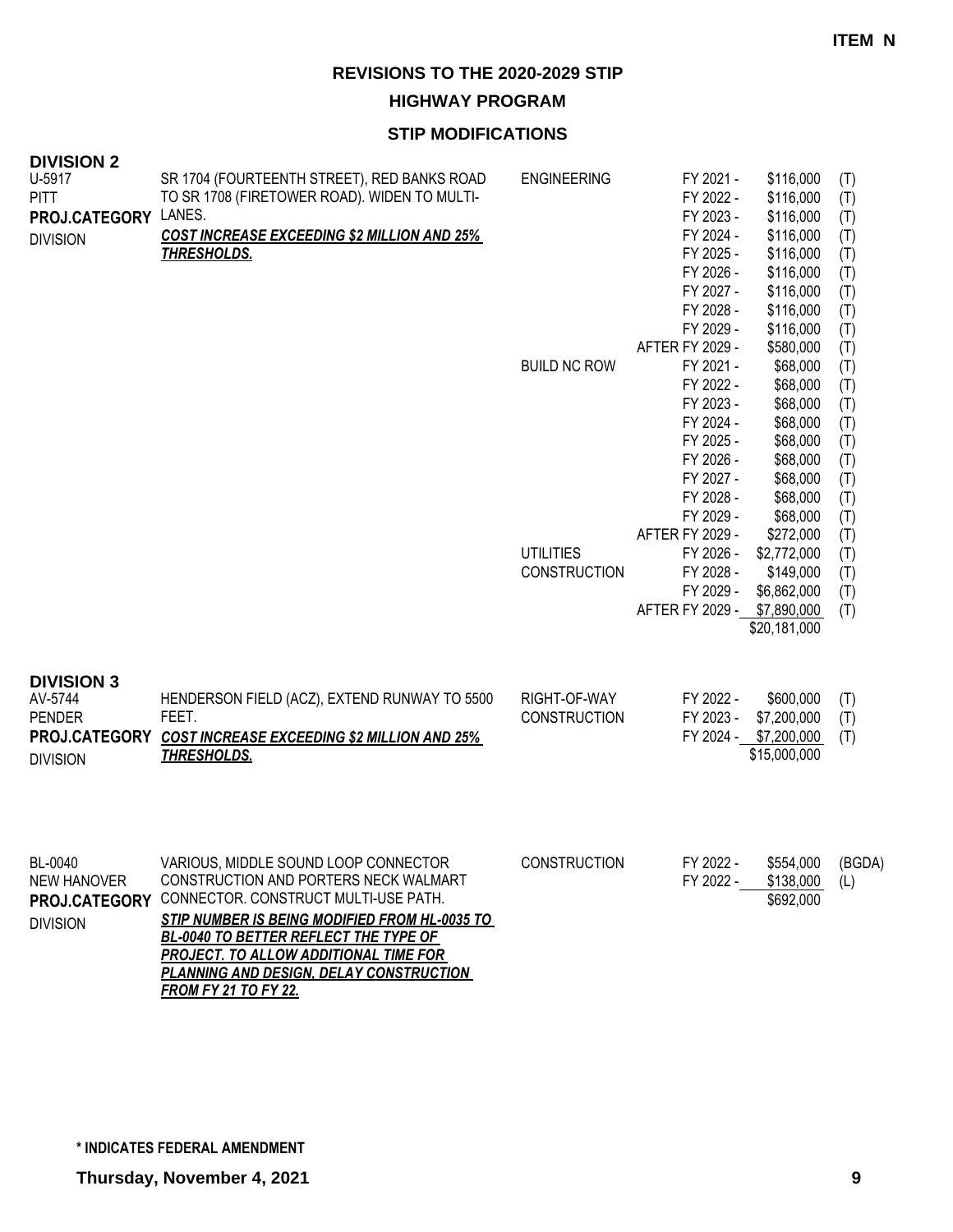**HIGHWAY PROGRAM**

| <b>DIVISION 3</b><br>* R-5021<br><b>BRUNSWICK</b><br>PROJ.CATEGORY<br><b>DIVISION</b> | NC 211, SR 1500 (MIDWAY ROAD) TO NC 87. WIDEN TO<br>MULTI-LANES.<br><b>COST INCREASE EXCEEDING \$2 MILLION AND 25%</b><br><b>THRESHOLDS.</b>                                                                            | <b>CONSTRUCTION</b>                                     | FY 2022 - \$31,061,000<br>FY 2023 - \$42,462,000<br>FY 2024 - \$34,843,000<br>FY 2025 - \$24,649,000<br>FY 2026 - \$8,285,000<br>\$141,300,000                                                                               | (BG5200)<br>(BG5200)<br>(BG5200)<br>(BG5200)<br>(BG5200)       |
|---------------------------------------------------------------------------------------|-------------------------------------------------------------------------------------------------------------------------------------------------------------------------------------------------------------------------|---------------------------------------------------------|------------------------------------------------------------------------------------------------------------------------------------------------------------------------------------------------------------------------------|----------------------------------------------------------------|
| R-5850<br><b>PENDER</b><br><b>DIVISION</b>                                            | NC 53, US 117 BYPASS TO STAG PARK ROAD. WIDEN<br>TO THREE LANES.<br>PROJ.CATEGORY COST INCREASE EXCEEDING \$2 MILLION AND 25%<br><u>THRESHOLDS.</u>                                                                     | RIGHT-OF-WAY<br><b>UTILITIES</b><br><b>CONSTRUCTION</b> | \$5,900,000<br>FY 2023 -<br>\$1,909,000<br>FY 2023 -<br>FY 2025 -<br>\$63,000<br>FY 2026 - \$6,237,000<br>\$14,109,000                                                                                                       | (T)<br>(T)<br>(T)<br>(T)                                       |
| * U-5710<br><b>NEW HANOVER</b><br>PROJ.CATEGORY<br><b>STATEWIDE</b>                   | US 74 (EASTWOOD ROAD), SR 1409 (MILITARY CUTOFF<br>ROAD) INTERSECTION IN WILMINGTON. CONVERT AT-<br>GRADE INTERSECTION TO AN INTERCHANGE.<br><b>COST INCREASE EXCEEDING \$2 MILLION AND 25%</b><br><b>THRESHOLDS.</b>   | RIGHT-OF-WAY<br><b>UTILITIES</b><br><b>CONSTRUCTION</b> | FY 2023 - \$11,333,000<br>FY 2024 - \$11,333,000<br>FY 2023 - \$5,212,000<br>FY 2025 -<br>\$385,000<br>FY 2026 - \$13,181,000<br>FY 2027 - \$13,634,000<br>\$9,320,000<br>FY 2028 -<br>FY 2029 - \$1,980,000<br>\$66,378,000 | (T)<br>(T)<br>(T)<br>(NHP)<br>(NHP)<br>(NHP)<br>(NHP)<br>(NHP) |
| * U-5710A<br><b>NEW HANOVER</b><br>PROJ.CATEGORY<br><b>STATEWIDE</b>                  | NEW LOCATION, FROM SR 1409 (MILITARY CUTOFF<br>ROAD) AT DRYSDALE DRIVE TO US 74 (EASTWOOD<br>ROAD). ROADWAY ON NEW LOCATION.<br><b>COST INCREASE EXCEEDING \$2 MILLION AND 25%</b><br><b>THRESHOLDS.</b>                | <b>CONSTRUCTION</b>                                     | FY 2022 -<br>\$2,065,000<br>FY 2023 -<br>\$2,835,000<br>\$4,900,000                                                                                                                                                          | (BGANY)<br>(BGANY)                                             |
| U-5787<br>ONSLOW<br><b>DIVISION</b>                                                   | SR 2715 (TRADE STREET), NC 53 (WESTERN<br>BOULEVARD) TO MCDANIEL DRIVE IN JACKSONVILLE.<br>PROJ.CATEGORY CONSTRUCT ROADWAY ON NEW LOCATION.<br><b>COST INCREASE EXCEEDING \$2 MILLION AND 25%</b><br><b>THRESHOLDS.</b> | RIGHT-OF-WAY<br><b>UTILITIES</b><br><b>CONSTRUCTION</b> | FY 2022 -<br>\$1,930,000<br>FY 2022 -<br>\$2,209,000<br>FY 2024 -<br>\$1,117,000<br>\$3,270,000<br>FY 2025 -<br>FY 2026 -<br>\$813,000<br>\$9,339,000                                                                        | (T)<br>(T)<br>(T)<br>(T)<br>(T)                                |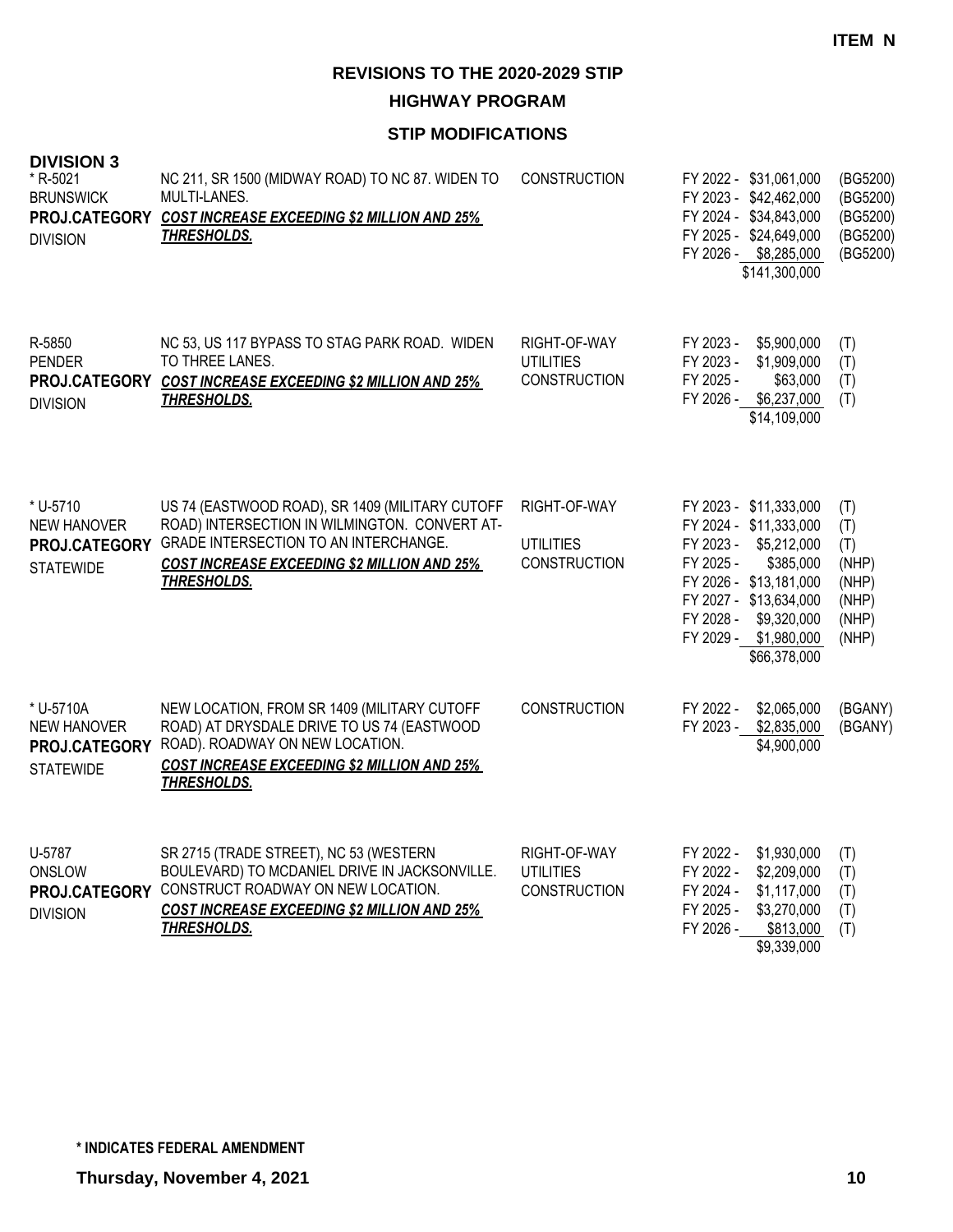**HIGHWAY PROGRAM**

| <b>DIVISION 3</b><br>U-6234<br><b>NEW HANOVER</b><br>PROJ.CATEGORY<br><b>DIVISION</b> | WILMINGTON, WILMINGTON MULTI-MODAL<br><b>TRANSPORTATION CENTER PHASE 1B.</b><br>TO ALLOW ADDITIONAL TIME FOR PLANNING AND<br><b>DESIGN, DELAY CONSTRUCTION FROM FY 21 TO FY</b><br><u>22.</u>                                                      | <b>CONSTRUCTION</b>                                       | FY 2022 -<br>FY 2022 -                                                     | \$2,267,000<br>\$567,000<br>\$2,834,000                                          | (BGDA)<br>(L)                                   |
|---------------------------------------------------------------------------------------|----------------------------------------------------------------------------------------------------------------------------------------------------------------------------------------------------------------------------------------------------|-----------------------------------------------------------|----------------------------------------------------------------------------|----------------------------------------------------------------------------------|-------------------------------------------------|
| <b>DIVISION 4</b><br>* BL-0032<br><b>EDGECOMBE</b><br><b>DIVISION</b>                 | NC 43 BUSINESS, CONSTRUCT SIDEWALK ON COKEY<br>ROAD AND REX STREET.<br>PROJ.CATEGORY ACCELERATE CONSTRUCTION FROM FY 24 TO FY 23<br>TO REFLECT THE LATEST SCHEDULE PROVIDED BY<br><b>THE MPO.</b>                                                  | <b>ENGINEERING</b><br>RIGHT-OF-WAY<br><b>CONSTRUCTION</b> | FY 2022 -<br>FY 2022 -<br>FY 2023 -<br>FY 2023 -<br>FY 2023 -<br>FY 2023 - | \$80,000<br>\$20,000<br>\$8,000<br>\$2,000<br>\$272,000<br>\$68,000<br>\$450,000 | (CMAQ)<br>(L)<br>(CMAQ)<br>(L)<br>(CMAQ)<br>(L) |
| <b>HS-2004B</b><br><b>NASH</b><br>PROJ.CATEGORY<br><b>REGIONAL</b>                    | NC 97, INSTALL LEFT TURN LANE AT NC 97 AND SR<br>1603 (OLD CARRIAGE ROAD).<br>TO ALLOW ADDITIONAL TIME FOR PLANNING AND<br><b>DESIGN, DELAY RIGHT-OF-WAY FROM FY 21 TO FY 22.</b>                                                                  | RIGHT-OF-WAY<br><b>CONSTRUCTION</b>                       | FY 2022 -<br>FY 2022 -                                                     | \$86,000<br>\$145,000<br>\$231,000                                               | (HSIP)<br>(HSIP)                                |
| * HS-2004L<br><b>JOHNSTON</b><br>PROJ.CATEGORY<br><b>DIVISION</b>                     | NC 242, CURVE IMPROVEMENTS BETWEEN 0.08 MILES<br>AND 0.31 MILES NORTH OF SR 1116 (GODWIN LAKE<br>ROAD).<br>ADD PROJECT BREAK AT THE REQUEST OF THE<br><b>TRANSPORTATION MOBILITY AND SAFETY DIVISION.</b>                                          | RIGHT-OF-WAY<br><b>CONSTRUCTION</b>                       | FY 2022 -<br>FY 2023 -                                                     | \$272,000<br>\$555,000<br>\$827,000                                              | (HSIP)<br>(HSIP)                                |
| * HS-2004M<br><b>NASH</b><br>PROJ.CATEGORY<br><b>DIVISION</b>                         | NC 48, INSTALL MINI ROUNDABOUTS ALONG NC 48<br>(GOLDROCK ROAD) AT WATERLOO DRIVE /<br>ROUNDTREE DRIVE AND AT GREYSON ROAD /<br>CUNNINGHAM DRIVE.<br>ADD PROJECT BREAK AT THE REQUEST OF THE<br><b>TRANSPORTATION MOBILITY AND SAFETY DIVISION.</b> | RIGHT-OF-WAY<br><b>CONSTRUCTION</b>                       | FY 2022 -<br>FY 2023 -                                                     | \$365,000<br>\$1,210,000<br>\$1,575,000                                          | (HSIP)<br>(HSIP)                                |
| * I-5932A<br><b>HALIFAX</b><br>PROJ.CATEGORY<br><b>STATEWIDE</b>                      | I-95, NC 561 (MILE MARKER 160) TO MILE MARKER 167.<br><b>COST INCREASE EXCEEDING \$2 MILLION AND 25%</b><br><b>THRESHOLDS.</b>                                                                                                                     | <b>CONSTRUCTION</b>                                       | FY 2021 -<br>FY 2022 -                                                     | \$92,000<br>\$7,487,000<br>FY 2023 - \$1,671,000<br>\$9,250,000                  | (BGLT5)<br>(BGLT5)<br>(BGLT5)                   |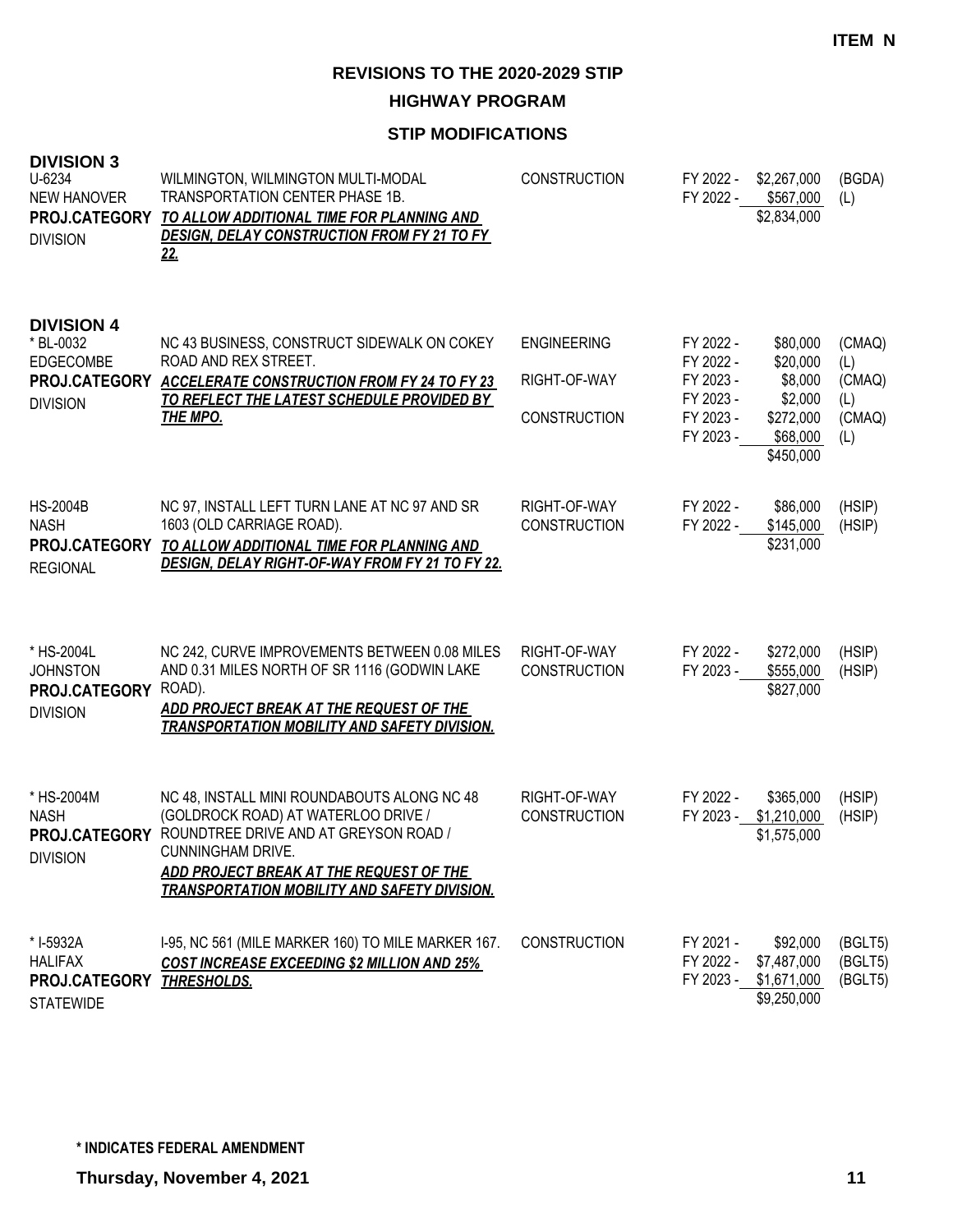**HIGHWAY PROGRAM**

| <b>DIVISION 4</b><br>* I-5932B<br><b>HALIFAX</b><br>PROJ.CATEGORY<br><b>STATEWIDE</b> | 1-95, NC 481 (MILE MARKER 154) TO NC 561 (MILE<br>MARKER 160)<br><b>COST INCREASE EXCEEDING \$2 MILLION AND 25%</b><br><u>THRESHOLDS.</u>                                                                                                           | <b>CONSTRUCTION</b>                                     | FY 2021 -<br>FY 2022 -<br>FY 2023 -                                        | \$90,000<br>\$7,285,000<br>\$1,625,000<br>\$9,000,000                                              | (BGLT5)<br>(BGLT5)<br>(BGLT5)                              |
|---------------------------------------------------------------------------------------|-----------------------------------------------------------------------------------------------------------------------------------------------------------------------------------------------------------------------------------------------------|---------------------------------------------------------|----------------------------------------------------------------------------|----------------------------------------------------------------------------------------------------|------------------------------------------------------------|
| $I-6041A$<br>EDGECOMBE<br>PROJ.CATEGORY<br><b>STATEWIDE</b>                           | US 64 (FUTURE I-87), REHABILITATE BRIDGE 320104,<br>320155, 320148, 320153, 320154, 320156, 320157,<br>320320, 320325, AND 320326.<br>TO ALLOW ADDITIONAL TIME FOR PLANNING AND<br><b>DESIGN, DELAY CONSTRUCTION FROM FY 21 TO FY</b><br><u>22.</u> | <b>CONSTRUCTION</b>                                     | FY 2022 -<br>FY 2023 -                                                     | \$24,000<br>\$2,376,000<br>\$2,400,000                                                             | (NHPIM)<br>(NHPIM)                                         |
| I-6042A<br><b>EDGECOMBE</b><br>PROJ.CATEGORY<br><b>STATEWIDE</b>                      | US 64 (FUTURE I-87), REHABILITATE BRIDGE 320327<br>AND 320328.<br>TO ALLOW ADDITIONAL TIME FOR PLANNING AND<br><b>DESIGN, DELAY CONSTRUCTION FROM FY 21 TO FY</b><br><u>22.</u>                                                                     | <b>CONSTRUCTION</b>                                     | FY 2022 -<br>FY 2023 -                                                     | \$5,000<br>\$495,000<br>\$500,000                                                                  | (NHPIM)<br>(NHPIM)                                         |
| I-6045A<br><b>NASH</b><br>PROJ.CATEGORY<br><b>STATEWIDE</b>                           | US 64 (FUTURE I-87), BRIDGE REHABILITATION FOR<br>630072 AND 630074.<br>TO ALLOW ADDITIONAL TIME FOR PLANNING AND<br><b>DESIGN, DELAY CONSTRUCTION FROM FY 21 TO FY</b><br><u> 22.</u>                                                              | <b>CONSTRUCTION</b>                                     | FY 2022 -<br>FY 2023 -                                                     | \$8,000<br>\$742,000<br>\$750,000                                                                  | (NHPIM)<br>(NHPIM)                                         |
| * R-5718<br><b>JOHNSTON</b><br>PROJ.CATEGORY<br><b>DIVISION</b>                       | SR 1003 (BUFFALO ROAD), US 70 TO SR 1934 (OLD<br>BEULAH ROAD). WIDEN TO THREE LANES.<br><b>COST INCREASE EXCEEDING \$2 MILLION AND 25%</b><br><u>THRESHOLDS.</u>                                                                                    | RIGHT-OF-WAY<br><b>UTILITIES</b><br><b>CONSTRUCTION</b> | FY 2022 -<br>FY 2022 -<br>FY 2025 -<br>FY 2026 -<br>FY 2027 -<br>FY 2028 - | \$6,937,000<br>\$1,190,000<br>\$131,000<br>\$6,995,000<br>\$5,463,000<br>\$511,000<br>\$21,227,000 | (T)<br>(T)<br>(BG5200)<br>(BG5200)<br>(BG5200)<br>(BG5200) |
| U-5947<br><b>NASH</b><br>PROJ.CATEGORY<br><b>REGIONAL</b>                             | NC 43 (BENVENUE ROAD), US 64 BYPASS OFFRAMP.<br>CONSTRUCT ROUNDABOUT.<br><b>COST INCREASE EXCEEDING \$2 MILLION AND 25%</b><br><u>THRESHOLDS.</u>                                                                                                   | RIGHT-OF-WAY<br><b>UTILITIES</b><br><b>CONSTRUCTION</b> | FY 2022 -<br>FY 2022 -<br>FY 2022 -                                        | \$80,000<br>\$800,000<br>\$1,655,000<br>FY 2023 - \$3,145,000<br>\$5,680,000                       | (T)<br>(T)<br>(T)<br>(T)                                   |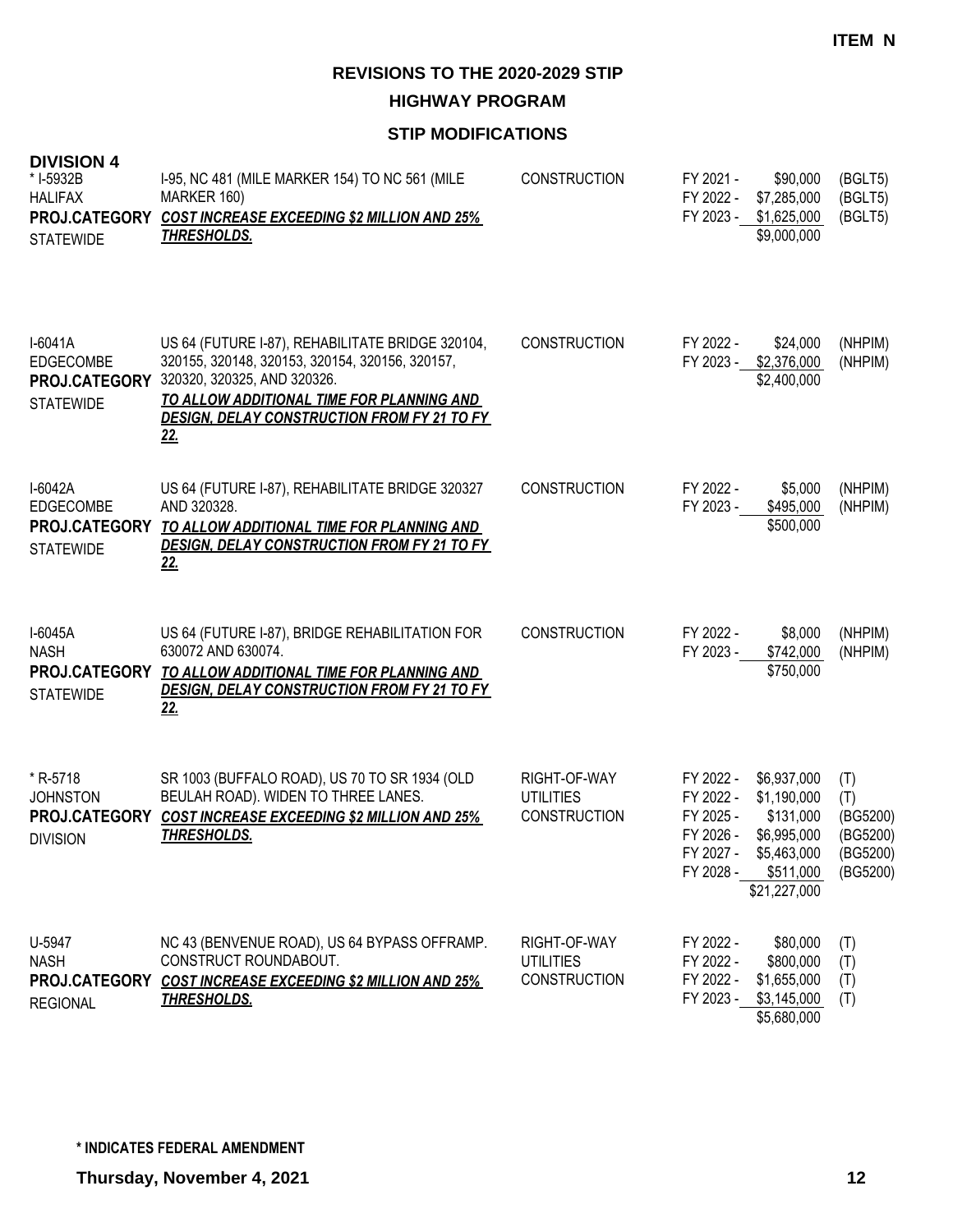**HIGHWAY PROGRAM**

| <b>DIVISION 5</b><br>* EB-5838<br><b>WAKE</b><br>PROJ.CATEGORY<br><b>DIVISION</b> | SR 1637 (CHURCH STREET), SR 3014 (MORRISVILLE-<br>CARPENTER ROAD) TO DURHAM COUNTY LINE IN<br>MORRISVILLE. CONSTRUCT SIDEWALKS TO FILL IN<br>GAPS.<br>ADD ENGINEERING IN FY 22 NOT PREVIOUSLY<br>PROGRAMMED AND DELAY CONSTRUCTION FROM FY<br>23 TO 24 TO REFLECT CURRENT TOWN DELIVERY<br><b>SCHEDULE.</b>                                       | <b>ENGINEERING</b><br>RIGHT-OF-WAY<br><b>CONSTRUCTION</b> | FY 2022 -<br>FY 2022 -<br>FY 2023 -<br>FY 2023 -<br>FY 2024 -<br>FY 2024 - | \$240,000<br>\$60,000<br>\$200,000<br>\$50,000<br>\$1,160,000<br>\$290,000<br>\$2,000,000              | (TAANY)<br>(L)<br>(TAANY)<br>(L)<br>(TAANY)<br>(L) |
|-----------------------------------------------------------------------------------|---------------------------------------------------------------------------------------------------------------------------------------------------------------------------------------------------------------------------------------------------------------------------------------------------------------------------------------------------|-----------------------------------------------------------|----------------------------------------------------------------------------|--------------------------------------------------------------------------------------------------------|----------------------------------------------------|
| HO-0001AA<br><b>WAKE</b><br><b>EXEMPT</b>                                         | NCSU CAMPUS, CONNECTED VEHICLE<br>INFRASTRUCTURE, TRAFFIC SIGNAL SYSTEM<br>PROJ.CATEGORY IMPROVEMENTS, SAFETY APPLICATION AND<br><b>SYSTEMS ENGINEERING</b><br>TO ALLOW ADDITIONAL TIME FOR PLANNING AND<br>DESIGN, DELAY CONSTRUCTION FROM FY 21 TO FY<br><b>22 AT THE REQUEST OF THE TRANSPORTATION</b><br><b>MOBILITY AND SAFETY DIVISION.</b> | <b>ENGINEERING</b><br><b>CONSTRUCTION</b>                 | FY 2021 -<br>FY 2021 -<br>FY 2022 -<br>FY 2022 -                           | \$85,000<br>\$84,000<br>\$804,000<br>\$804,000<br>\$1,777,000                                          | (DP)<br>(S)<br>(DP)<br>(S)                         |
| * HO-0001AB<br><b>WAKE</b><br>PROJ.CATEGORY MANAGEMENT<br><b>EXEMPT</b>           | NCSU CAMPUS, TRANSIT SIGNAL PRIORITY<br>APPLICATION AND DATA COLLECTION AND<br>DELETE RIGHT OF WAY PHASE AT THE REQUEST OF<br>THE TRANSPORTATION MOBILITY AND SAFETY<br><b>DIVISION.</b>                                                                                                                                                          | <b>ENGINEERING</b><br><b>CONSTRUCTION</b>                 | FY 2022 -<br>FY 2022 -<br>FY 2023 -<br>FY 2023 -                           | \$70,000<br>\$70,000<br>\$430,000<br>\$430,000<br>\$1,000,000                                          | (DP)<br>(S)<br>(DP)<br>(S)                         |
| * I-5943<br><b>WAKE</b><br>PROJ.CATEGORY<br><b>STATEWIDE</b>                      | I-40, SR 1728 (WADE AVENUE) TO I-440 / US 1 IN<br>RALEIGH. PAVEMENT AND BRIDGE REHABILITATION.<br><b>COST INCREASE EXCEEDING \$2 MILLION AND 25%</b><br><b>THRESHOLDS.</b>                                                                                                                                                                        | <b>CONSTRUCTION</b>                                       | FY 2022 -<br>FY 2023 -<br>FY 2024 -                                        | \$5,451,000<br>\$8,023,000<br>\$1,501,000<br>\$14,975,000                                              | (NHPIM)<br>(NHPIM)<br>(NHPIM)                      |
| P-5737<br><b>WAKE</b><br><b>STATEWIDE</b>                                         | CSX S LINE, SR 2108 (MILLBROOK ROAD) IN RALEIGH.<br>CONSTRUCT GRADE SEPARATION AND CLOSE<br>PROJ.CATEGORY CROSSING 630605A.<br><b>COST INCREASE EXCEEDING \$2 MILLION AND 25%</b><br><b>THRESHOLDS.</b>                                                                                                                                           | RIGHT-OF-WAY<br><b>UTILITIES</b><br><b>CONSTRUCTION</b>   | FY 2022 -<br>FY 2022 -<br>FY 2023 -<br>FY 2024 -<br>FY 2025 -<br>FY 2024 - | \$6,111,000<br>\$1,228,000<br>\$3,661,000<br>\$6,008,000<br>\$7,192,000<br>\$5,339,000<br>\$29,539,000 | (T)<br>(T)<br>(DP)<br>(T)<br>(T)<br>(DP)           |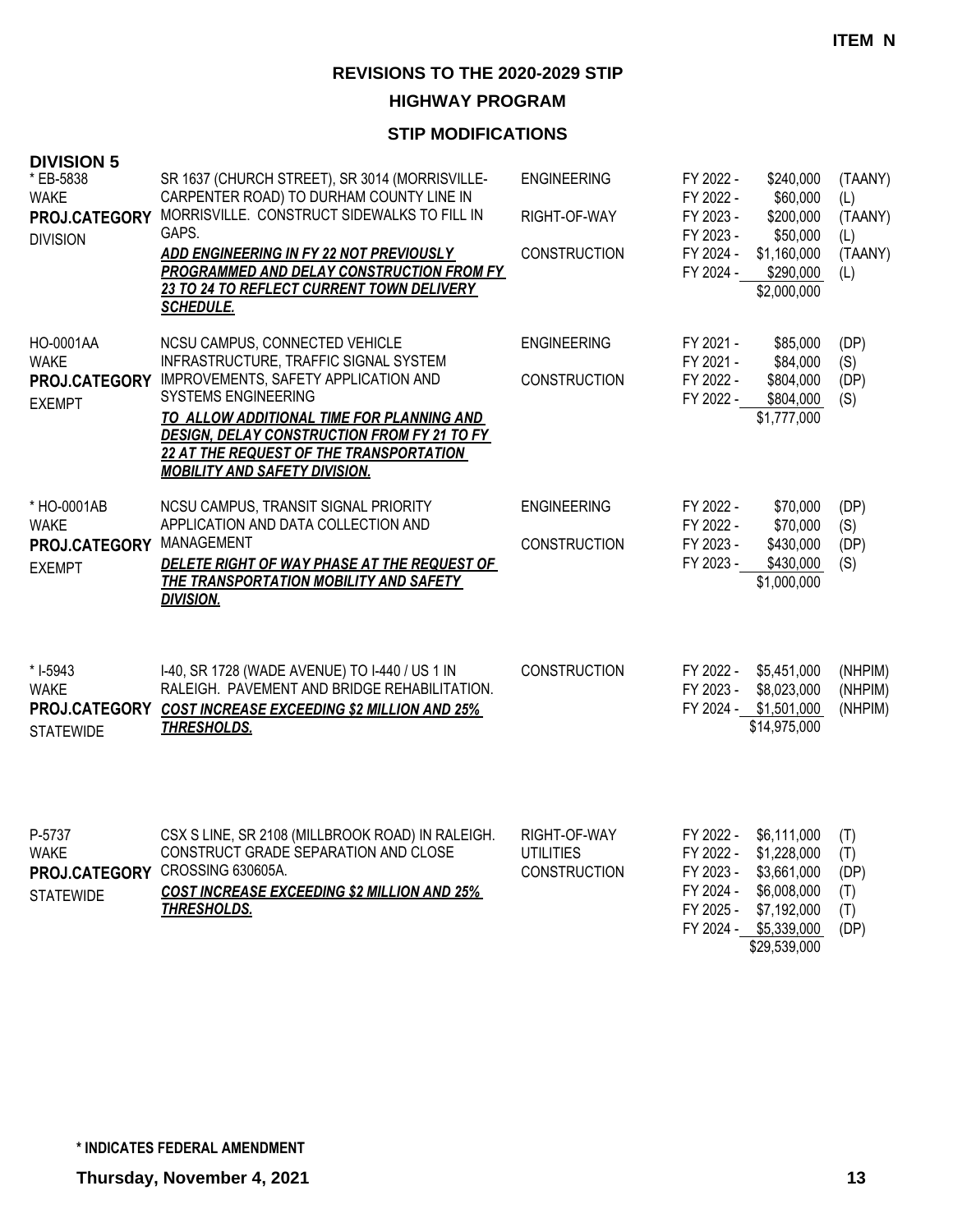**HIGHWAY PROGRAM**

| <b>DIVISION 5</b><br>* TA-5202<br><b>WAKE</b><br>PROJ.CATEGORY<br><b>PUBLIC TRANS</b> | CAPITAL AREA TRANSIT, ADA EXPANSION BUS<br><b>MODIFY FUNDING IN FY 22, FY 23, FY 24 AT THE</b><br><b>REQUEST OF THE MPO.</b>                                                                                | <b>ACQUISITION</b>                  | FY 2022 -<br>\$105,000<br>FY 2023 -<br>\$109,000<br>FY 2024 -<br>\$114,000<br>\$328,000                                                                                                 | (L)<br>(L)<br>(L)                      |
|---------------------------------------------------------------------------------------|-------------------------------------------------------------------------------------------------------------------------------------------------------------------------------------------------------------|-------------------------------------|-----------------------------------------------------------------------------------------------------------------------------------------------------------------------------------------|----------------------------------------|
| * TC-0015<br><b>WAKE</b><br>PROJ.CATEGORY<br><b>PUBLIC TRANS</b>                      | GORALEIGH, GORALEIGH CAPITAL PROJECTS<br>(PASSENGER AMENITIES, PEDESTRIAN<br>CONNECTIONS, FACILITY MAINTENANCE, UPGRADE<br>AND UPKEEPS ETC)<br><b>MODIFY FUNDING IN FY 22 AT THE REQUEST OF THE</b><br>MPO. | CAPITAL                             | FY 2022 -<br>\$1,176,000<br>FY 2022 - \$4,705,000<br>\$5,881,000                                                                                                                        | (L)<br>(5307)                          |
| * TD-5305<br><b>WAKE</b><br>PROJ.CATEGORY<br><b>PUBLIC TRANS</b>                      | CARY TRANSIT/C-TRAN, DOWNTOWN CARY MULTI-<br>MODAL FACILITY.<br><b>MODIFY FUNDING IN FY 22, FY 23, FY 24 AT THE</b><br><b>REQUEST OF THE MPO.</b>                                                           | <b>CONSTRUCTION</b>                 | FY 2022 -<br>\$200,000<br>FY 2023 - \$24,000,000<br>FY 2024 - \$20,000,000<br>\$44,200,000                                                                                              | (L)<br>(L)<br>(L)                      |
| TD-5307<br><b>WAKE</b><br><b>DIVISION</b>                                             | VARIOUS, TRIANGLE TOWN CENTER. CONSTRUCT<br>TRANSIT CENTER AND PARK-AND-RIDE FACILITY.<br>PROJ.CATEGORY MODIFY FUNDING IN FY 22, FY 23 AT THE REQUEST<br>OF THE MPO.                                        | RIGHT-OF-WAY<br><b>CONSTRUCTION</b> | \$1,500,000<br>FY 2022 -<br>FY 2023 -<br>\$3,158,000<br>FY 2029 -<br>\$875,000<br>FY 2029 -<br>\$875,000<br>AFTER FY 2029 -<br>\$875,000<br>AFTER FY 2029 -<br>\$875,000<br>\$8,158,000 | (L)<br>(L)<br>(T)<br>(0)<br>(T)<br>(O) |
| * TG-6791<br><b>WAKE</b><br>PROJ.CATEGORY<br><b>PUBLIC TRANS</b>                      | GORALEIGH, CAPITAL COST OF CONTRACTING<br><b>MODIFY FUNDING IN FY 22 AT THE REQUEST OF THE</b><br>MPO.                                                                                                      | CAPITAL                             | FY 2022 -<br>\$500,000<br>FY 2022 - \$2,000,000<br>\$2,500,000                                                                                                                          | (L)<br>(5307)                          |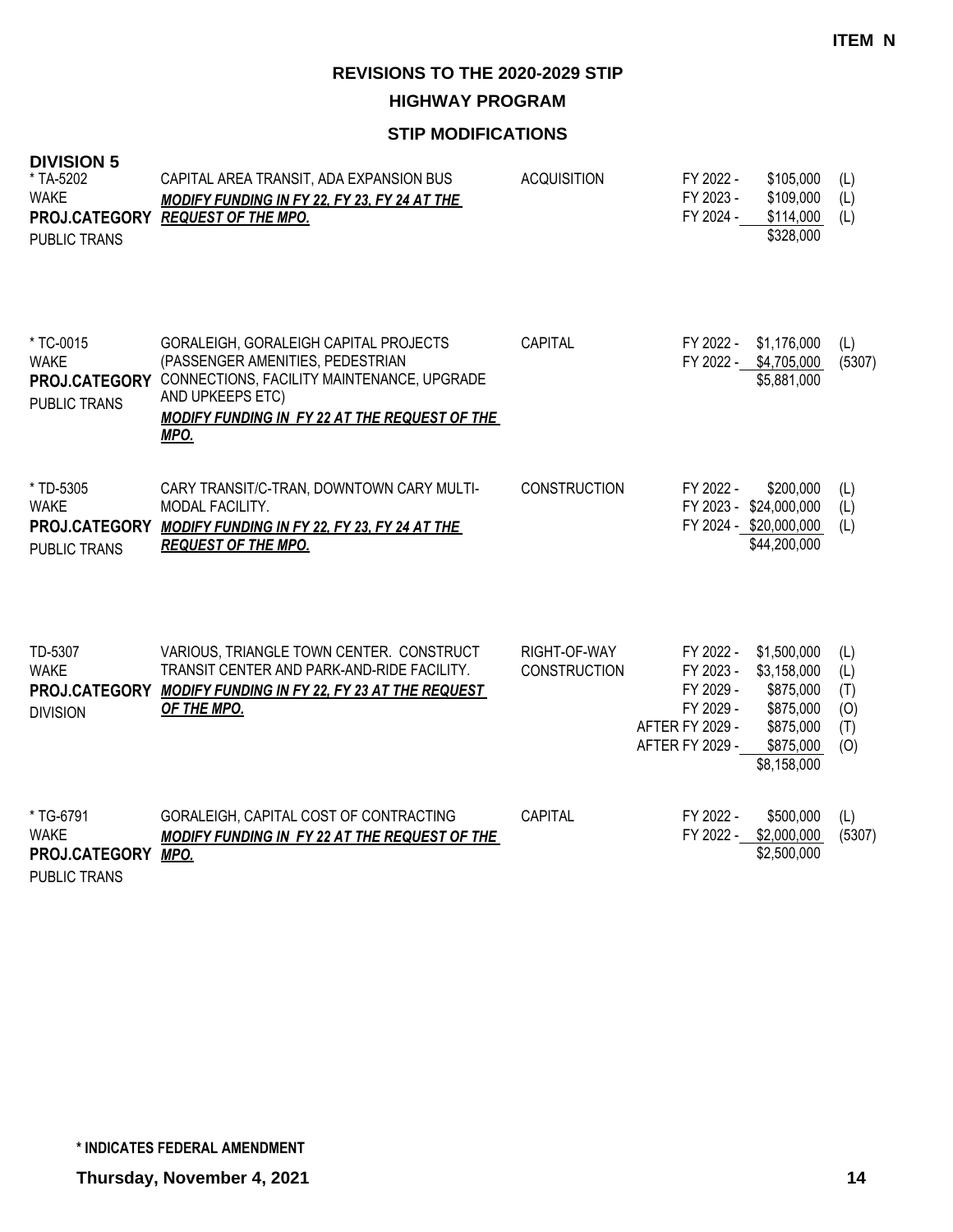**ITEM N**

**REVISIONS TO THE 2020-2029 STIP**

**HIGHWAY PROGRAM**

| <b>DIVISION 5</b><br>* TO-5128<br><b>WAKE</b><br><b>PUBLIC TRANS</b> | CAPITAL AREA TRANSIT, OPERATING ASSISTANCE<br><b>MODIFY FUNDING IN FY 22, FY 23, FY 24, FY 25, FY 26</b><br>PROJ.CATEGORY AT THE REQUEST OF THE MPO.                                                    | <b>OPERATIONS</b>                                        | FY 2022 -<br>\$3,000,000<br>FY 2022 - \$11,993,000<br>FY 2022 - \$50,000,000<br>FY 2023 -<br>\$3,000,000<br>FY 2023 - \$14,121,000<br>FY 2024 - \$14,580,000<br>FY 2025 - \$14,437,000<br>FY 2026 - \$18,036,000<br>\$129,167,000                             | (SMAP)<br>(L)<br>(5307)<br>(SMAP)<br>(L)<br>(L)<br>(L)<br>(L)           |
|----------------------------------------------------------------------|---------------------------------------------------------------------------------------------------------------------------------------------------------------------------------------------------------|----------------------------------------------------------|---------------------------------------------------------------------------------------------------------------------------------------------------------------------------------------------------------------------------------------------------------------|-------------------------------------------------------------------------|
| * TO-5129<br><b>WAKE</b><br><b>PUBLIC TRANS</b>                      | CARY TRANSIT/C-TRAN, OPERATING ASSISTANCE<br><b>MODIFY FUNDING IN FY 22, FY 23, FY 24, FY 25, FY 26</b><br>PROJ.CATEGORY AT THE REQUEST OF THE MPO.                                                     | <b>OPERATIONS</b>                                        | FY 2022 -<br>\$220,000<br>FY 2022 -<br>\$2,136,000<br>FY 2023 -<br>\$230,000<br>FY 2023 -<br>\$3,859,000<br>FY 2024 -<br>\$230,000<br>FY 2024 -<br>\$3,956,000<br>FY 2025 -<br>\$240,000<br>FY 2025 -<br>\$4,054,000<br>FY 2026 - \$4,156,000<br>\$19,081,000 | (SMAP)<br>(L)<br>(SMAP)<br>(L)<br>(SMAP)<br>(L)<br>(SMAP)<br>(L)<br>(L) |
| * TO-5131<br><b>WAKE</b><br>PROJ.CATEGORY<br>PUBLIC TRANS            | TRIANGLE TRANSIT AUTHORITY, OPERATING<br><b>ASSISTANCE</b><br><b>MODIFY FUNDING IN FY 22, FY 23, FY 24, FY 25, FY 26</b><br><b>AT THE REQUEST OF THE MPO.</b>                                           | <b>OPERATIONS</b>                                        | FY 2022 -<br>\$1,952,000<br>FY 2022 -<br>\$4,813,000<br>FY 2023 -<br>\$1,952,000<br>FY 2023 -<br>\$4,948,000<br>FY 2024 -<br>\$5,087,000<br>FY 2025 -<br>\$6,657,000<br>FY 2026 -<br>\$6,838,000<br>\$32,247,000                                              | (SMAP)<br>(L)<br>(SMAP)<br>(L)<br>(L)<br>(L)<br>(L)                     |
| * TP-5160<br><b>WAKE</b><br>PROJ.CATEGORY<br>PUBLIC TRANS            | GO RALEIGH, CONSTRUCT BUS RAPID TRANSIT ON<br>NEW BERN CORRIDOR.<br><b>MODIFY FUNDING IN FY 22 AT THE REQUEST OF THE</b><br><b>MPO. REVISE PROJECT DESCRIPTION AT THE</b><br><b>REQUEST OF THE MPO.</b> | RIGHT-OF-WAY<br><b>CONSTRUCTION</b><br><b>OPERATIONS</b> | FY 2022 -<br>\$47,000<br>FY 2022 -<br>\$9,673,000<br>FY 2022 - \$29,422,000<br>FY 2022 -<br>\$4,335,000<br>\$43,477,000                                                                                                                                       | (5309)<br>(L)<br>(5309)<br>(5309)                                       |
| * TU-0006<br><b>WAKE</b><br>PROJ.CATEGORY<br><b>PUBLIC TRANS</b>     | GOTRIANGLE, GOTRIANGLE WAKE COUNTY BUS PLAN<br>UPDATE.<br><b>MODIFY FUNDING IN FY 22 AT THE REQUEST OF THE</b><br><u>MPO.</u>                                                                           | <b>PLANNING</b>                                          | FY 2022 -<br>\$650,000<br>\$650,000                                                                                                                                                                                                                           | (L)                                                                     |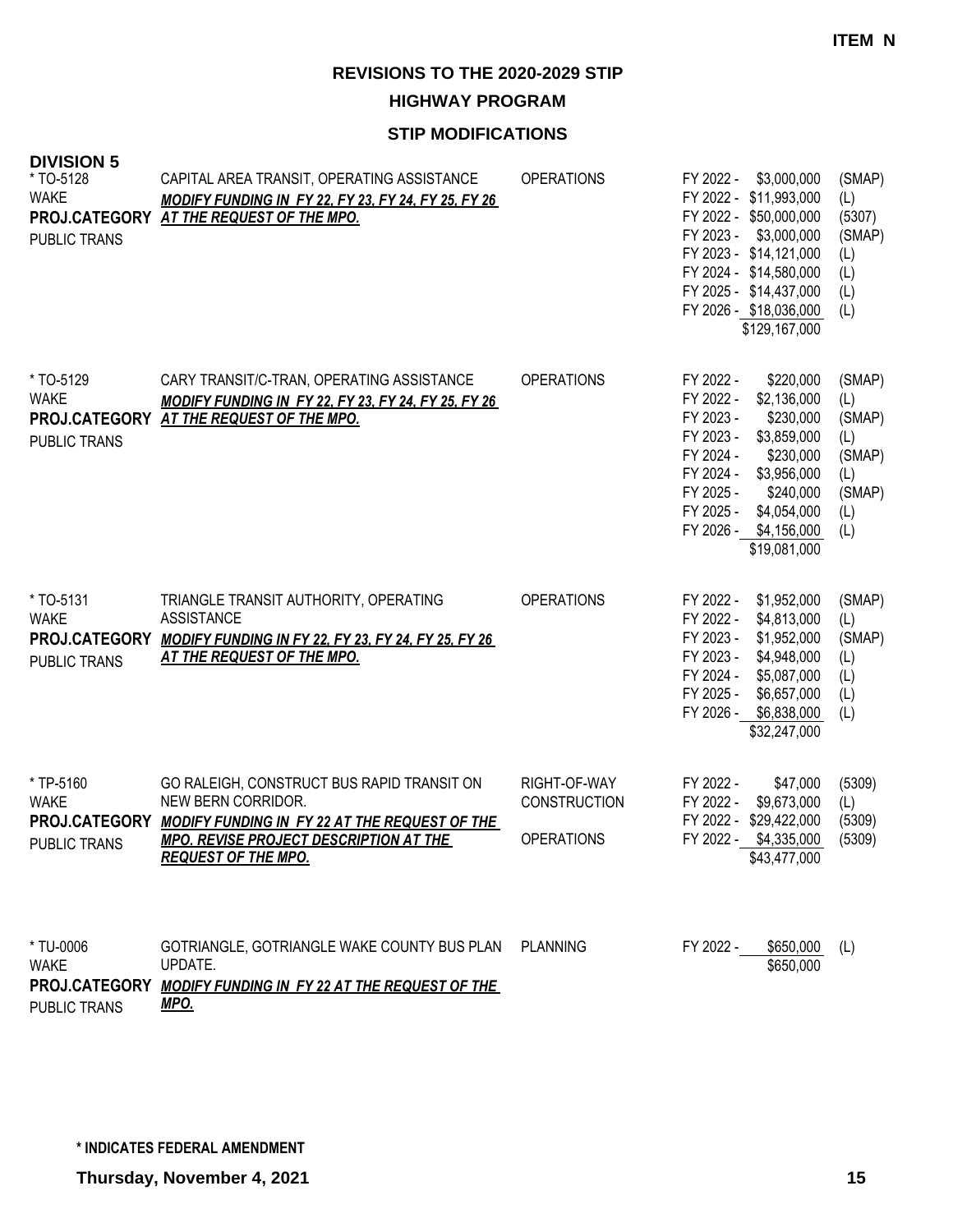**HIGHWAY PROGRAM**

## **STIP MODIFICATIONS**

| <b>DIVISION 5</b><br>* TU-0007<br><b>WAKE</b><br>PROJ.CATEGORY<br>PUBLIC TRANS | GORALEIGH, MAJOR INVESTMENT<br>STUDY/ALTERNATIVES ANALYSIS FOR BUS RAPID<br>TRANSIT EXTENSION TO RESEARCH TRIANGLE PARK<br>AND CLAYTON.<br><b>MODIFY FUNDING IN FY 22 AT THE REQUEST OF THE</b><br>MPO. | <b>PLANNING</b>                                         | FY 2022 - | \$370,000<br>\$370,000                                                                                                         | (L)                             |
|--------------------------------------------------------------------------------|---------------------------------------------------------------------------------------------------------------------------------------------------------------------------------------------------------|---------------------------------------------------------|-----------|--------------------------------------------------------------------------------------------------------------------------------|---------------------------------|
| U-5717<br><b>DURHAM</b><br>PROJ.CATEGORY<br><b>STATEWIDE</b>                   | US 15 / US 501, SR 1116 (GARRETT ROAD) IN DURHAM.<br>CONVERT AT-GRADE INTERSECTION TO<br>INTERCHANGE.<br>TO ASSIST IN BALANCING FUNDS, DELAY<br><b>CONSTRUCTION FROM FY 23 TO FY 26.</b>                | <b>CONSTRUCTION</b>                                     |           | FY 2026 - \$10,667,000<br>FY 2027 - \$10,667,000<br>FY 2028 - \$10,666,000<br>\$32,000,000                                     | (NHP)<br>(NHP)<br>(NHP)         |
| U-5969B<br><b>PERSON</b><br><b>REGIONAL</b>                                    | US 501, NC 157 TO SR 1596 (WEST MOREHEAD<br>STREET)<br>PROJ.CATEGORY COST INCREASE EXCEEDING \$2 MILLION AND 25%<br><u>THRESHOLDS.</u>                                                                  | RIGHT-OF-WAY<br><b>UTILITIES</b><br><b>CONSTRUCTION</b> | FY 2027 - | FY 2023 - \$30,800,000<br>FY 2023 - \$1,845,000<br>FY 2025 - \$2,436,000<br>FY 2026 - \$2,963,000<br>\$301,000<br>\$38,345,000 | (T)<br>(T)<br>(T)<br>(T)<br>(T) |
| U-5969C<br><b>PERSON</b><br>PROJ.CATEGORY<br><b>REGIONAL</b>                   | US 501 / NC 49, SR 1596 (WEST MOREHEAD STREET)<br>TO SR 1601 (NORTH MAIN STREET)<br><b>COST INCREASE EXCEEDING \$2 MILLION AND 25%</b><br><b>THRESHOLDS.</b>                                            | RIGHT-OF-WAY<br><b>UTILITIES</b><br><b>CONSTRUCTION</b> | FY 2027 - | FY 2023 - \$10,700,000<br>FY 2023 - \$1,970,000<br>FY 2025 - \$2,606,000<br>FY 2026 - \$3,330,000<br>\$864,000<br>\$19,470,000 | (T)<br>(T)<br>(T)<br>(T)<br>(T) |
| <b>DIVISION 6</b><br>AV-5734<br><b>CUMBERLAND</b><br><b>REGIONAL</b>           | FAYETTEVILLE REGIONAL AIRPORT (FAY), REPLACE<br>PERIMETER FENCING AND ROAD.<br>PROJ.CATEGORY AT THE REQUEST OF THE DIVISION OF AVIATION.<br><b>DELAY CONSTRUCTION FROM FY 22 TO FY 23.</b>              | <b>CONSTRUCTION</b>                                     | FY 2023 - | \$300,000<br>FY 2023 - \$3,140,000<br>\$3,440,000                                                                              | (T)<br>(O)                      |
| AV-5747<br><b>ROBESON</b><br><b>DIVISION</b>                                   | LUMBERTON REGIONAL AIRPORT (LBT), PARTIAL<br>PARALLEL TAXIWAY RUNWAY 5.<br>PROJ.CATEGORY ACCELERATE CONSTRUCTION FROM FY 23 TO FY 22<br><u>TO REFLECT ACTUAL PROJECT SCHEDULE.</u>                      | <b>CONSTRUCTION</b>                                     |           | FY 2022 - \$2,125,000<br>\$2,125,000                                                                                           | (T)                             |

**Thursday, November 4, 2021 16**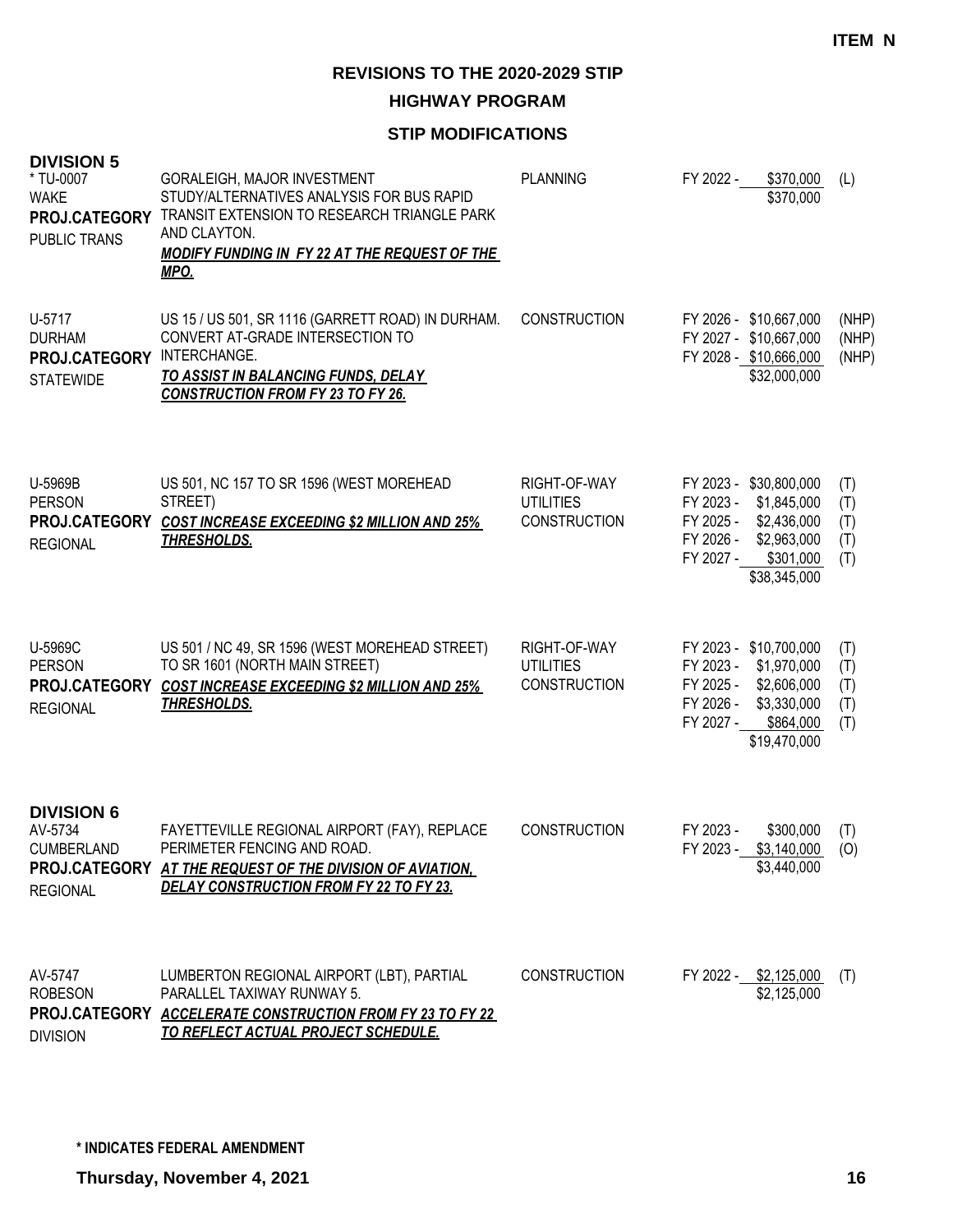**HIGHWAY PROGRAM**

| <b>DIVISION 6</b><br>* I-5879<br><b>ROBESON</b><br><b>DIVISION</b>              | I-95, SR 1536 (CARTHAGE ROAD/WEST CARTHAGE<br>ROAD) (EXIT 19). IMPROVE INTERCHANGE.<br>PROJ.CATEGORY COST INCREASE EXCEEDING \$2 MILLION AND 25%<br><b>THRESHOLDS.</b> | <b>CONSTRUCTION</b>                                     | FY 2021 -<br>\$165,000<br>FY 2022 -<br>\$9,823,000<br>FY 2023 - \$6,512,000<br>\$16,500,000                                                                                                                                                              | (NHP)<br>(NHP)<br>(NHP)                                     |
|---------------------------------------------------------------------------------|------------------------------------------------------------------------------------------------------------------------------------------------------------------------|---------------------------------------------------------|----------------------------------------------------------------------------------------------------------------------------------------------------------------------------------------------------------------------------------------------------------|-------------------------------------------------------------|
| * I-5939<br><b>ROBESON</b><br>PROJ.CATEGORY REHABILITATION.<br><b>STATEWIDE</b> | I-95, SOUTH CAROLINA STATE LINE (MILE MARKER 0.0)<br>TO I-74 (MILE MARKER 13). PAVEMENT<br><b>COST INCREASE EXCEEDING \$2 MILLION AND 25%</b><br><b>THRESHOLDS.</b>    | <b>CONSTRUCTION</b>                                     | FY 2022 -<br>\$8,294,000<br>FY 2023 - \$6,006,000<br>\$14,300,000                                                                                                                                                                                        | (BGIMLT5)<br>(BGIMLT5)                                      |
| <b>I-5987B</b><br><b>ROBESON</b><br><b>REGIONAL</b>                             | I-95, SOUTH OF NC 20 TO SOUTH OF PROPOSED I-295.<br>WIDEN TO EIGHT LANES.<br>PROJ.CATEGORY COST INCREASE EXCEEDING \$2 MILLION AND 25%<br><b>THRESHOLDS.</b>           | RIGHT-OF-WAY<br><b>UTILITIES</b><br><b>BUILD NC CON</b> | FY 2021 -<br>\$3,581,000<br>FY 2021 -<br>\$2,300,000<br>FY 2023 -<br>\$9,868,000<br>FY 2024 -<br>\$9,868,000<br>FY 2025 -<br>\$9,868,000<br>FY 2026 -<br>\$9,868,000<br>FY 2027 -<br>\$9,868,000<br>FY 2028 -<br>\$9,868,000<br>FY 2029 -<br>\$9,868,000 | (T)<br>(T)<br>(T)<br>(T)<br>(T)<br>(T)<br>(T)<br>(T)<br>(T) |
|                                                                                 |                                                                                                                                                                        | <b>CONSTRUCTION</b>                                     | AFTER FY 2029 - \$78,944,000<br>FY 2025 - \$22,652,000<br>FY 2026 - \$38,832,000<br>FY 2027 - \$19,416,000<br>\$234,801,000                                                                                                                              | (T)<br>(T)<br>(T)<br>(T)                                    |
| * R-2561CA<br><b>COLUMBUS</b><br>PROJ.CATEGORY<br><b>REGIONAL</b>               | NC 87, NC 87 AT NC 11. CONSTRUCT INTERCHANGE.<br><b>COST INCREASE EXCEEDING \$2 MILLION AND 25%</b><br>THRESHOLDS.                                                     | <b>CONSTRUCTION</b>                                     | FY 2022 -<br>\$1,894,000<br>FY 2023 - \$13,432,000<br>FY 2024 - \$10,446,000<br>FY 2025 - \$3,928,000<br>\$29,700,000                                                                                                                                    | (BGLT5)<br>(BGLT5)<br>(BGLT5)<br>(BGLT5)                    |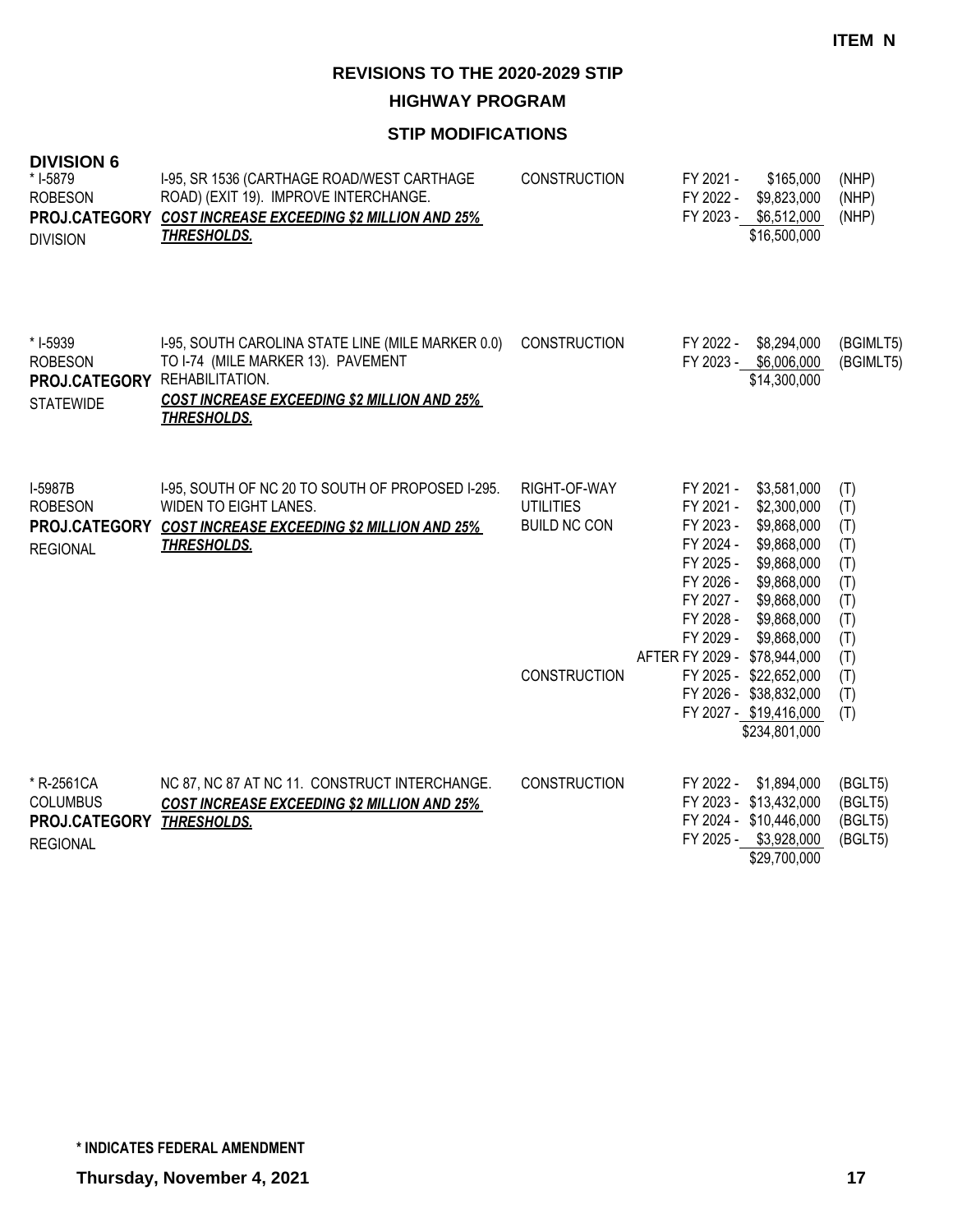**HIGHWAY PROGRAM**

| <b>DIVISION 6</b><br>* U-3422<br><b>CUMBERLAND</b><br>PROJ.CATEGORY<br><b>DIVISION</b> | SR 1003 (CAMDEN ROAD), PROPOSED FAYETTEVILLE<br>OUTER LOOP (U-2519) TO NC 59 (HOPE MILLS ROAD)<br>IN FAYETTEVILLE. WIDEN TO MULTI-LANES.<br><b>COST INCREASE EXCEEDING \$2 MILLION AND 25%</b><br><b>THRESHOLDS.</b>                                                                                                            | RIGHT-OF-WAY<br><b>UTILITIES</b><br><b>BUILD NC CON</b><br><b>CONSTRUCTION</b> | \$2,495,000<br>FY 2021 -<br>FY 2022 -<br>\$7,480,000<br>FY 2021 -<br>\$2,825,000<br>FY 2024 -<br>\$1,287,000<br>FY 2025 -<br>\$1,287,000<br>FY 2026 -<br>\$1,287,000<br>FY 2027 -<br>\$1,287,000<br>FY 2028 -<br>\$1,287,000<br>FY 2029 -<br>\$1,287,000<br>AFTER FY 2029 - \$11,583,000<br>FY 2025 -<br>\$5,031,000<br>FY 2026 - \$10,374,000<br>FY 2027 - \$1,995,000<br>\$49,505,000 | (BGANY)<br>(BGANY)<br>(BGANY)<br>(T)<br>(T)<br>(T)<br>(T)<br>(T)<br>(T)<br>(T)<br>(T)<br>(T)<br>(T) |
|----------------------------------------------------------------------------------------|---------------------------------------------------------------------------------------------------------------------------------------------------------------------------------------------------------------------------------------------------------------------------------------------------------------------------------|--------------------------------------------------------------------------------|-----------------------------------------------------------------------------------------------------------------------------------------------------------------------------------------------------------------------------------------------------------------------------------------------------------------------------------------------------------------------------------------|-----------------------------------------------------------------------------------------------------|
| U-4709<br><b>CUMBERLAND</b><br>PROJ.CATEGORY<br><b>DIVISION</b>                        | SR 1112 (ROCKFISH ROAD) SR 1115 (GOLFVIEW<br>ROAD), SR 1112 (ROCKFISH ROAD) FROM SR 1115<br>(GOLFVIEW ROAD) TO NC 59 (MAIN STREET) AND SR<br>1115 (GOLFVIEW ROAD) FROM SR 1112 (ROCKFISH<br>ROAD) TO NC 59 (MAIN STREET). WIDEN TO MULTI-<br>LANES.<br><b>COST INCREASE EXCEEDING \$2 MILLION AND 25%</b><br><b>THRESHOLDS.</b> | RIGHT-OF-WAY<br><b>UTILITIES</b><br><b>CONSTRUCTION</b>                        | FY 2022 -<br>\$4,778,000<br>FY 2023 -<br>\$4,778,000<br>FY 2022 -<br>\$788,000<br>FY 2023 -<br>\$787,000<br>FY 2023 -<br>\$3,391,000<br>FY 2024 -<br>\$7,129,000<br>FY 2025 - \$3,180,000<br>\$24,831,000                                                                                                                                                                               | (T)<br>(T)<br>(T)<br>(T)<br>(T)<br>(T)<br>(T)                                                       |
| * U-6229<br><b>CUMBERLAND</b><br>PROJ.CATEGORY<br><b>DIVISION</b>                      | NC 24 (BRAGG BOULEVARD), US 401 (SKIBO ROAD) TO<br>GLENVILLE AVENUE. MEDIAN AND GUARDRAIL<br>REPLACEMENT, ADD PEDESTRIAN SIGNALS,<br>RESURFACE PAVEMENT.<br><b>COST INCREASE EXCEEDING \$2 MILLION AND 25%</b><br><b>THRESHOLDS.</b>                                                                                            | <b>UTILITIES</b><br><b>CONSTRUCTION</b>                                        | FY 2022 - \$10,131,000<br>FY 2022 -<br>\$24,000<br>FY 2022 -<br>\$48,000<br>FY 2023 -<br>\$1,505,000<br>FY 2023 -<br>\$3,010,000<br>FY 2024 -<br>\$871,000<br>FY 2024 - \$1,742,000<br>\$17,331,000                                                                                                                                                                                     | (T)<br>(HSIP)<br>(T)<br>(HSIP)<br>(T)<br>(HSIP)<br>(T)                                              |
| <b>DIVISION 7</b><br>AV-5851<br><b>ALAMANCE</b><br>PROJ.CATEGORY<br><b>DIVISION</b>    | BURLINGTON- ALAMANCE REGIONAL AIRPORT (BUY),<br>CONSTRUCT 100 FT PAVED OVERRUN AND MAKE<br>SAFETY ENHANCEMENTS.<br>TO ALLOW ADDITIONAL TIME FOR PLANNING AND<br>DESIGN, DELAY CONSTRUCTION FROM FY 21 TO FY<br><u>24.</u>                                                                                                       | <b>CONSTRUCTION</b>                                                            | FY 2024 - \$2,080,000<br>\$2,080,000                                                                                                                                                                                                                                                                                                                                                    | (T)                                                                                                 |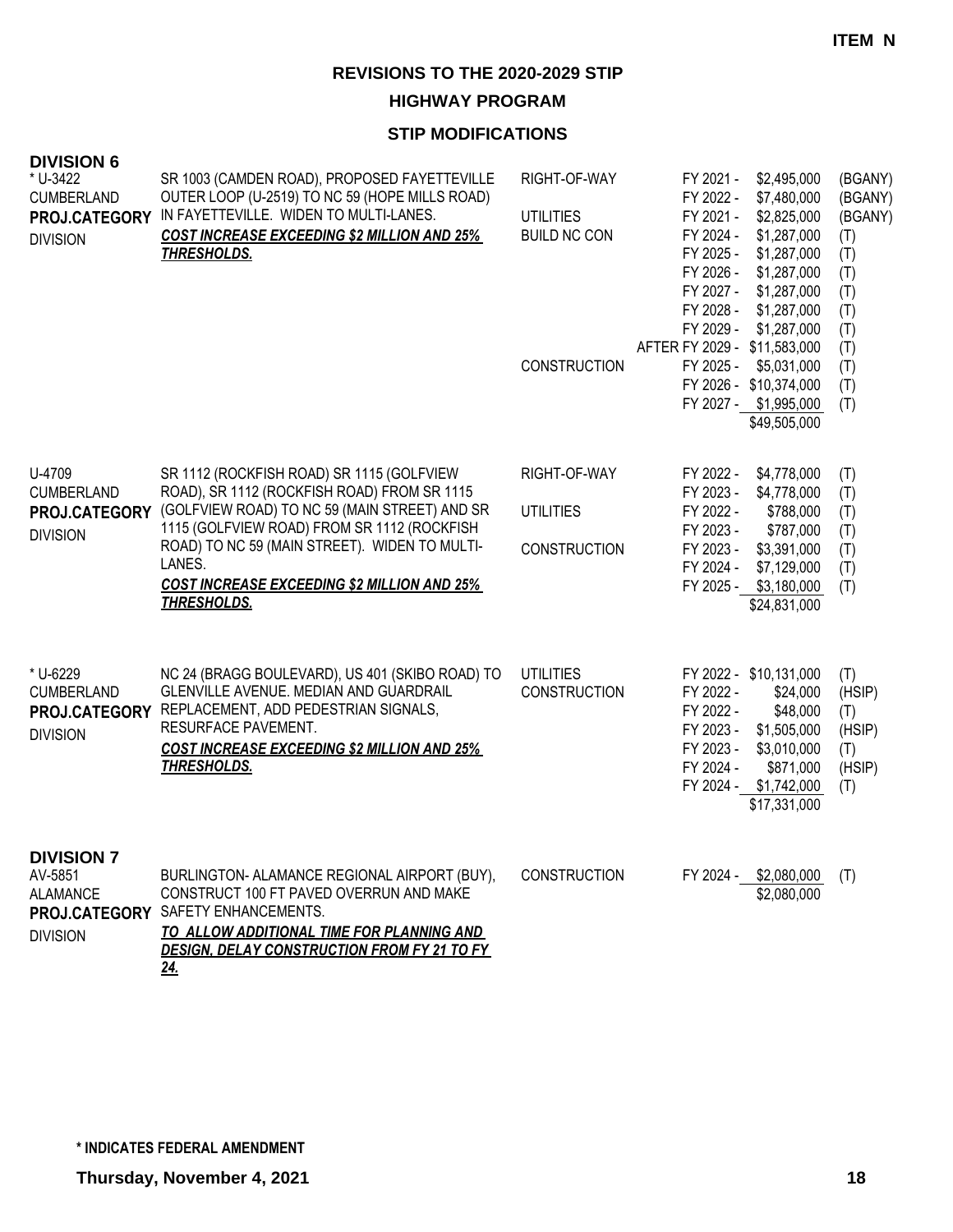**HIGHWAY PROGRAM**

| <b>DIVISION 7</b><br>HL-0045<br>ORANGE<br>PROJ.CATEGORY<br><b>DIVISION</b>       | EXCHANGE PARK LANE, SOUTH CHURTON STREET TO<br>FARIBAULT LANE IN HILLSBOROGH. REPAIR BRIDGE<br>670241 OVER ENO RIVER.<br>TO ALLOW ADDITIONAL TIME FOR EXECUTION OF<br><b>MUNICIPAL AGREEMENT, DELAY CONSTRUCTION</b><br><b>FROM FY 21 TO FY 22.</b> | <b>ENGINEERING</b><br><b>CONSTRUCTION</b>               | FY 2021 -<br>\$20,000<br>\$126,000<br>FY 2022 -<br>FY 2022 -<br>\$27,000<br>\$173,000                                                                                                                                                                                    | (L)<br>(BGDACV)<br>(L)                                                            |
|----------------------------------------------------------------------------------|-----------------------------------------------------------------------------------------------------------------------------------------------------------------------------------------------------------------------------------------------------|---------------------------------------------------------|--------------------------------------------------------------------------------------------------------------------------------------------------------------------------------------------------------------------------------------------------------------------------|-----------------------------------------------------------------------------------|
| R-5823<br><b>ROCKINGHAM</b><br><b>GUILFORD</b><br><b>DIVISION</b>                | NC 65 / NC 68, NC 65 IN STOKESDALE<br>(SOUTHERNMOST INTERSECTION) TO US 220 /<br>FUTURE I-73. WIDEN TO MULTILANES.<br>PROJ.CATEGORY COST INCREASE EXCEEDING \$2 MILLION AND 25%<br><b>THRESHOLDS.</b>                                               | RIGHT-OF-WAY<br><b>UTILITIES</b><br><b>CONSTRUCTION</b> | FY 2022 -<br>\$5,250,000<br>FY 2023 -<br>\$5,250,000<br>FY 2022 -<br>\$424,000<br>FY 2024 -<br>\$282,000<br>FY 2025 - \$14,461,000<br>FY 2026 -<br>\$9,784,000<br>FY 2027 - \$3,673,000<br>\$39,124,000                                                                  | (T)<br>(T)<br>(T)<br>(T)<br>(T)<br>(T)<br>(T)                                     |
| * TG-6173B<br><b>GUILFORD</b><br>PUBLIC TRANS                                    | PIEDMONT AUTHORITY FOR<br>REGIONAL TRANSPORTATION. ROUTINE CAPITAL,<br>PROJ.CATEGORY PREVENTIVE MAINTENANCE, SECURITY AND<br>PESSENGER AMENITIES.<br><b>MODIFY FUNDING IN FY 22 AT THE REQUEST OF THE</b><br>MPO.                                   | <b>CAPITAL</b>                                          | FY 2022 -<br>\$25,000<br>FY 2022 -<br>\$100,000<br>FY 2023 -<br>\$25,000<br>FY 2023 -<br>\$100,000<br>FY 2024 -<br>\$25,000<br>\$100,000<br>FY 2024 -<br>FY 2025 -<br>\$25,000<br>FY 2025 -<br>\$100,000<br>FY 2026 -<br>\$25,000<br>FY 2026 -<br>\$100,000<br>\$625,000 | (L)<br>(5307)<br>(L)<br>(5307)<br>(L)<br>(5307)<br>(L)<br>(5307)<br>(L)<br>(5307) |
| U-3400<br><b>GUILFORD</b><br><b>RANDOLPH</b><br>PROJ.CATEGORY<br><b>DIVISION</b> | SR 1577 / SR 1004 (ARCHDALE ROAD), US 311 (MAIN<br>STREET) TO EAST OF SPRINGWOOD LANE IN<br>ARCHDALE. WIDEN TO MULTILANES.<br><b>COST INCREASE EXCEEDING \$2 MILLION AND 25%</b><br><b>THRESHOLDS.</b>                                              | RIGHT-OF-WAY<br><b>UTILITIES</b><br><b>CONSTRUCTION</b> | FY 2022 -<br>\$3,950,000<br>FY 2023 -<br>\$3,950,000<br>FY 2022 -<br>\$6,063,000<br>FY 2023 -<br>\$6,063,000<br>FY 2026 -<br>\$5,693,000<br>FY 2027 -<br>\$7,726,000<br>FY 2028 -<br>\$5,181,000<br>\$38,626,000                                                         | (T)<br>(T)<br>(T)<br>(T)<br>(T)<br>(T)<br>(T)                                     |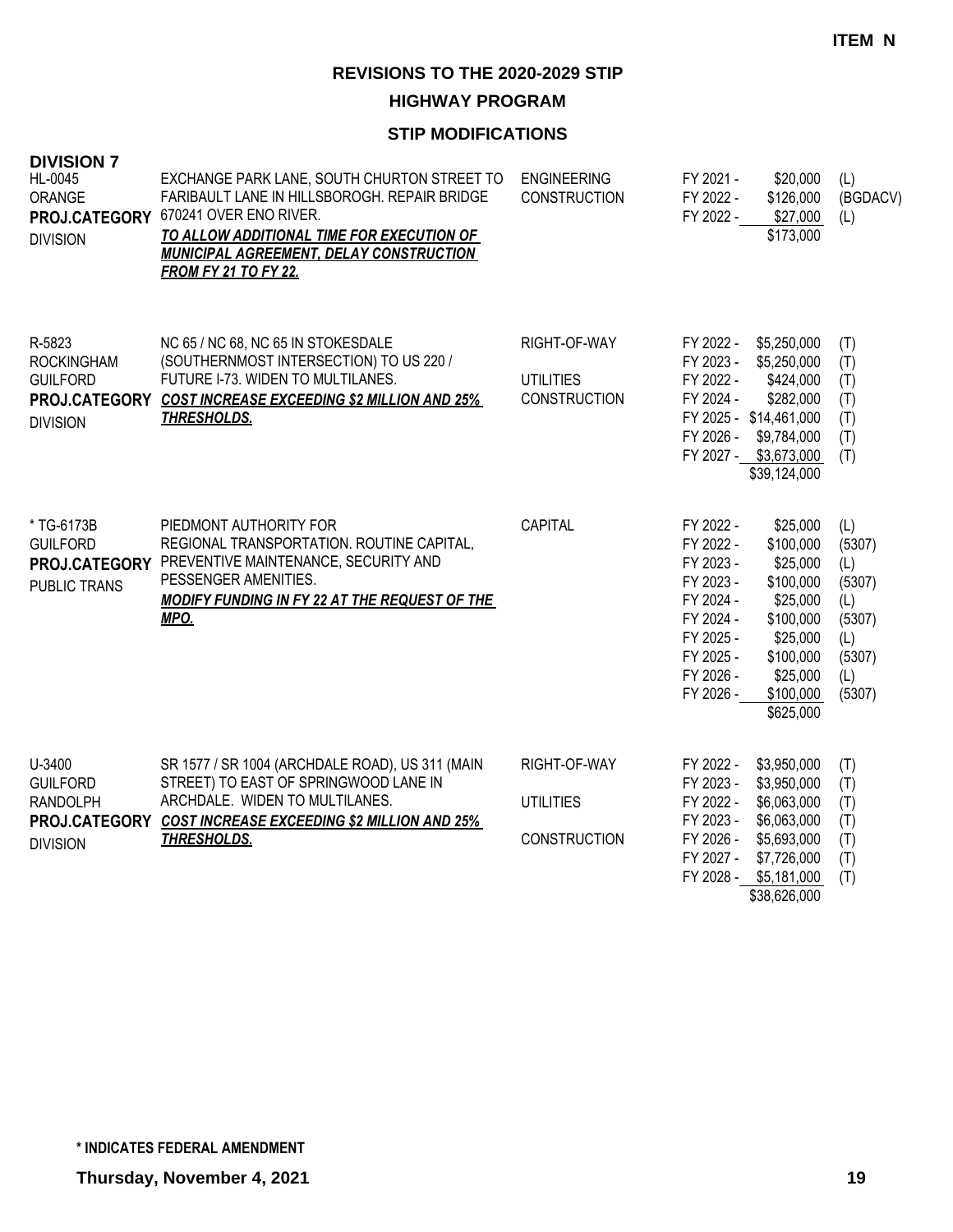**HIGHWAY PROGRAM**

## **STIP MODIFICATIONS**

| <b>DIVISION 7</b><br>U-4015A<br><b>GUILFORD</b><br>PROJ.CATEGORY<br><b>DIVISION</b> | SR 1556 (GALLIMORE DAIRY ROAD), NC 68 TO<br>AIRPARK ROAD IN GREENSBORO. WIDEN TO<br><b>MULTILANES</b><br><b>COST INCREASE EXCEEDING \$2 MILLION AND 25%</b><br><b>THRESHOLDS.</b>                                                                                                                                                                           | RIGHT-OF-WAY<br><b>UTILITIES</b><br><b>BUILD NC CON</b><br><b>CONSTRUCTION</b> | FY 2021 -<br>\$509,000<br>FY 2021 -<br>\$770,000<br>FY 2023 -<br>\$257,000<br>FY 2024 -<br>\$257,000<br>FY 2025 -<br>\$257,000<br>FY 2026 -<br>\$257,000<br>FY 2027 -<br>\$257,000<br>FY 2028 -<br>\$257,000<br>FY 2029 -<br>\$257,000<br>AFTER FY 2029 -<br>\$2,056,000<br>FY 2025 -<br>\$3,459,000<br>FY 2026 - \$2,641,000 | (T)<br>(T)<br>(T)<br>(T)<br>(T)<br>(T)<br>(T)<br>(T)<br>(T)<br>(T)<br>(T)<br>(T) |
|-------------------------------------------------------------------------------------|-------------------------------------------------------------------------------------------------------------------------------------------------------------------------------------------------------------------------------------------------------------------------------------------------------------------------------------------------------------|--------------------------------------------------------------------------------|-------------------------------------------------------------------------------------------------------------------------------------------------------------------------------------------------------------------------------------------------------------------------------------------------------------------------------|----------------------------------------------------------------------------------|
| U-5844<br><b>ALAMANCE</b><br><b>DIVISION</b>                                        | NC 62, SR 1430 (RAMADA ROAD) TO US 70 (CHURCH<br>STREET) IN BURLINGTON. WIDEN TO MULTILANES.<br>PROJ.CATEGORY TO ALLOW ADDITIONAL TIME FOR PLANNING AND<br>DESIGN, DELAY RIGHT-OF-WAY FROM FY 23 TO FY 24<br><b>AND CONSTRUCTION FROM FY 24 TO FY 25.</b>                                                                                                   | RIGHT-OF-WAY<br><b>UTILITIES</b><br><b>CONSTRUCTION</b>                        | \$11,234,000<br>\$9,700,000<br>FY 2024 -<br>FY 2024 -<br>\$3,400,000<br>FY 2025 -<br>\$5,447,000<br>FY 2026 -<br>\$1,698,000<br>FY 2027 - \$2,855,000<br>\$23,100,000                                                                                                                                                         | (T)<br>(T)<br>(T)<br>(T)<br>(T)                                                  |
| U-6008<br><b>GUILFORD</b><br>PROJ.CATEGORY<br><b>DIVISION</b>                       | SR 2085 (BRYAN BOULEVARD), NEW GARDEN ROAD<br>AT HORSEPEN CREEK ROAD IN GREENSBORO.<br>INTERCHANGE IMPROVEMENTS, INCLUDING NEW<br>RAMP FROM WESTBOUND NEW GARDEN ROAD TO<br>WESTBOUND SR 2085.<br>TO ALLOW ADDITIONAL TIME FOR PLANNING, DELAY<br>RIGHT-OF-WAY FROM FY 22 TO FY 27 AND<br><b>CONSTRUCTION FROM FY 23 TO FY 29.</b>                          | RIGHT-OF-WAY<br><b>UTILITIES</b><br><b>CONSTRUCTION</b>                        | FY 2027 -<br>\$1,250,000<br>FY 2027 -<br>\$500,000<br>FY 2029 -<br>\$22,000<br>AFTER FY 2029 -<br>\$2,227,000<br>\$3,999,000                                                                                                                                                                                                  | (T)<br>(T)<br>(T)<br>(T)                                                         |
| U-6011<br><b>ALAMANCE</b><br>PROJ.CATEGORY<br><b>REGIONAL</b>                       | US 70 (SOUTH CHURCH STREET), SR 1158 (HUFFMAN<br>MILL ROAD) IN BURLINGTON. INTERSECTION<br>IMPROVEMENTS.<br><b>COST INCREASE EXCEEDING \$2 MILLION AND 25%</b><br>THRESHOLDS. ACCELERATE RIGHT-OF-WAY FROM<br>FY 23 TO FY 22 AT THE REQUEST OF THE DIVISION.                                                                                                | RIGHT-OF-WAY<br><b>UTILITIES</b><br><b>CONSTRUCTION</b>                        | FY 2022 -<br>\$3,000,000<br>FY 2022 -<br>\$600,000<br>FY 2025 -<br>\$1,579,000<br>FY 2026 -<br>\$821,000<br>\$6,000,000                                                                                                                                                                                                       | (T)<br>(T)<br>(T)<br>(T)                                                         |
| <b>DIVISION 8</b><br>* EB-5742<br>LEE.<br>PROJ.CATEGORY<br><b>DIVISION</b>          | US 1 BUSINESS / NC 42 (WICKER STREET), LEGION<br>DRIVE TO NORTH OF HIGH RIDGE DRIVE AT KIWANIS<br>FAMILY PARK IN SANFORD. CONSTRUCT MULTI-USE<br>PATH.<br><u>UPDATE ROUTE, REVISE PROJECT DESCRIPTION TO</u><br>REFLECT CURRENT PROJECT DELIVERY SCOPE AND<br><b>ADD ENGINEERING IN FY 22 NOT PREVIOUSLY</b><br>PROGRAMMED, AT THE REQUEST OF THE DIVISION. | <b>ENGINEERING</b><br><b>CONSTRUCTION</b>                                      | \$62,000<br>FY 2022 -<br>\$15,000<br>FY 2022 -<br>FY 2024 -<br>\$809,000<br>FY 2024 -<br>\$202,000<br>\$1,088,000                                                                                                                                                                                                             | (TA5200)<br>(L)<br>(TA5200)<br>(L)                                               |

**\* INDICATES FEDERAL AMENDMENT**

**Thursday, November 4, 2021 20**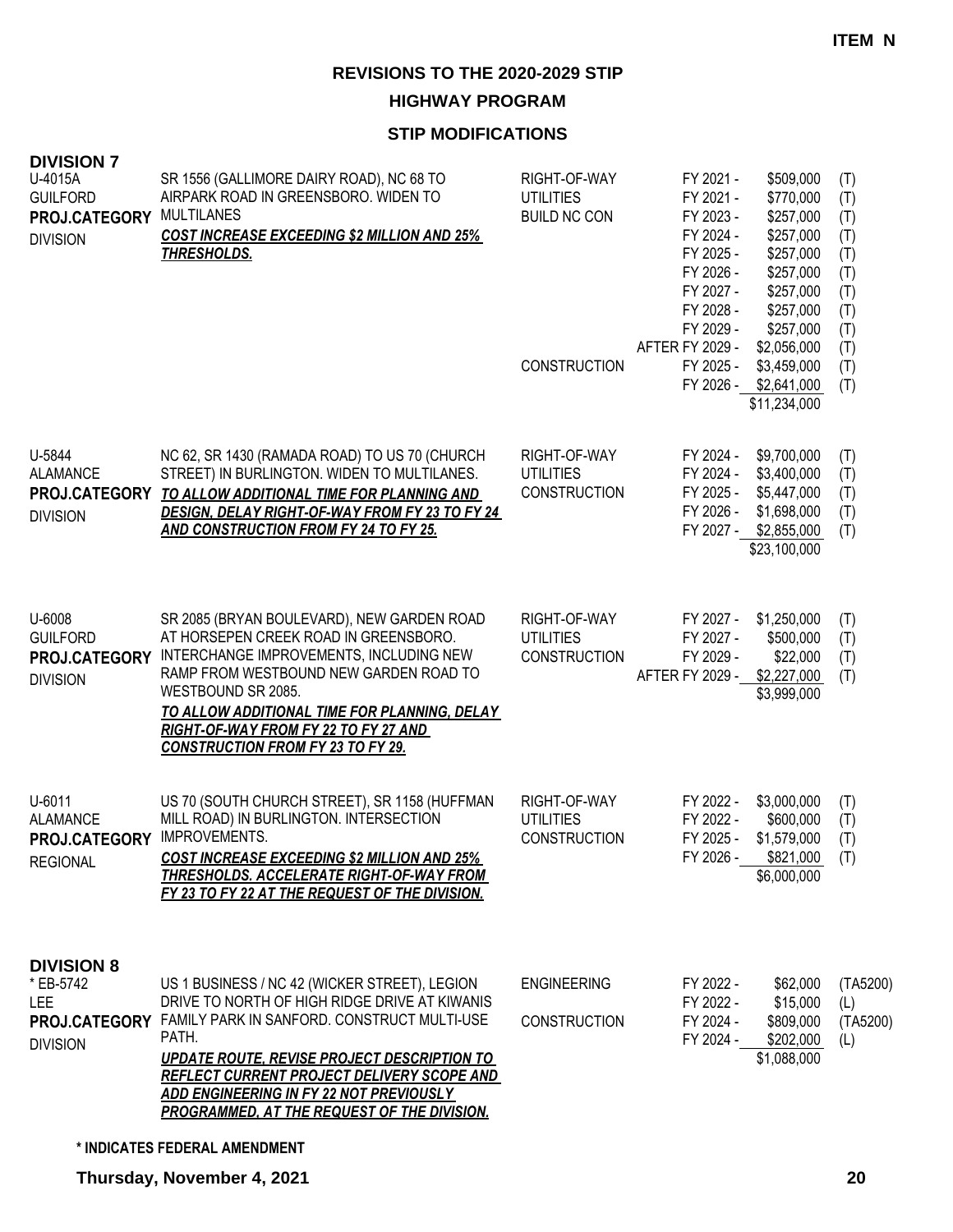**HIGHWAY PROGRAM**

## **STIP MODIFICATIONS**

| <b>DIVISION 8</b><br>* HI-0002<br><b>RANDOLPH</b><br><b>DAVIDSON</b><br><b>STATEWIDE</b> | I-85, NC 109 IN THOMASVILLE TO SR 1009 (SOUTH<br>MAIN STREET) IN ARCHDALE. PAVEMENT<br>REHABILITATION.<br>PROJ.CATEGORY REVISE WESTERN TERMINUS TO REFLECT CURRENT<br><b>PROJECT DELIVERY SCOPE.</b>                                                                                                    | <b>CONSTRUCTION</b>                                     | FY 2022 -<br>FY 2023 -                                        | \$3,129,000<br>\$7,971,000<br>FY 2024 - \$3,600,000<br>\$14,700,000                                                                                                                            | (NHPIM)<br>(NHPIM)<br>(NHPIM)                               |
|------------------------------------------------------------------------------------------|---------------------------------------------------------------------------------------------------------------------------------------------------------------------------------------------------------------------------------------------------------------------------------------------------------|---------------------------------------------------------|---------------------------------------------------------------|------------------------------------------------------------------------------------------------------------------------------------------------------------------------------------------------|-------------------------------------------------------------|
| R-5724B<br><b>CHATHAM</b><br><b>DIVISION</b>                                             | US 15 / US 501, US 15 / US 501, NORTH OF US 64<br>BUSINESS TO POWELL PLACE LANE. MILL AND<br>PROJ.CATEGORY RESURFACE FROM NORTH OF US 64 BUSINESS TO<br>LAUNIS STREET AND WIDEN FROM LAUNIS STREET<br>TO POWELL PLACE LANE.<br><b>COST INCREASE EXCEEDING \$2 MILLION AND 25%</b><br><b>THRESHOLDS.</b> | RIGHT-OF-WAY<br><b>UTILITIES</b><br><b>CONSTRUCTION</b> | FY 2022 -<br>FY 2025 -                                        | FY 2022 - \$3,900,000<br>\$1,300,000<br>\$5,691,000<br>FY 2026 - \$4,509,000<br>\$15,400,000                                                                                                   | (T)<br>(T)<br>(T)<br>(T)                                    |
| R-5726A<br><b>MOORE</b><br>PROJ.CATEGORY<br><b>REGIONAL</b>                              | NC 211, NC 73 IN WEST END TO WEST OF SR 1241<br>(HOLLY GROVE SCHOOL ROAD). CLEARING,<br>GRUBBING, AND EROSION CONTROL.<br>ADD NEW PROJECT BREAK FOR CLEARING /<br><b>GRUBBING AND EROSION CONTROL AT THE</b><br><b>REQUEST OF THE TECHNICAL SERVICES DIVISION.</b>                                      | <b>CONSTRUCTION</b>                                     | FY 2022 -                                                     | \$5,000,000<br>\$5,000,000                                                                                                                                                                     | (T)                                                         |
| U-5737<br><b>CHATHAM</b><br>PROJ.CATEGORY<br><b>REGIONAL</b>                             | US 64 (EAST 11TH STREET), NORTH GLENN AVENUE<br>TO EAST OF US 421 IN SILER CITY. UPGRADE<br>ROADWAY TO INCLUDE MEDIAN FOR ACCESS<br>CONTROL, SIDEWALKS, CROSSWALKS, BICYCLE<br>LANES AND / OR MULTIUSE SIDEPATH.<br><b>COST INCREASE EXCEEDING \$2 MILLION AND 25%</b><br><u>THRESHOLDS.</u>            | RIGHT-OF-WAY<br><b>UTILITIES</b><br><b>CONSTRUCTION</b> | FY 2022 -<br>FY 2022 -<br>FY 2026 -<br>FY 2028 -<br>FY 2029 - | \$5,000,000<br>\$2,800,000<br>\$4,051,000<br>FY 2027 - \$9,455,000<br>\$6,187,000<br>\$807,000<br>\$28,300,000                                                                                 | (T)<br>(T)<br>(T)<br>(T)<br>(T)<br>(T)                      |
| U-5753<br><b>HOKE</b><br>PROJ.CATEGORY<br><b>DIVISION</b>                                | SR 1305 (WAYSIDE ROAD); SR 1418 (LINDSAY ROAD),<br>SR 1305, US 401 TO PLANK ROAD, AND SR 1418, US<br>401 TO SR 1406 (ROCKFISH ROAD). WIDEN TO<br>MULTILANES.<br><b>COST INCREASE EXCEEDING \$2 MILLION AND 25%</b><br><b>THRESHOLDS.</b>                                                                | RIGHT-OF-WAY<br><b>UTILITIES</b><br><b>CONSTRUCTION</b> | FY 2022 -<br>FY 2023 -<br>FY 2024 -                           | FY 2022 - \$21,050,000<br>FY 2023 - \$21,050,000<br>\$200,000<br>\$200,000<br>\$454,000<br>FY 2025 - \$14,240,000<br>FY 2026 - \$15,030,000<br>FY 2027 - \$11,019,000<br>FY 2028 - \$4,656,000 | (T)<br>(T)<br>(T)<br>(T)<br>(T)<br>(T)<br>(T)<br>(T)<br>(T) |

\$87,899,000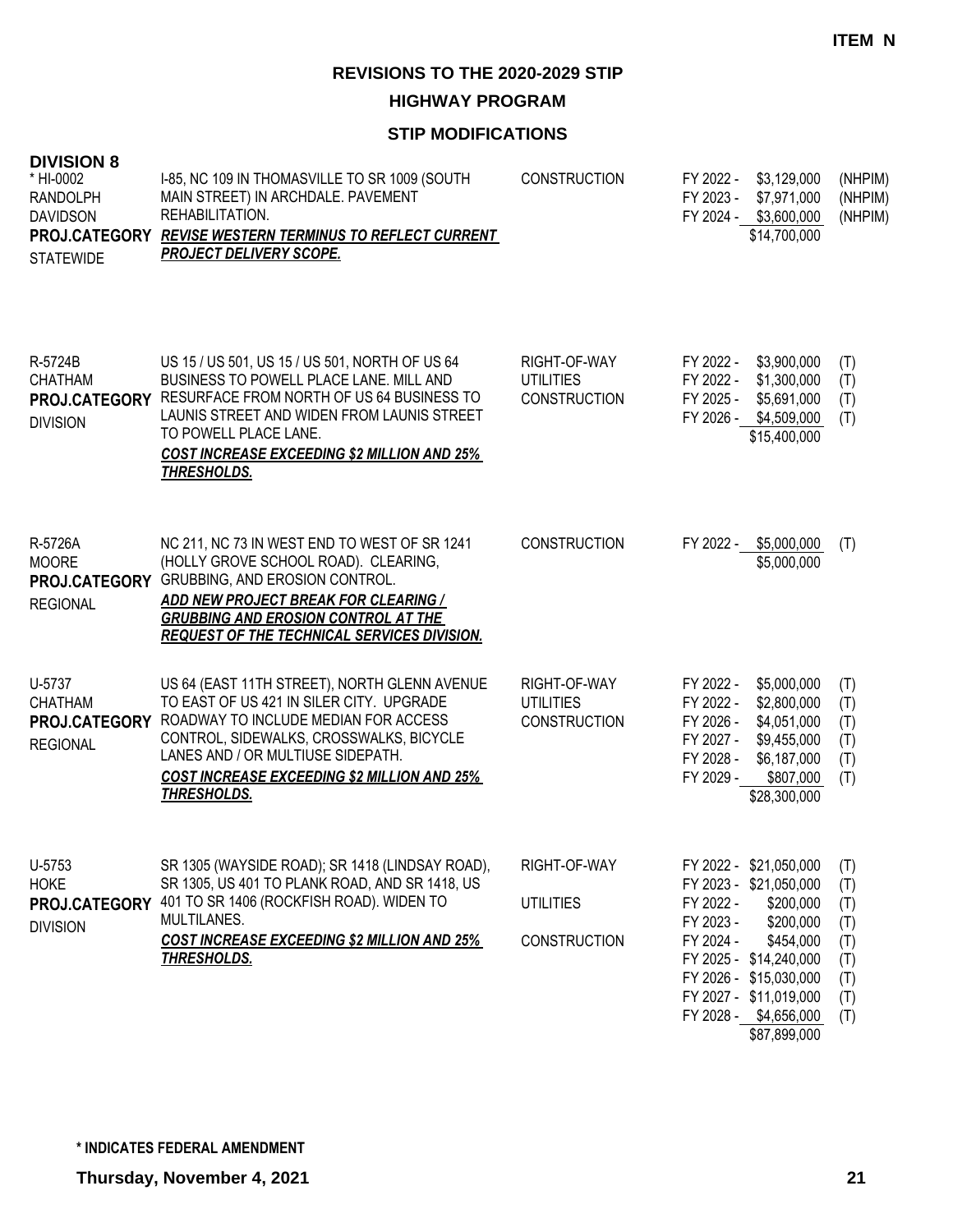**HIGHWAY PROGRAM**

| <b>DIVISION 8</b><br>U-5756<br><b>MOORE</b><br>PROJ.CATEGORY<br><b>REGIONAL</b>     | NC 5, US 1 IN ABERDEEN TO THE INTERSECTION OF<br>TROTTER DRIVE / BLAKE BOULEVARD IN PINEHURST.<br>WIDEN TO MULTILANES.<br><b>COST INCREASE EXCEEDING \$2 MILLION AND 25%</b><br><b>THRESHOLDS.</b>                                                                                                                                                                                                  | RIGHT-OF-WAY<br><b>UTILITIES</b><br><b>CONSTRUCTION</b> | FY 2023 -<br>\$5,300,000<br>FY 2023 -<br>\$5,818,000<br>FY 2025 -<br>\$5,939,000<br>FY 2026 - \$12,944,000<br>FY 2027 -<br>\$9,889,000<br>FY 2028 - \$5,228,000<br>\$45,118,000 | (T)<br>(T)<br>(T)<br>(T)<br>(T)<br>(T)                                                                      |  |
|-------------------------------------------------------------------------------------|-----------------------------------------------------------------------------------------------------------------------------------------------------------------------------------------------------------------------------------------------------------------------------------------------------------------------------------------------------------------------------------------------------|---------------------------------------------------------|---------------------------------------------------------------------------------------------------------------------------------------------------------------------------------|-------------------------------------------------------------------------------------------------------------|--|
| U-6006<br><b>RANDOLPH</b><br>PROJ.CATEGORY<br><b>DIVISION</b>                       | US 220 BUSINESS, SR 2123 (CAUDLE ROAD) TO SR<br>2270 (US 311 EXTENSION) IN RANDLEMAN. WIDEN TO<br>4-LANE DIVIDED FACILITY.<br><b>COST INCREASE EXCEEDING \$2 MILLION AND 25%</b><br><b>THRESHOLDS.</b>                                                                                                                                                                                              | RIGHT-OF-WAY<br><b>UTILITIES</b><br><b>CONSTRUCTION</b> | FY 2022 -<br>\$1,000,000<br>FY 2022 -<br>\$2,748,000<br>FY 2025 -<br>\$3,808,000<br>FY 2026 -<br>\$4,233,000<br>FY 2027 -<br>\$12,248,000                                       | (T)<br>(T)<br>(T)<br>(T)<br>\$459,000<br>(T)                                                                |  |
| <b>DIVISION 9</b><br>AV-5900<br><b>DAVIDSON</b><br>PROJ.CATEGORY<br><b>DIVISION</b> | DAVIDSON COUNTY AIRPORT (EXX), UPGRADE<br>TAXIWAY AND APRON.<br><b>COST INCREASE EXCEEDING \$2 MILLION AND 25%</b><br><b>THRESHOLDS.</b>                                                                                                                                                                                                                                                            | <b>CONSTRUCTION</b>                                     | \$4,300,000<br>FY 2022 -<br>FY 2023 - \$4,300,000<br>\$8,600,000                                                                                                                | (T)<br>(T)                                                                                                  |  |
| EB-5722<br><b>FORSYTH</b><br>PROJ.CATEGORY<br><b>DIVISION</b>                       | NC 67 (SILAS CREEK PARKWAY), BOLTON STREET TO<br>LOCKLAND AVENUE IN WINSTON-SALEM.<br>CONSTRUCT SIDEWALK ON NORTH SIDE TO<br>CONNECT EXISTING SECTIONS.<br><b>TO ALLOW ADDITIONAL TIME FOR PLANNING, DELAY</b><br>RIGHT-OF-WAY FROM FY 21 TO FY 22 TO REFLECT<br><b>CURRENT CITY SCHEDULE.</b>                                                                                                      | RIGHT-OF-WAY<br><b>CONSTRUCTION</b>                     | FY 2022 -<br>FY 2022 -<br>FY 2022 -<br>FY 2022 -<br>FY 2022 -<br>\$1,488,000                                                                                                    | \$728,000<br>(BGANY)<br>\$182,000<br>(L)<br>\$102,000<br>(BGDA)<br>(TAANY)<br>\$360,000<br>\$116,000<br>(L) |  |
| * EB-6040<br><b>FORSYTH</b><br><b>DIVISION</b>                                      | SR 1101 (HARPER ROAD), NORTH OF FAIR OAKS<br>DRIVE TO MORGAN ELEMENTARY SCHOOL WESTERN<br>PROJ.CATEGORY ENTRANCE IN CLEMMONS. CONSTRUCT PEDESTRIAN<br>IMPROVEMENTS, INCLUDING SIDEWALK.<br><b>MODIFY PROJECT DESCRIPTION TO REFLECT</b><br><b>CURRENT SCOPE. TO ALLOW ADDITIONAL TIME FOR</b><br>PLANNING, DELAY ENGINEERING FROM FY 20 TO FY<br><u>22 AND CONSTRUCTION FROM FY 22 TO FY 23 TO </u> | <b>ENGINEERING</b><br><b>CONSTRUCTION</b>               | FY 2022 -<br>FY 2022 -<br>FY 2023 -<br>FY 2023 -                                                                                                                                | \$53,000<br>(BGDA)<br>\$13,000 (L)<br>\$478,000<br>(BGDA)<br>\$120,000<br>(L)<br>\$664,000                  |  |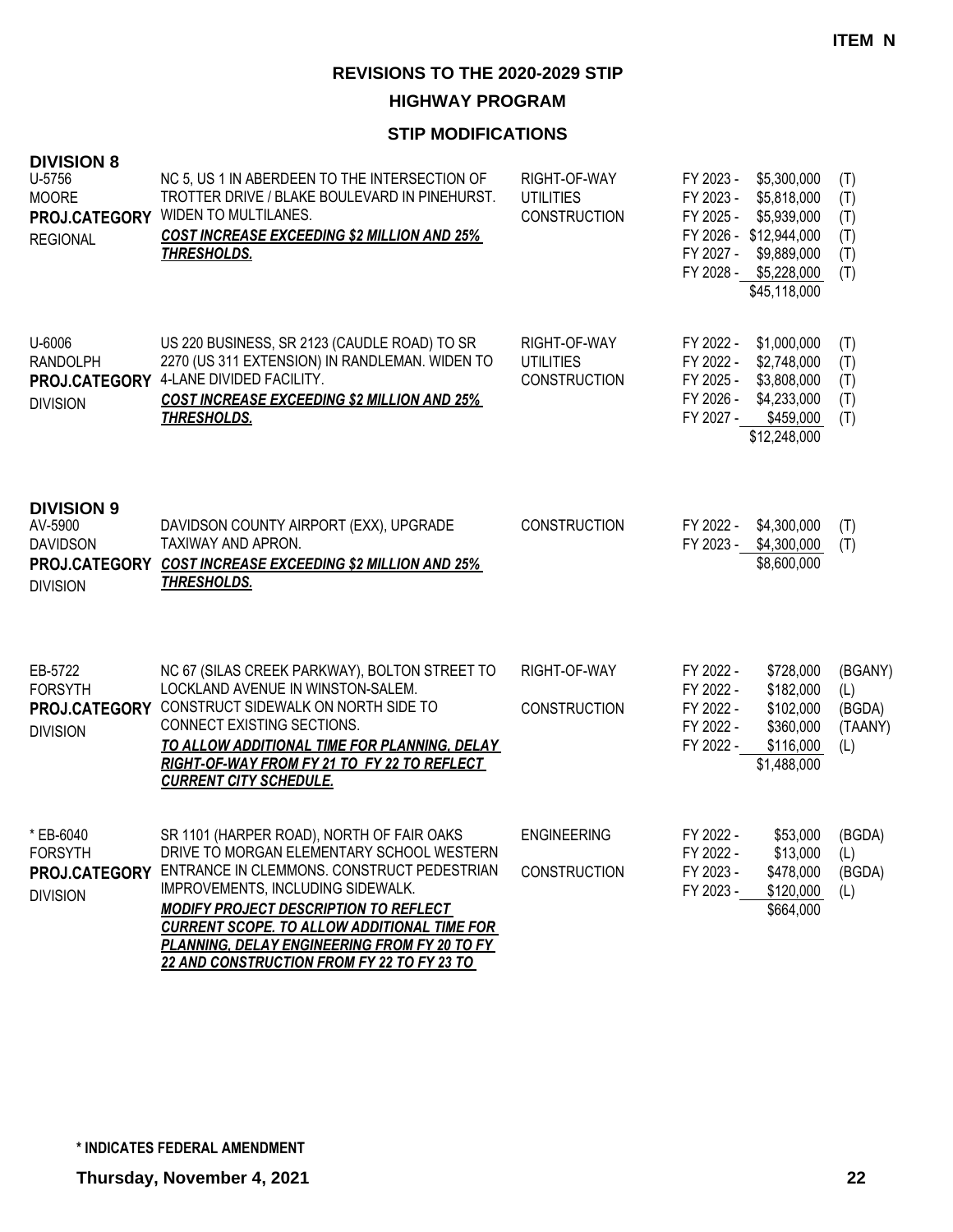**HIGHWAY PROGRAM**

| <b>DIVISION 9</b><br>* I-5950<br><b>DAVIDSON</b><br><b>STATEWIDE</b> | 1-85, 1-285 / US 29 / US 52 / US 70 TO NORTH OF US 64.<br>PAVEMENT REHABILITATION.<br>PROJ.CATEGORY REVISE EASTERN TERMINUS TO REFLECT CURRENT<br><b>PROJECT DELIVERY SCOPE.</b>                                                                                                                                    | <b>CONSTRUCTION</b>                                                            | FY 2022 -<br>FY 2023 -                                                                                                               | \$147,000<br>\$9,584,000<br>FY 2024 - \$5,009,000<br>\$14,740,000                                                                                                                       | (NHPIM)<br>(NHPIM)<br>(NHPIM)                                             |
|----------------------------------------------------------------------|---------------------------------------------------------------------------------------------------------------------------------------------------------------------------------------------------------------------------------------------------------------------------------------------------------------------|--------------------------------------------------------------------------------|--------------------------------------------------------------------------------------------------------------------------------------|-----------------------------------------------------------------------------------------------------------------------------------------------------------------------------------------|---------------------------------------------------------------------------|
| * U-5757<br><b>DAVIDSON</b><br>PROJ.CATEGORY<br><b>REGIONAL</b>      | NC 8 (WINSTON ROAD), 9TH STREET TO SR 1408<br>(BIESECKER ROAD) IN LEXINGTON. WIDEN TO<br>MULTILANES.<br><b>COST INCREASE EXCEEDING \$2 MILLION AND 25%</b><br><b>THRESHOLDS.</b>                                                                                                                                    | RIGHT-OF-WAY<br><b>CONSTRUCTION</b>                                            | FY 2020 -<br>FY 2021 -<br>FY 2024 -                                                                                                  | \$8,787,000<br>\$8,788,000<br>\$5,017,000<br>FY 2025 - \$3,783,000<br>\$26,375,000                                                                                                      | (T)<br>(T)<br>(T)<br>(T)                                                  |
| U-5760<br><b>FORSYTH</b><br>PROJ.CATEGORY<br><b>DIVISION</b>         | KERNERSVILLE SOUTHERN LOOP (PHASE I), US 421 /<br>BUSINESS 40 TO NC 66 (WEST MOUNTAIN STREET) IN<br>KERNERSVILLE. WIDEN BIG MILL FARM ROAD AND SR<br>2649 (HOPKINS ROAD) AND CONSTRUCT<br>INTERCHANGE AT US 421 / NC 150 / BUSINESS 40.<br><b>COST INCREASE EXCEEDING \$2 MILLION AND 25%</b><br><b>THRESHOLDS.</b> | RIGHT-OF-WAY<br><b>UTILITIES</b><br><b>BUILD NC CON</b><br><b>CONSTRUCTION</b> | FY 2022 -<br>FY 2025 -<br>FY 2026 -<br>FY 2027 -<br>FY 2028 -<br>FY 2029 -<br>AFTER FY 2029 - \$17,160,000<br>FY 2027 -<br>FY 2028 - | FY 2022 - \$11,467,000<br>\$4,000,000<br>\$1,716,000<br>\$1,716,000<br>\$1,716,000<br>\$1,716,000<br>\$1,716,000<br>\$8,574,000<br>\$8,837,000<br>FY 2029 - \$3,789,000<br>\$62,407,000 | (T)<br>(T)<br>(T)<br>(T)<br>(T)<br>(T)<br>(T)<br>(T)<br>(T)<br>(T)<br>(T) |
| U-6003<br><b>FORSYTH</b><br>PROJ.CATEGORY<br><b>DIVISION</b>         | NEW ROUTE, SR 1969 (PINEY GROVE ROAD) TO NC<br>150 (NORTH MAIN STREET) IN KERNERSVILLE.<br>CONSTRUCT TWO-LANE DIVIDED FACILITY WITH<br>BICYCLE / PEDESTRIAN ACCOMMODATIONS.<br><b>COST INCREASE EXCEEDING \$2 MILLION AND 25%</b><br><b>THRESHOLDS.</b>                                                             | <b>CONSTRUCTION</b>                                                            | FY 2024 -<br>FY 2025 -                                                                                                               | \$4,356,000<br>\$4,570,000<br>FY 2026 - \$1,775,000<br>\$10,701,000                                                                                                                     | (T)<br>(T)<br>(T)                                                         |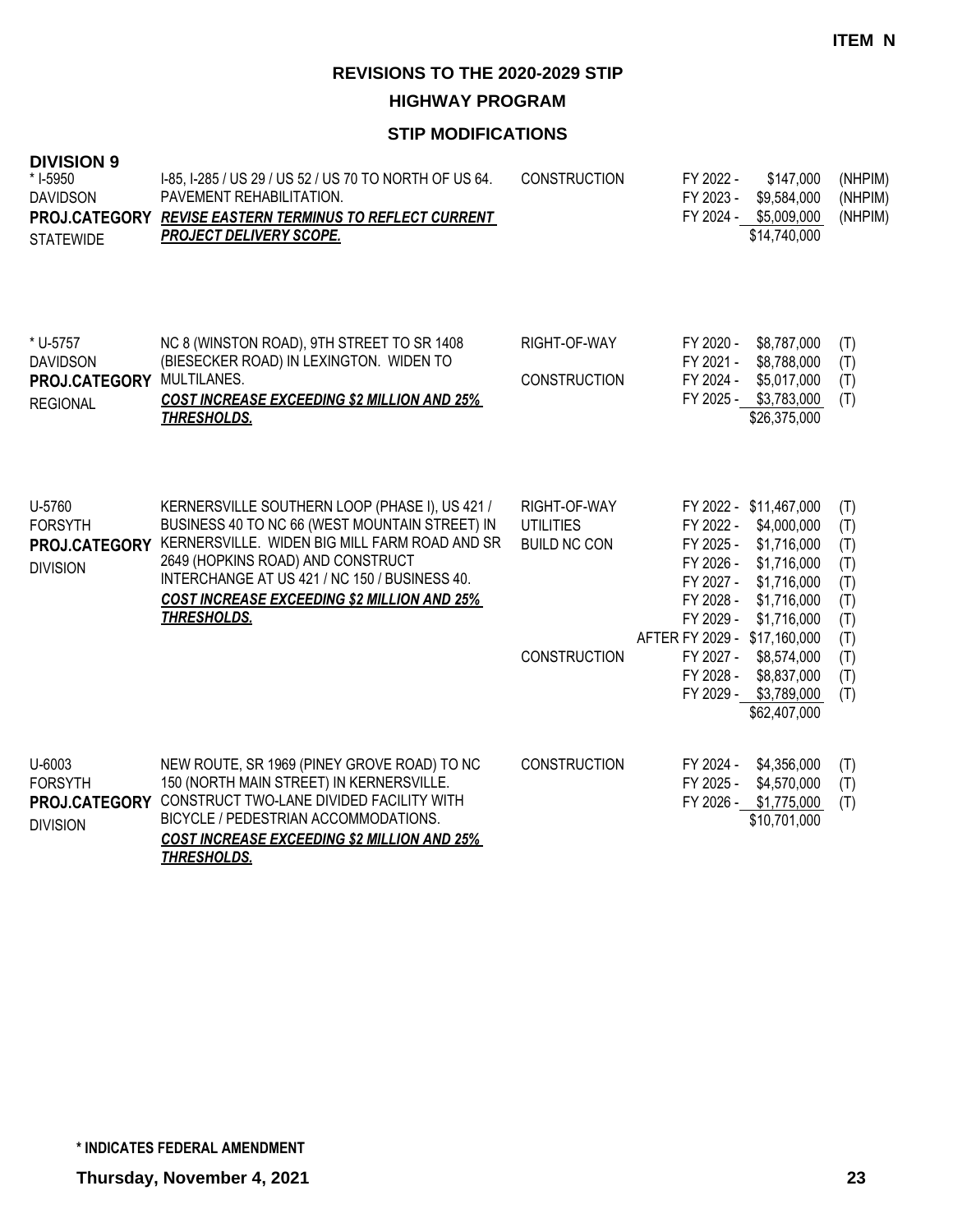**HIGHWAY PROGRAM**

| <b>DIVISION 9</b><br>U-6004<br><b>FORSYTH</b><br>PROJ.CATEGORY<br><b>DIVISION</b>    | SR 1103 (LEWISVILLE- CLEMMONS ROAD), US 158 TO<br>SR 1891 (PEACE HAVEN ROAD) IN CLEMMONS.<br>ACCESS MANAGEMENT AND OPERATIONAL<br>IMPROVEMENTS.<br><b>COST INCREASE EXCEEDING \$2 MILLION AND 25%</b><br><b>THRESHOLDS.</b>                                                                                  | <b>BUILD NC ROW</b><br>RIGHT-OF-WAY<br><b>UTILITIES</b><br><b>CONSTRUCTION</b> | FY 2023 -<br>FY 2024 -<br>FY 2025 -<br>FY 2026 -<br>FY 2027 -<br>FY 2028 -<br>FY 2029 -<br><b>AFTER FY 2029 -</b><br>FY 2023 -<br>FY 2024 -<br>FY 2023 -<br>FY 2024 -<br>FY 2025 - | \$1,030,000<br>\$1,030,000<br>\$1,030,000<br>\$1,030,000<br>\$1,030,000<br>\$1,030,000<br>\$1,030,000<br>\$8,240,000<br>\$7,700,000<br>\$7,700,000<br>\$1,300,000<br>\$1,300,000<br>\$223,000<br>FY 2026 - \$13,480,000<br>FY 2027 - \$8,597,000<br>\$55,750,000 | (T)<br>(T)<br>(T)<br>(T)<br>(T)<br>(T)<br>(T)<br>(T)<br>(T)<br>(T)<br>(T)<br>(T)<br>(T)<br>(T)<br>(T) |
|--------------------------------------------------------------------------------------|--------------------------------------------------------------------------------------------------------------------------------------------------------------------------------------------------------------------------------------------------------------------------------------------------------------|--------------------------------------------------------------------------------|------------------------------------------------------------------------------------------------------------------------------------------------------------------------------------|------------------------------------------------------------------------------------------------------------------------------------------------------------------------------------------------------------------------------------------------------------------|-------------------------------------------------------------------------------------------------------|
| <b>DIVISION 10</b><br>EB-5732<br><b>CABARRUS</b><br>PROJ.CATEGORY<br><b>DIVISION</b> | BRUTON SMITH BLVD/ CONCORD MILLS BLVD/<br>PORTION OF WEDDINGTON ROAD, US 29 TO<br>WEDDINGTON ROAD. CONSTRUCT SIDEWALK ON<br>BOTH SIDES OF THE ROAD, INCLUDING A PORTION OF<br>WEDDINGTON ROAD.<br>TO ALLOW ADDITIONAL TIME FOR PRELIMINARY<br><b>ENGINEERING, DELAY RIGHT-OF-WAY FROM FY 21 TO</b><br>FY 22. | RIGHT-OF-WAY<br><b>CONSTRUCTION</b>                                            | FY 2022 -<br>FY 2022 -<br>FY 2024 -<br>FY 2024 -<br>FY 2025 -<br>FY 2025 -<br>FY 2026 -<br>FY 2026 -                                                                               | \$80,000<br>\$20,000<br>\$2,298,000<br>\$575,000<br>\$2,318,000<br>\$579,000<br>\$184,000<br>\$46,000<br>\$6,100,000                                                                                                                                             | (TAANY)<br>(L)<br>(TAANY)<br>(L)<br>(TAANY)<br>(L)<br>(TAANY)<br>(L)                                  |
| * EB-5782<br><b>MECKLENBURG</b><br>PROJ.CATEGORY<br><b>DIVISION</b>                  | CHARLOTTE, MCALPINE CREEK GREENWAY, GREEN<br>REA ROAD TO FOUR MILE CREEK GREENWAY.<br>CONSTRUCT GREENWAY.<br><b>MODIFY PROJECT LIMITS AT THE REQUEST OF THE</b><br>MPO.                                                                                                                                      | <b>CONSTRUCTION</b>                                                            | FY 2022 -<br>FY 2022 -                                                                                                                                                             | \$3,926,000<br>\$1,848,000<br>FY 2022 - \$2,102,000<br>\$7,876,000                                                                                                                                                                                               | (CMAQ)<br>(TAANY)<br>(L)                                                                              |
| EB-5819<br><b>UNION</b><br><b>DIVISION</b>                                           | WAXHAW, DOWNTOWN WAXHAW PEDESTRIAN AND<br>BICYCLE FACILITY ENHANCEMENTS.<br>PROJ.CATEGORY TO ALLOW ADDITIONAL TIME FOR PRELIMINARY<br><b>ENGINEERING, DELAY CONSTRUCTION FROM FY 21</b><br><b>TO FY 22.</b>                                                                                                  | CONSTRUCTION                                                                   | FY 2022 -<br>FY 2022 -                                                                                                                                                             | \$515,000<br>\$515,000<br>\$1,030,000                                                                                                                                                                                                                            | (BGDA)<br>(L)                                                                                         |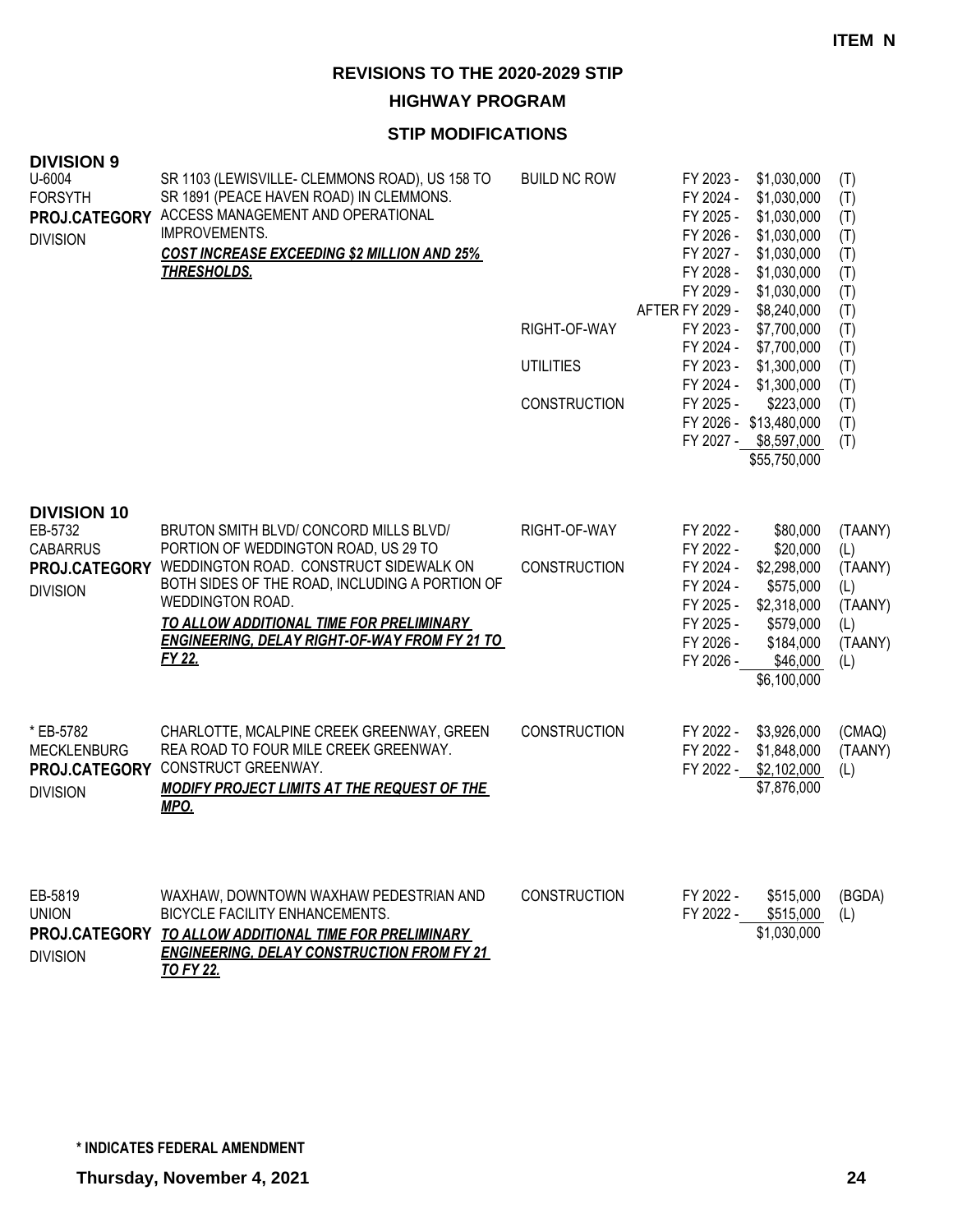**HIGHWAY PROGRAM**

| <b>DIVISION 10</b><br>* I-5715<br><b>MECKLENBURG</b><br>PROJ.CATEGORY<br><b>STATEWIDE</b> | I-77, NC 73 INTERCHANGE. UPGRADE EXISTING<br>INTERCHANGE TO SPLIT DIAMOND CONFIGURATION.<br>ADD UTILITIES NOT PREVIOUSLY PROGRAMMED.<br><b>COST INCREASE EXCEEDING \$2 MILLION AND 25%</b><br><b>THRESHOLDS.</b> | RIGHT-OF-WAY<br><b>UTILITIES</b><br><b>CONSTRUCTION</b> | FY 2023 -<br>FY 2023 -<br>FY 2025 -                                                                                     | \$1,550,000<br>\$2,400,000<br>\$395,000<br>FY 2026 - \$18,104,000<br>FY 2027 - \$14,816,000<br>FY 2028 - \$6,184,000<br>\$43,449,000                | (NHP)<br>(NHP)<br>(NHP)<br>(NHP)<br>(NHP)<br>(NHP)                       |
|-------------------------------------------------------------------------------------------|------------------------------------------------------------------------------------------------------------------------------------------------------------------------------------------------------------------|---------------------------------------------------------|-------------------------------------------------------------------------------------------------------------------------|-----------------------------------------------------------------------------------------------------------------------------------------------------|--------------------------------------------------------------------------|
| * I-5973<br><b>MECKLENBURG</b><br>PROJ.CATEGORY<br><b>REGIONAL</b>                        | I-485, NC 16 (BROOKSHIRE BOULEVARD)<br>INTERCHANGE. CONSTRUCT INTERCHANGE<br>IMPROVEMENTS.<br><b>REMOVE RIGHT-OF-WAY AT THE REQUEST OF THE</b><br><b>DIVISION.</b>                                               | <b>BUILD NC CON</b>                                     | FY 2022 -<br>FY 2023 -<br>FY 2024 -<br>FY 2025 -<br>FY 2026 -<br>FY 2027 -<br>FY 2028 -<br>FY 2029 -<br>AFTER FY 2029 - | \$300,000<br>\$300,000<br>\$300,000<br>\$300,000<br>\$300,000<br>\$300,000<br>\$300,000<br>\$300,000<br>\$2,100,000                                 | (T)<br>(T)<br>(T)<br>(T)<br>(T)<br>(T)<br>(T)<br>(T)<br>(T)              |
|                                                                                           |                                                                                                                                                                                                                  | <b>CONSTRUCTION</b>                                     | FY 2022 -<br>FY 2023 -                                                                                                  | \$1,049,000<br>\$1,451,000<br>\$7,000,000                                                                                                           | (T)<br>(T)                                                               |
| * R-2632AB<br><b>MECKLENBURG</b><br>PROJ.CATEGORY<br><b>REGIONAL</b>                      | NC 73, NC 115 TO SR 2693 (DAVIDSON-CONCORD<br>ROAD).<br><b>COST INCREASE EXCEEDING \$2 MILLION AND 25%</b><br><b>THRESHOLDS.</b>                                                                                 | <b>BUILD NC ROW</b>                                     | FY 2023 -<br>FY 2024 -<br>FY 2025 -<br>FY 2026 -<br>FY 2027 -<br>FY 2028 -<br>FY 2029 -                                 | \$215,000<br>\$215,000<br>\$215,000<br>\$215,000<br>\$215,000<br>\$215,000<br>\$215,000                                                             | (T)<br>(T)<br>(T)<br>(T)<br>(T)<br>(T)<br>(T)                            |
|                                                                                           |                                                                                                                                                                                                                  | RIGHT-OF-WAY<br><b>UTILITIES</b><br><b>CONSTRUCTION</b> | AFTER FY 2029 -<br>FY 2023 -<br>FY 2023 -<br>FY 2026 -<br>AFTER FY 2029 - \$1,659,000                                   | \$1,720,000<br>\$1,900,000<br>\$4,700,000<br>\$469,000<br>FY 2027 - \$19,769,000<br>FY 2028 - \$16,011,000<br>FY 2029 - \$8,992,000<br>\$56,725,000 | (T)<br>(T)<br>(T)<br>(BGANY)<br>(BGANY)<br>(BGANY)<br>(BGANY)<br>(BGANY) |
| * U-5723<br><b>UNION</b><br><b>STATEWIDE</b>                                              | US 74, US 601 INTERCHANGE. CONSTRUCT<br>IMPROVEMENTS.<br>PROJ.CATEGORY ADD RIGHT-OF-WAY AND UTILITIES NOT PREVIOUSLY<br><b>PROGRAMMED.</b>                                                                       | RIGHT-OF-WAY<br><b>UTILITIES</b><br>CONSTRUCTION        | FY 2023 -<br>FY 2023 -<br>FY 2025 -<br>FY 2026 -<br>FY 2027 -<br>FY 2028 -                                              | \$1,200,000<br>\$1,100,000<br>\$150,000<br>\$8,405,000<br>\$5,740,000<br>\$706,000<br>\$17,301,000                                                  | (T)<br>(T)<br>(T)<br>(T)<br>(T)<br>(T)                                   |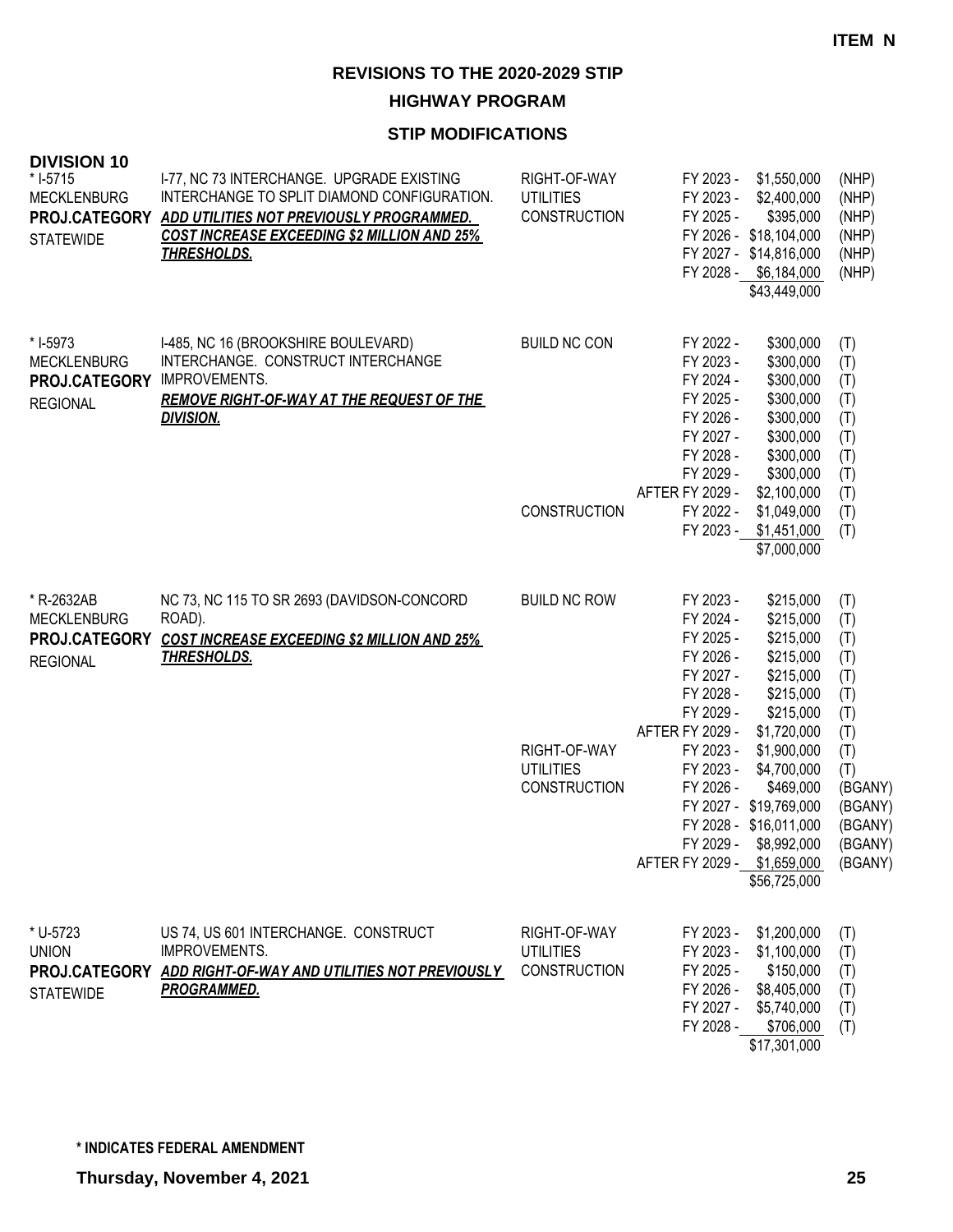**HIGHWAY PROGRAM**

| <b>DIVISION 10</b><br>* U-5765<br><b>MECKLENBURG</b><br>PROJ.CATEGORY<br><b>REGIONAL</b> | NC 73 (SAM FURR ROAD), SR 5544 (WEST CATAWBA<br>AVENUE) TO SR 2316 (NORTHCROSS DRIVE). WIDEN<br>EXISTING ROADWAY.<br><b>COST INCREASE EXCEEDING \$2 MILLION AND 25%</b><br><b>THRESHOLDS.</b>                                                                                             | <b>BUILD NC ROW</b><br>RIGHT-OF-WAY<br><b>UTILITIES</b><br><b>CONSTRUCTION</b> | FY 2023 -<br>FY 2024 -<br>FY 2025 -<br>FY 2026 -<br>FY 2027 -<br>FY 2028 -<br>FY 2029 -<br>AFTER FY 2029 -<br>FY 2026 - | \$772,000<br>\$772,000<br>\$772,000<br>\$772,000<br>\$772,000<br>\$772,000<br>\$772,000<br>\$6,176,000<br>FY 2023 - \$16,500,000<br>FY 2024 - \$16,500,000<br>FY 2025 - \$16,500,000<br>FY 2023 - \$7,400,000<br>\$315,000<br>FY 2027 - \$14,243,000<br>FY 2028 - \$11,070,000<br>FY 2029 - \$5,872,000<br>\$99,980,000 | (T)<br>(T)<br>(T)<br>(T)<br>(T)<br>(T)<br>(T)<br>(T)<br>(T)<br>(T)<br>(T)<br>(T)<br>(T)<br>(T)<br>(T)<br>(T) |
|------------------------------------------------------------------------------------------|-------------------------------------------------------------------------------------------------------------------------------------------------------------------------------------------------------------------------------------------------------------------------------------------|--------------------------------------------------------------------------------|-------------------------------------------------------------------------------------------------------------------------|-------------------------------------------------------------------------------------------------------------------------------------------------------------------------------------------------------------------------------------------------------------------------------------------------------------------------|--------------------------------------------------------------------------------------------------------------|
| U-5771<br><b>MECKLENBURG</b><br>PROJ.CATEGORY<br><b>REGIONAL</b>                         | US 21, SR 2136 (GILEAD ROAD) TO HOLLY POINT<br>DRIVE. WIDEN TO MULTI-LANES.<br>TO ALLOW ADEQUATE TIME FOR RIGHT-OF-WAY<br><b>ACQUISITION AND UTILITY RELOCATION, DELAY</b><br><b>CONSTRUCTION FROM FY 24 TO FY 25.</b>                                                                    | RIGHT-OF-WAY<br><b>UTILITIES</b><br><b>CONSTRUCTION</b>                        | FY 2022 -<br>FY 2025 -<br>FY 2027 -                                                                                     | \$450,000<br>FY 2022 - \$17,683,000<br>FY 2023 - \$17,683,000<br>FY 2024 - \$17,684,000<br>FY 2022 - \$1,640,000<br>\$4,041,000<br>FY 2026 - \$10,069,000<br>\$5,984,000<br>FY 2028 - \$2,306,000<br>\$77,540,000                                                                                                       | (BA)<br>(T)<br>(T)<br>(T)<br>(T)<br>(T)<br>(T)<br>(T)<br>(T)                                                 |
| U-5874<br><b>MECKLENBURG</b><br>PROJ.CATEGORY<br><b>DIVISION</b>                         | NORTH UNIVERSITY RESEARCH PARK I-85 OVERPASS,<br>SR 2722 (LOUIS ROSE PLACE) TO DOUG MAYES<br>PLACE. CONSTRUCT NEW ROUTE.<br>TO ALLOW ADDITIONAL TIME FOR PLANNING AND<br><b>DESIGN, DELAY CONSTRUCTION FROM FY 21 TO FY</b><br><u>22.</u>                                                 | <b>CONSTRUCTION</b>                                                            | FY 2022 -<br>FY 2022 -<br>FY 2022 -<br>FY 2023 -<br>FY 2023 -                                                           | \$3,548,000<br>\$2,067,000<br>FY 2022 - \$11,442,000<br>\$2,808,000<br>\$3,548,000<br>\$2,068,000<br>\$25,481,000                                                                                                                                                                                                       | (BGANY)<br>(BGDA)<br>(0)<br>(L)<br>(BGANY)<br>(BGDA)                                                         |
| * U-5956<br><b>CABARRUS</b><br>PROJ.CATEGORY<br><b>REGIONAL</b>                          | US 29, REALIGN UNION CEMETERY ROAD TO<br>INTERSECT US 29 AT ROCK HILL CHURCH ROAD AND<br>CONSTRUCT IMPROVEMENTS ALONG US 29 FROM 0.6<br>MILE WEST OF ROCK HILL CHURCH ROAD TO JUST<br>EAST OF ROCK HILL CHURCH ROAD.<br><b>COST INCREASE EXCEEDING \$2 MILLION AND 25%</b><br>THRESHOLDS. | RIGHT-OF-WAY<br><b>UTILITIES</b><br><b>CONSTRUCTION</b>                        | FY 2022 -<br>FY 2022 -<br>FY 2023 -<br>FY 2025 -<br>FY 2026 -                                                           | \$3,400,000<br>\$1,050,000<br>\$1,050,000<br>\$3,384,000<br>\$5,942,000<br>FY 2027 - \$2,474,000<br>\$17,300,000                                                                                                                                                                                                        | (T)<br>(T)<br>(T)<br>(T)<br>(T)<br>(T)                                                                       |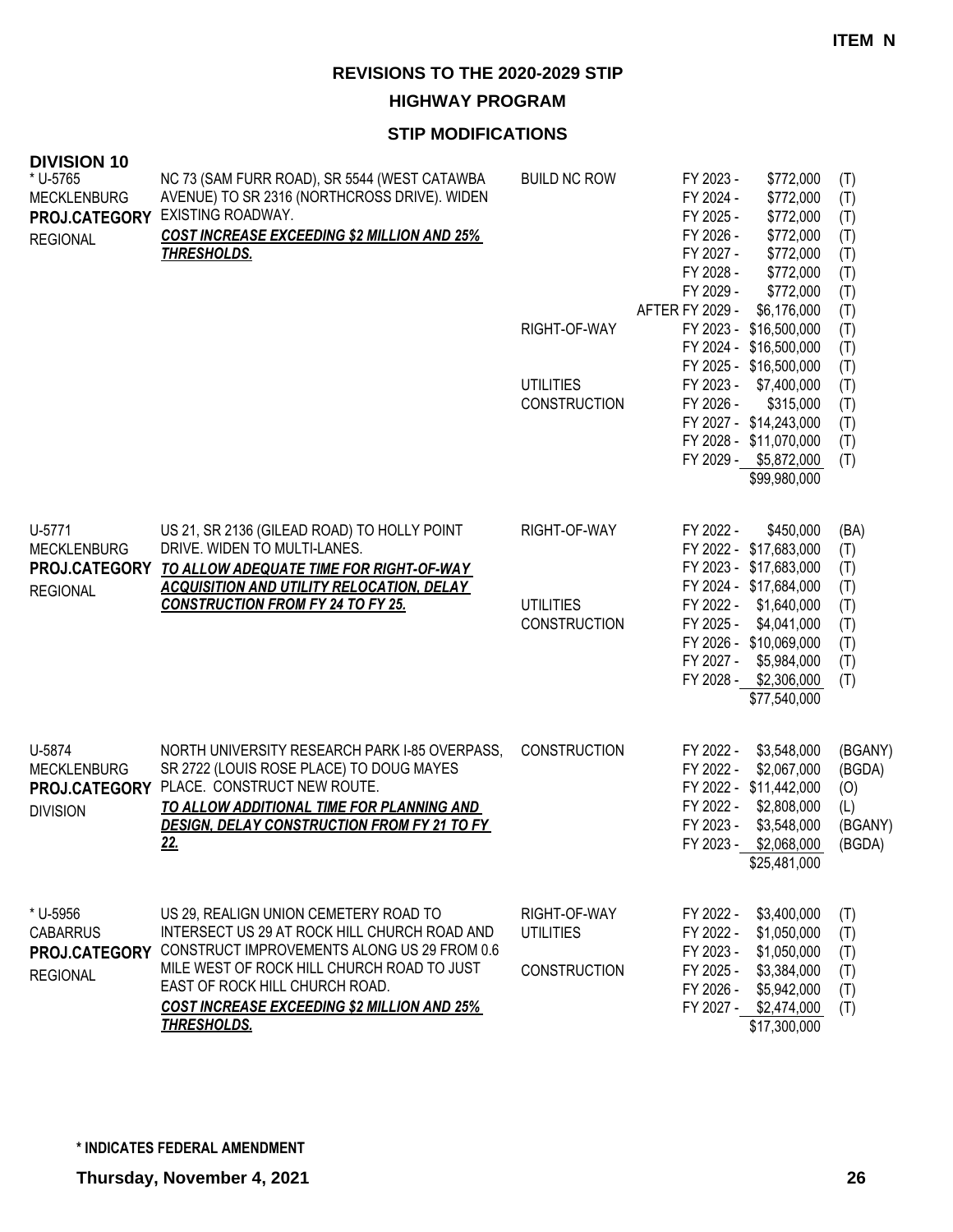**HIGHWAY PROGRAM**

| <b>DIVISION 10</b><br>* U-6032<br><b>CABARRUS</b><br><b>MECKLENBURG</b><br><b>PROJ.CATEGORY</b><br><b>DIVISION</b> | SR 2467 (MALLARD CREEK ROAD)/ SR 1445 (DERITA<br>ROAD), I-485 TO CONCORD MILLS BOULEVARD (SR<br>2894). WIDEN TO MULTI-LANES.<br><b>COST INCREASE EXCEEDING \$2 MILLION AND 25%</b><br><b>THRESHOLDS.</b>            | RIGHT-OF-WAY<br><b>UTILITIES</b><br><b>CONSTRUCTION</b> | FY 2022 -<br>FY 2023 -<br>FY 2024 -<br>FY 2022 -<br>FY 2025 -<br>FY 2027 -<br>FY 2028 -<br>FY 2029 - | \$4,800,000<br>\$4,800,000<br>\$4,800,000<br>\$2,600,000<br>\$258,000<br>FY 2026 - \$10,186,000<br>\$9,431,000<br>\$5,128,000<br>\$796,000<br>\$42,799,000 | (T)<br>(T)<br>(T)<br>(T)<br>(T)<br>(T)<br>(T)<br>(T)<br>(T) |
|--------------------------------------------------------------------------------------------------------------------|---------------------------------------------------------------------------------------------------------------------------------------------------------------------------------------------------------------------|---------------------------------------------------------|------------------------------------------------------------------------------------------------------|------------------------------------------------------------------------------------------------------------------------------------------------------------|-------------------------------------------------------------|
| <b>DIVISION 11</b><br>BR-0109<br><b>YADKIN</b><br><b>PROJ.CATEGORY</b><br><b>HWY FUNDS</b>                         | SR 1512, REPLACE BRIDGE 980080 OVER UT TO<br><b>FARMERS CREEK.</b><br>ADD UTILITIES NOT PREVIOUSLY PROGRAMMED.                                                                                                      | RIGHT-OF-WAY<br><b>UTILITIES</b><br><b>CONSTRUCTION</b> | FY 2022 -<br>FY 2022 -<br>FY 2023 -                                                                  | \$3,000<br>\$5,000<br>\$900,000<br>\$908,000                                                                                                               | (HFB)<br>(HFB)<br>(HFB)                                     |
| EB-5806<br>CALDWELL<br><b>PROJ.CATEGORY</b><br><b>DIVISION</b>                                                     | LENOIR, HOSPITAL AVENUE, HARPER AVENUE TO US<br>321 (BLOWING ROCK BOULEVARD). CONSTRUCT<br>SIDEWALK.<br>TO ALLOW ADDITIONAL TIME FOR RIGHT-OF-WAY<br><b>ACQUISITION, DELAY CONSTRUCTION FROM FY 21 TO</b><br>FY 22. | RIGHT-OF-WAY<br><b>CONSTRUCTION</b>                     | FY 2021 -<br>FY 2021 -<br>FY 2022 -<br>FY 2022 -<br>FY 2022 -                                        | \$96,000<br>\$24,000<br>\$675,000<br>\$125,000<br>\$200,000<br>\$1,120,000                                                                                 | (TADA)<br>(L)<br>(BGDA)<br>(TADA)<br>(L)                    |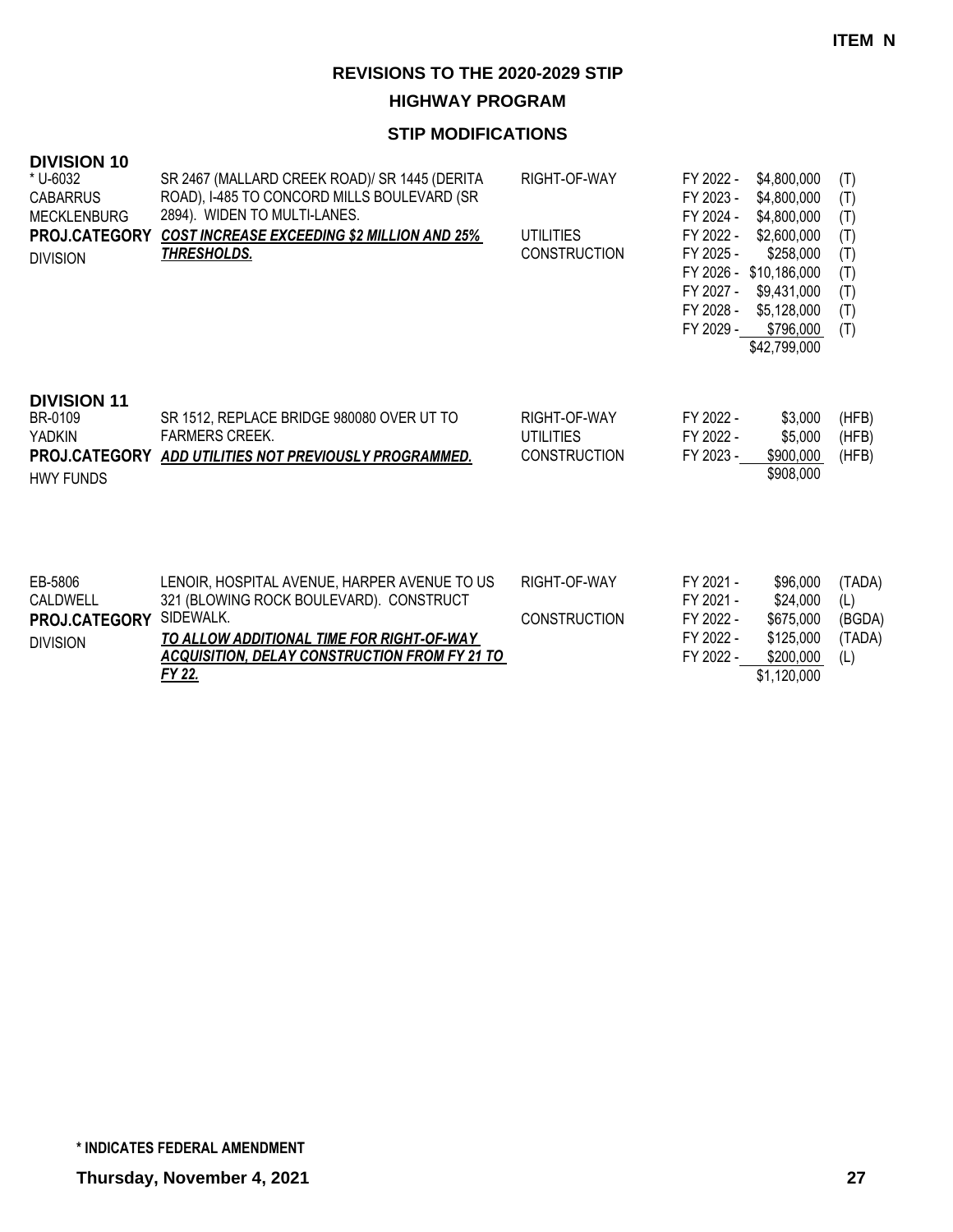**HIGHWAY PROGRAM**

| <b>DIVISION 11</b><br>R-2566B<br><b>WATAUGA</b><br>PROJ.CATEGORY<br><b>REGIONAL</b> | NC 105, SR 1136 (CLARKS CREEK ROAD) TO SR 1107<br>(NC 105 BYPASS) IN BOONE.<br><b>COST INCREASE EXCEEDING \$2 MILLION AND 25%</b><br><u>THRESHOLDS.</u>                                                  | <b>BUILD NC ROW</b><br>RIGHT-OF-WAY<br><b>UTILITIES</b><br><b>CONSTRUCTION</b> | FY 2022 -<br>\$429,000<br>FY 2023 -<br>\$429,000<br>FY 2024 -<br>\$429,000<br>FY 2025 -<br>\$429,000<br>FY 2026 -<br>\$429,000<br>FY 2027 -<br>\$429,000<br>FY 2028 -<br>\$429,000<br>FY 2029 -<br>\$429,000<br>AFTER FY 2029 -<br>\$3,003,000<br>FY 2022 -<br>\$500,000<br>FY 2023 -<br>\$3,900,000<br>FY 2024 -<br>\$3,900,000<br>FY 2022 -<br>\$3,400,000<br>FY 2023 -<br>\$3,400,000<br>FY 2024 -<br>\$443,000<br>FY 2025 - \$15,579,000<br>FY 2026 - \$14,122,000<br>FY 2027 - \$10,008,000<br>FY 2028 - \$4,149,000<br>\$65,836,000 | (T)<br>(T)<br>(T)<br>(T)<br>(T)<br>(T)<br>(T)<br>(T)<br>(T)<br>(T)<br>(T)<br>(T)<br>(T)<br>(T)<br>(T)<br>(T)<br>(T)<br>(T)<br>(T) |
|-------------------------------------------------------------------------------------|----------------------------------------------------------------------------------------------------------------------------------------------------------------------------------------------------------|--------------------------------------------------------------------------------|-------------------------------------------------------------------------------------------------------------------------------------------------------------------------------------------------------------------------------------------------------------------------------------------------------------------------------------------------------------------------------------------------------------------------------------------------------------------------------------------------------------------------------------------|-----------------------------------------------------------------------------------------------------------------------------------|
| R-5832<br><b>ASHE</b><br>PROJ.CATEGORY THRESHOLDS.<br><b>DIVISION</b>               | NC 88, NC 88 TO NC 194. UPGRADE ROADWAY.<br><b>COST INCREASE EXCEEDING \$2 MILLION AND 25%</b>                                                                                                           | RIGHT-OF-WAY<br><b>UTILITIES</b><br><b>CONSTRUCTION</b>                        | FY 2022 - \$12,500,000<br>FY 2023 - \$12,500,000<br>FY 2022 - \$3,100,000<br>FY 2024 -<br>\$446,000<br>FY 2025 - \$14,282,000<br>FY 2026 - \$14,713,000<br>FY 2027 - \$10,610,000<br>FY 2028 - \$4,549,000<br>\$72,700,000                                                                                                                                                                                                                                                                                                                | (T)<br>(T)<br>(T)<br>(T)<br>(T)<br>(T)<br>(T)<br>(T)                                                                              |
| U-4700CA<br><b>CALDWELL</b><br>PROJ.CATEGORY<br><b>REGIONAL</b>                     | US 321, SR 1160 (MOUNT HERMAN ROAD). UPGRADE<br>INTERSECTION TO SUPERSTREET DESIGN - WITHIN<br>THE LIMITS OF U-4700 C.<br><b>COST INCREASE EXCEEDING \$2 MILLION AND 25%</b><br><b>THRESHOLDS.</b>       | <b>CONSTRUCTION</b>                                                            | FY 2023 -<br>\$311,000<br>FY 2024 -<br>\$2,877,000<br>FY 2025 -<br>\$912,000<br>\$4,100,000                                                                                                                                                                                                                                                                                                                                                                                                                                               | (NHP)<br>(NHP)<br>(NHP)                                                                                                           |
| <b>U-4700CB</b><br>CALDWELL<br>PROJ.CATEGORY<br><b>STATEWIDE</b>                    | US 321, SR 1809/1952 (PINE MOUNTAIN ROAD).<br>UPGRADE INTERSECTION TO SUPERSTREET DESIGN -<br>WITHIN THE LIMITS OF U-4700 C.<br><b>COST INCREASE EXCEEDING \$2 MILLION AND 25%</b><br><b>THRESHOLDS.</b> | <b>CONSTRUCTION</b>                                                            | FY 2023 -<br>\$524,000<br>FY 2024 -<br>\$4,954,000<br>FY 2025 -<br>\$3,231,000<br>FY 2026 - \$491,000<br>\$9,200,000                                                                                                                                                                                                                                                                                                                                                                                                                      | (NHP)<br>(NHP)<br>(NHP)<br>(NHP)                                                                                                  |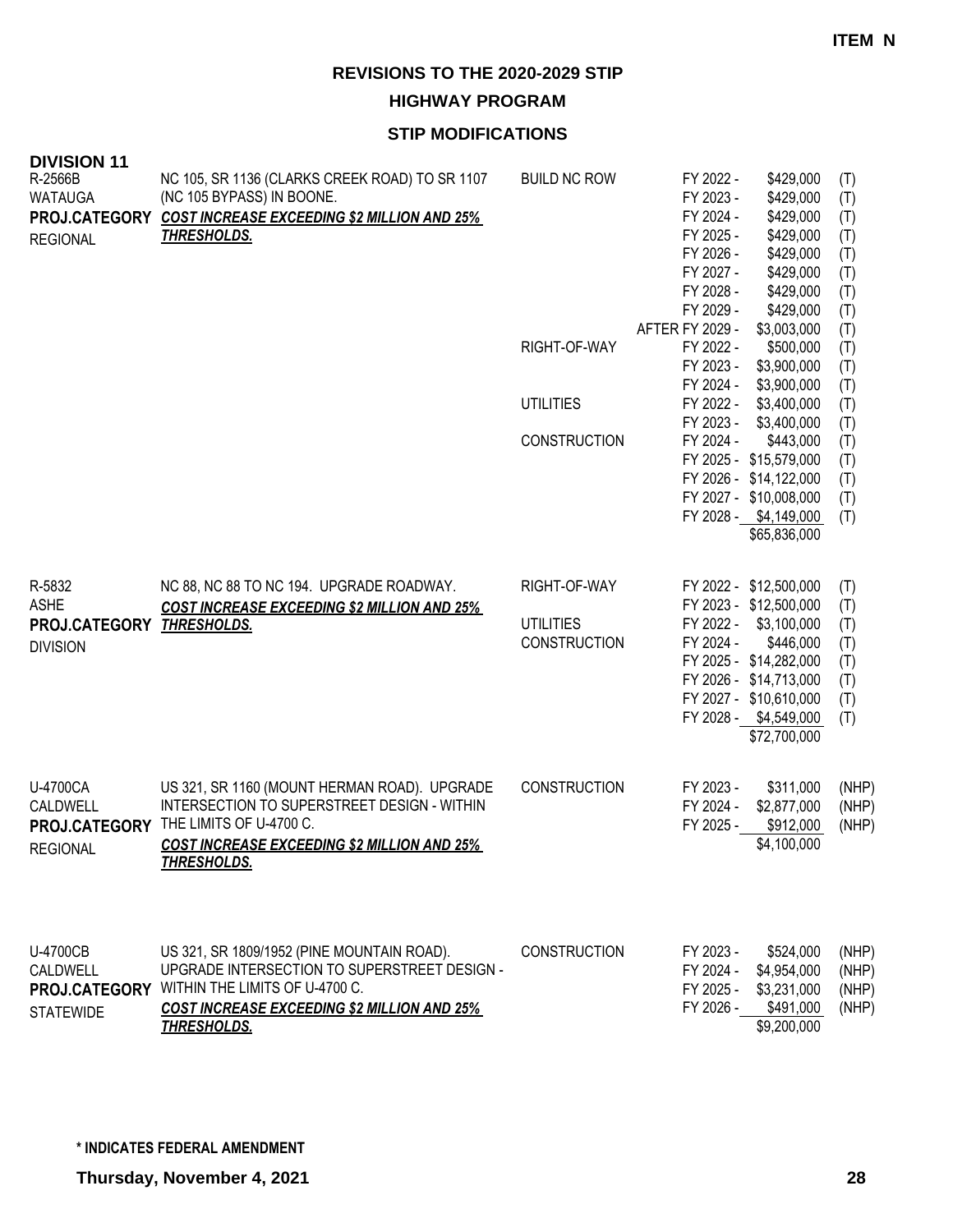**HIGHWAY PROGRAM**

| <b>DIVISION 11</b><br><b>U-4700CC</b><br>CALDWELL<br>PROJ.CATEGORY<br><b>STATEWIDE</b> | US 321, SR 1108 (MISSION ROAD). UPGRADE<br>INTERSECTION TO SUPERSTREET DESIGN - WITHIN<br>THE LIMITS OF U-4700 C.<br><b>COST INCREASE EXCEEDING \$2 MILLION AND 25%</b><br><b>THRESHOLDS.</b>                                                            | <b>CONSTRUCTION</b> | FY 2023 -<br>FY 2024 -<br>FY 2025 -                                                                  | \$386,000<br>\$3,661,000<br>\$1,853,000<br>\$5,900,000                                               | (NHP)<br>(NHP)<br>(NHP)                              |
|----------------------------------------------------------------------------------------|----------------------------------------------------------------------------------------------------------------------------------------------------------------------------------------------------------------------------------------------------------|---------------------|------------------------------------------------------------------------------------------------------|------------------------------------------------------------------------------------------------------|------------------------------------------------------|
| U-5810<br><b>WATAUGA</b><br><b>DIVISION</b>                                            | SR 1514 (BAMBOO ROAD); SR 1523 (WILSON RIDGE),<br>US 421/US 221 TO SR 1522 (DEERFIELD ROAD).<br>PROJ.CATEGORY MODERNIZE ROADWAY.<br>ADD UTILITIES NOT PREVIOUSLY PROGRAMMED.<br><b>COST INCREASE EXCEEDING \$2 MILLION AND 25%</b><br><b>THRESHOLDS.</b> | <b>BUILD NC ROW</b> | FY 2022 -<br>FY 2023 -<br>FY 2024 -<br>FY 2025 -<br>FY 2026 -<br>FY 2027 -<br>FY 2028 -<br>FY 2029 - | \$300,000<br>\$300,000<br>\$300,000<br>\$300,000<br>\$300,000<br>\$300,000<br>\$300,000<br>\$300,000 | (T)<br>(T)<br>(T)<br>(T)<br>(T)<br>(T)<br>(T)<br>(T) |
|                                                                                        |                                                                                                                                                                                                                                                          | RIGHT-OF-WAY        | AFTER FY 2029 -<br>FY 2022 -                                                                         | \$2,100,000<br>\$4,450,000                                                                           | (T)<br>(T)                                           |
|                                                                                        |                                                                                                                                                                                                                                                          |                     | FY 2023 -                                                                                            | \$4,450,000                                                                                          | (T)                                                  |
|                                                                                        |                                                                                                                                                                                                                                                          | <b>UTILITIES</b>    | FY 2022 -                                                                                            | \$1,500,000                                                                                          | (T)                                                  |
|                                                                                        |                                                                                                                                                                                                                                                          | <b>BUILD NC CON</b> | FY 2024 -                                                                                            | \$943,000                                                                                            | (T)                                                  |
|                                                                                        |                                                                                                                                                                                                                                                          |                     | FY 2025 -                                                                                            | \$943,000                                                                                            | (T)                                                  |
|                                                                                        |                                                                                                                                                                                                                                                          |                     | FY 2026 -                                                                                            | \$943,000                                                                                            | (T)                                                  |
|                                                                                        |                                                                                                                                                                                                                                                          |                     | FY 2027 -                                                                                            | \$943,000                                                                                            | (T)                                                  |
|                                                                                        |                                                                                                                                                                                                                                                          |                     | FY 2028 -                                                                                            | \$943,000                                                                                            | (T)                                                  |
|                                                                                        |                                                                                                                                                                                                                                                          |                     | FY 2029 -                                                                                            | \$943,000                                                                                            | (T)                                                  |
|                                                                                        |                                                                                                                                                                                                                                                          |                     | AFTER FY 2029 -                                                                                      | \$8,487,000                                                                                          | (T)                                                  |
|                                                                                        |                                                                                                                                                                                                                                                          | <b>CONSTRUCTION</b> | FY 2024 -                                                                                            | \$2,912,000                                                                                          | (T)                                                  |
|                                                                                        |                                                                                                                                                                                                                                                          |                     | FY 2025 -<br>FY 2026 -                                                                               | \$4,474,000<br>\$3,067,000                                                                           | (T)                                                  |
|                                                                                        |                                                                                                                                                                                                                                                          |                     | FY 2027 -                                                                                            | \$846,000                                                                                            | (T)<br>(T)                                           |
|                                                                                        |                                                                                                                                                                                                                                                          |                     |                                                                                                      | \$40,344,000                                                                                         |                                                      |
|                                                                                        |                                                                                                                                                                                                                                                          |                     |                                                                                                      |                                                                                                      |                                                      |
| U-6036<br>CALDWELL                                                                     | SR 1109 (PINEWOOD ROAD), US 321 TO SR 1931 (BERT<br>HUFFMAN ROAD). UPGRADE ROADWAY.                                                                                                                                                                      | <b>CONSTRUCTION</b> | FY 2023 -<br>FY 2024 -                                                                               | \$73,000<br>\$3,687,000                                                                              | (T)<br>(T)                                           |
| PROJ.CATEGORY<br><b>DIVISION</b>                                                       | <b>COST INCREASE EXCEEDING \$2 MILLION AND 25%</b><br><b>THRESHOLDS.</b>                                                                                                                                                                                 |                     | FY 2025 -<br>FY 2026 -                                                                               | \$3,113,000<br>\$428,000<br>\$7,301,000                                                              | (T)<br>(T)                                           |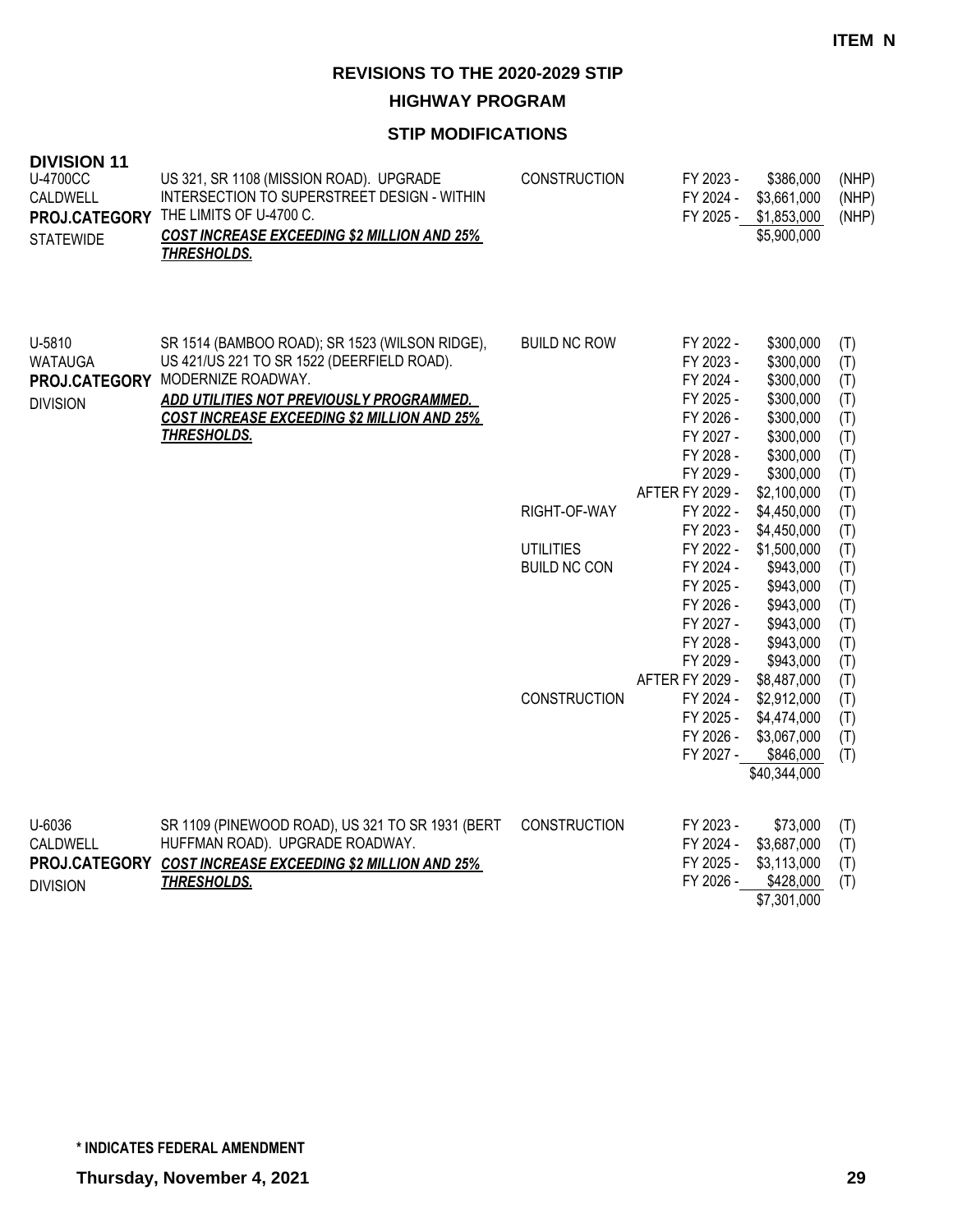**HIGHWAY PROGRAM**

| <b>DIVISION 11</b><br>* U-6157<br>CALDWELL<br>PROJ.CATEGORY<br><b>DIVISION</b> | SR 1130 (CAJAH MOUNTAIN ROAD), SR 1001<br>(CONNELLY SPRINGS ROAD) TO US 321A. MODERNIZE<br>ROADWAY.<br><b>COST INCREASE EXCEEDING \$2 MILLION AND 25%</b><br><b>THRESHOLDS.</b> | RIGHT-OF-WAY<br><b>UTILITIES</b><br>CONSTRUCTION | FY 2023 -<br>\$7,950,000<br>FY 2024 -<br>\$7,950,000<br>FY 2023 -<br>\$9,100,000<br>FY 2025 -<br>\$3,391,000<br>FY 2026 -<br>\$9,363,000<br>FY 2027 -<br>\$7,208,000<br>FY 2028 -<br>\$3,838,000<br>\$48,800,000                                                        | (BGANY)<br>(BGANY)<br>(BGANY)<br>(BGANY)<br>(BGANY)<br>(BGANY)<br>(BGANY) |
|--------------------------------------------------------------------------------|---------------------------------------------------------------------------------------------------------------------------------------------------------------------------------|--------------------------------------------------|-------------------------------------------------------------------------------------------------------------------------------------------------------------------------------------------------------------------------------------------------------------------------|---------------------------------------------------------------------------|
| <b>DIVISION 12</b><br>$I-5719$<br><b>GASTON</b>                                | I-85, US 321 TO NC 273. WIDEN TO EIGHT LANES.<br><b>MODIFY SCOPE TO INCLUDE WORK PREVIOUSLY</b>                                                                                 | RIGHT-OF-WAY                                     | FY 2024 - \$76,600,000<br>FY 2025 - \$76,600,000                                                                                                                                                                                                                        | (T)<br>(T)                                                                |
| PROJ.CATEGORY<br><b>STATEWIDE</b>                                              | FUNDED UNDER U-3608. COST INCREASE EXCEEDING<br><b>\$2 MILLION AND 25% THRESHOLDS.</b>                                                                                          | UTILITIES                                        | FY 2026 - \$76,600,000<br>FY 2024 -<br>\$8,367,000<br>FY 2025 -<br>\$8,367,000<br>FY 2026 -<br>\$8,366,000                                                                                                                                                              | (T)<br>(T)<br>(T)<br>(T)                                                  |
|                                                                                |                                                                                                                                                                                 | <b>CONSTRUCTION</b>                              | FY 2024 - \$57,826,000<br>FY 2025 - \$157,549,000<br>FY 2026 - \$138,193,000<br>FY 2027 - \$101,624,000<br>FY 2028 - \$126,508,000<br>\$836,600,000                                                                                                                     | (T)<br>(T)<br>(T)<br>(T)<br>(T)                                           |
| * R-5100B<br><b>IREDELL</b><br>PROJ.CATEGORY<br><b>DIVISION</b>                | SR 1109 (WILLIAMSON ROAD), SR 1100 (BRAWLEY<br>SCHOOL ROAD) TO NC 150. WIDEN TO MULTI-LANES.<br><b>COST INCREASE EXCEEDING \$2 MILLION AND 25%</b><br><b>THRESHOLDS.</b>        | <b>BUILD NC ROW</b>                              | \$30,000<br>FY 2021 -<br>\$202,000<br>FY 2022 -<br>\$202,000<br>FY 2023 -<br>\$202,000<br>FY 2024 -<br>\$202,000<br>FY 2025 -<br>FY 2026 -<br>\$202,000<br>FY 2027 -<br>\$202,000<br>FY 2028 -<br>\$202,000<br>\$202,000<br>FY 2029 -<br>AFTER FY 2029 -<br>\$1,354,000 | (T)<br>(T)<br>(T)<br>(T)<br>(T)<br>(T)<br>(T)<br>(T)<br>(T)<br>(T)        |
|                                                                                |                                                                                                                                                                                 | RIGHT-OF-WAY<br><b>UTILITIES</b>                 | FY 2022 -<br>\$6,500,000<br>FY 2022 -<br>\$650,000<br>FY 2023 -                                                                                                                                                                                                         | (T)<br>(T)                                                                |
|                                                                                |                                                                                                                                                                                 | <b>BUILD NC CON</b>                              | \$650,000<br>FY 2025 -<br>\$215,000<br>FY 2026 -<br>\$215,000<br>FY 2027 -<br>\$215,000<br>FY 2028 -<br>\$215,000<br>FY 2029 -<br>\$215,000<br>AFTER FY 2029 -<br>\$2,150,000                                                                                           | (T)<br>(T)<br>(T)<br>(T)<br>(T)<br>(T)<br>(T)                             |
|                                                                                |                                                                                                                                                                                 | <b>CONSTRUCTION</b>                              | FY 2026 - \$3,400,000<br>\$17,425,000                                                                                                                                                                                                                                   | (T)                                                                       |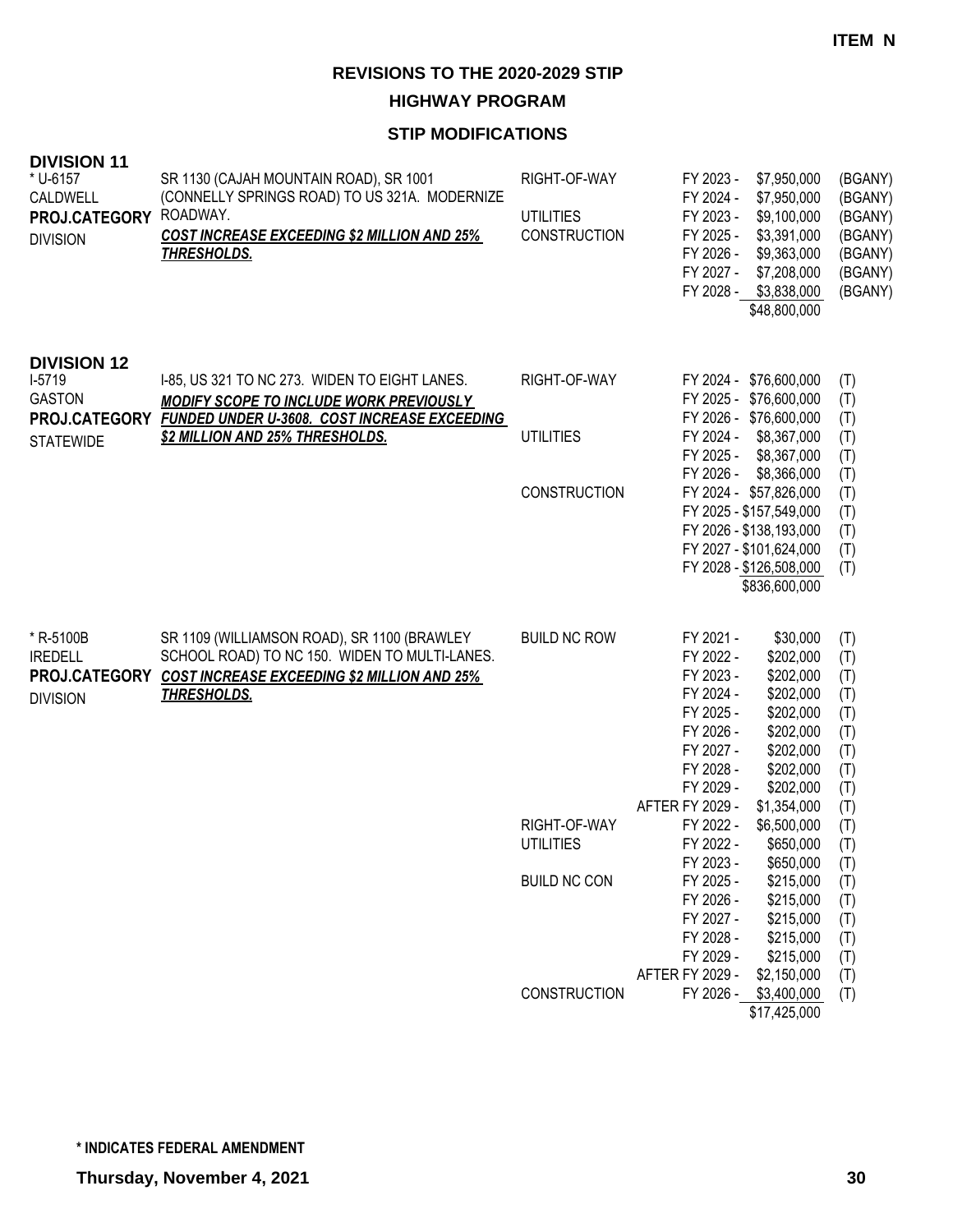**HIGHWAY PROGRAM**

| <b>DIVISION 12</b><br>R-5762<br><b>ALEXANDER</b><br>PROJ.CATEGORY<br><b>DIVISION</b> | NC 16, INTERSECTION OF NC 16 AND SR 1609<br>(COUNTY HOME ROAD). CONSTRUCT INTERSECTION<br><b>IMPROVMENTS.</b><br>ADD RIGHT-OF-WAY AND UTILITIES NOT PREVIOUSLY<br><b>PROGRAMMED.</b>                                                                                      | RIGHT-OF-WAY<br>UTILITIES<br><b>CONSTRUCTION</b> | FY 2022 -<br>FY 2022 -<br>FY 2022 -<br>FY 2023 -                           | \$100,000<br>\$100,000<br>\$372,000<br>\$128,000<br>\$700,000                             | (T)<br>(T)<br>(T)<br>(T)               |
|--------------------------------------------------------------------------------------|---------------------------------------------------------------------------------------------------------------------------------------------------------------------------------------------------------------------------------------------------------------------------|--------------------------------------------------|----------------------------------------------------------------------------|-------------------------------------------------------------------------------------------|----------------------------------------|
| U-5775<br><b>CLEVELAND</b><br><b>PROJ.CATEGORY</b><br><b>REGIONAL</b>                | US 74 BUSINESS (MARION STREET), INTERSECTION<br>OF US 74 BUSINESS (MARION STREET) AND NC 150<br>(CHERRYVILLE ROAD). REALIGN INTERSECTION.<br><b>COST INCREASE EXCEEDING \$2 MILLION AND 25%</b><br><u>THRESHOLDS.</u>                                                     | <b>CONSTRUCTION</b>                              | FY 2022 -<br>FY 2022 -<br>FY 2023 -<br>FY 2023 -<br>FY 2024 -<br>FY 2024 - | \$425,000<br>\$37,000<br>\$2,398,000<br>\$209,000<br>\$627,000<br>\$54,000<br>\$3,750,000 | (T)<br>(L)<br>(T)<br>(L)<br>(T)<br>(L) |
| * U-5817<br><b>IREDELL</b><br><b>PROJ.CATEGORY</b><br><b>DIVISION</b>                | SR 1246 (FAIRVIEW ROAD), EXTEND SR 1246<br>(FAIRVIEW ROAD) OVER I-77 TO CONNECT WITH SR<br>1206 (ALCOVE ROAD) AND CONSTRUCT PARALLEL<br>NORTH-SOUTH CONNECTOR ROADS TO SR 1109<br>(WILLIAMSON ROAD).<br>COST INCREASE EXCEEDING \$2 MILLION AND 25%<br><b>THRESHOLDS.</b> | <b>CONSTRUCTION</b>                              | FY 2024 -<br>FY 2025 -<br>FY 2026 -<br>FY 2027 -                           | \$177,000<br>\$8,783,000<br>\$6,252,000<br>\$2,488,000<br>\$17,700,000                    | (T)<br>(T)<br>(T)<br>(T)               |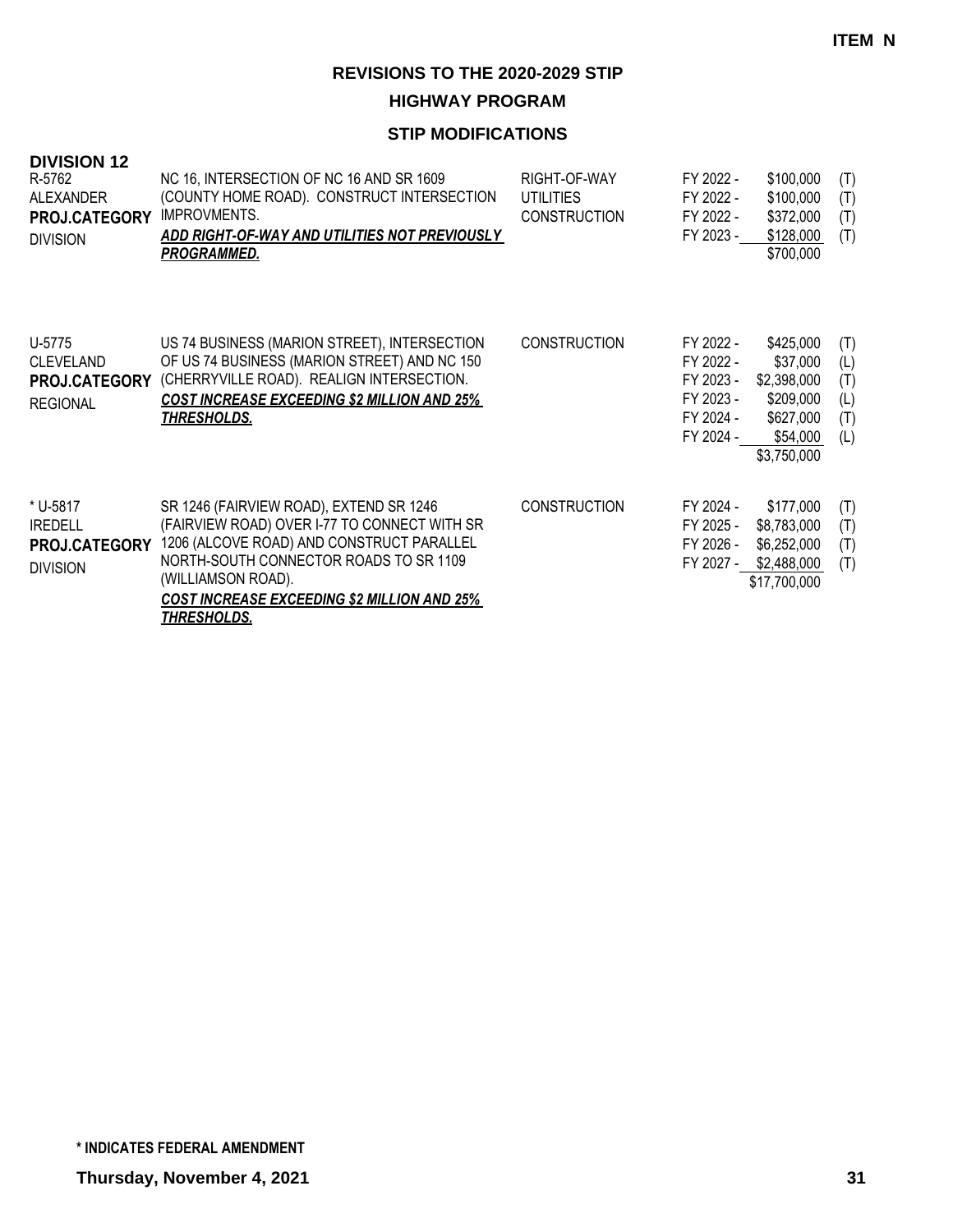**HIGHWAY PROGRAM**

| <b>DIVISION 12</b> |                                                           |                     |                              |                        |     |
|--------------------|-----------------------------------------------------------|---------------------|------------------------------|------------------------|-----|
| U-5821             | NC 279 (NEW HOPE ROAD), SR 2478 (TITMAN ROAD)             | <b>BUILD NC ROW</b> | FY 2023 -                    | \$1,544,000            | (T) |
| <b>GASTON</b>      | TO SR 2435 (UNION-NEW HOPE ROAD). WIDEN TO 4-             |                     | FY 2024 -                    | \$1,544,000            | (T) |
| PROJ.CATEGORY      | LANES.                                                    |                     | FY 2025 -                    | \$1,544,000            | (T) |
| <b>DIVISION</b>    | <b>COST INCREASE EXCEEDING \$2 MILLION AND 25%</b>        |                     | FY 2026 -                    | \$1,544,000            | (T) |
|                    | <b>THRESHOLDS.</b>                                        |                     | FY 2027 -                    | \$1,544,000            | (T) |
|                    |                                                           |                     | FY 2028 -                    | \$1,544,000            | (T) |
|                    |                                                           |                     | FY 2029 -                    | \$1,544,000            | (T) |
|                    |                                                           |                     | AFTER FY 2029 - \$12,352,000 |                        | (T) |
|                    |                                                           | RIGHT-OF-WAY        |                              | FY 2023 - \$11,066,000 | (T) |
|                    |                                                           |                     |                              | FY 2024 - \$11,066,000 | (T) |
|                    |                                                           |                     |                              | FY 2025 - \$11,068,000 | (T) |
|                    |                                                           | <b>UTILITIES</b>    | FY 2023 -                    | \$3,000,000            | (T) |
|                    |                                                           |                     | FY 2024 -                    | \$3,000,000            | (T) |
|                    |                                                           | <b>BUILD NC CON</b> | FY 2026 -                    | \$1,287,000            | (T) |
|                    |                                                           |                     | FY 2027 -                    | \$1,287,000            | (T) |
|                    |                                                           |                     | FY 2028 -                    | \$1,287,000            | (T) |
|                    |                                                           |                     | FY 2029 -                    | \$1,287,000            | (T) |
|                    |                                                           |                     | AFTER FY 2029 - \$14,157,000 |                        | (T) |
|                    |                                                           | CONSTRUCTION        | FY 2027 -                    | \$5,811,000            | (T) |
|                    |                                                           |                     |                              | FY 2028 - \$12,484,000 | (T) |
|                    |                                                           |                     | FY 2029 -                    | \$8,736,000            | (T) |
|                    |                                                           |                     | AFTER FY 2029 -              | \$2,869,000            | (T) |
|                    |                                                           |                     |                              | \$111,565,000          |     |
|                    |                                                           |                     |                              |                        |     |
| U-5961             | NC 274 (UNION ROAD), OSCEOLA STREET TO NIBLICK            | RIGHT-OF-WAY        | FY 2023 -                    | \$6,700,000            | (T) |
| <b>GASTON</b>      | DRIVE. UPGRADE ROADWAY.                                   |                     | FY 2024 -                    | \$6,700,000            | (T) |
|                    | PROJ.CATEGORY COST INCREASE EXCEEDING \$2 MILLION AND 25% | <b>UTILITIES</b>    | FY 2023 -                    | \$3,700,000            | (T) |
| <b>REGIONAL</b>    | <b>THRESHOLDS.</b>                                        | CONSTRUCTION        | FY 2025 -                    | \$50,000               | (T) |
|                    |                                                           |                     | FY 2025 -                    | \$5,000,000            | (0) |
|                    |                                                           |                     | FY 2026 -                    | \$2,784,000            | (T) |
|                    |                                                           |                     | FY 2027 -                    | \$1,864,000            | (T) |
|                    |                                                           |                     | FY 2028 -                    | \$302,000              | (T) |
|                    |                                                           |                     |                              | \$27,100,000           |     |
|                    |                                                           |                     |                              |                        |     |
| U-5965             | US 29 (FRANKLIN BOULEVARD), US 29 (FRANKLIN               | RIGHT-OF-WAY        | FY 2022 -                    | \$6,900,000            | (T) |
| <b>GASTON</b>      | BOULEVARD) AND NC 274. CONSTRUCT                          | <b>UTILITIES</b>    | FY 2022 -                    | \$300,000              | (T) |
|                    | PROJ.CATEGORY INTERSECTION IMPROVEMENTS.                  | <b>CONSTRUCTION</b> | FY 2024 -                    | \$264,000              | (T) |
| <b>REGIONAL</b>    | <b>COST INCREASE EXCEEDING \$2 MILLION AND 25%</b>        |                     | FY 2025 -                    | \$2,651,000            | (T) |
|                    | <b>THRESHOLDS.</b>                                        |                     | FY 2026 -                    | \$685,000              | (T) |
|                    |                                                           |                     |                              | \$10,800,000           |     |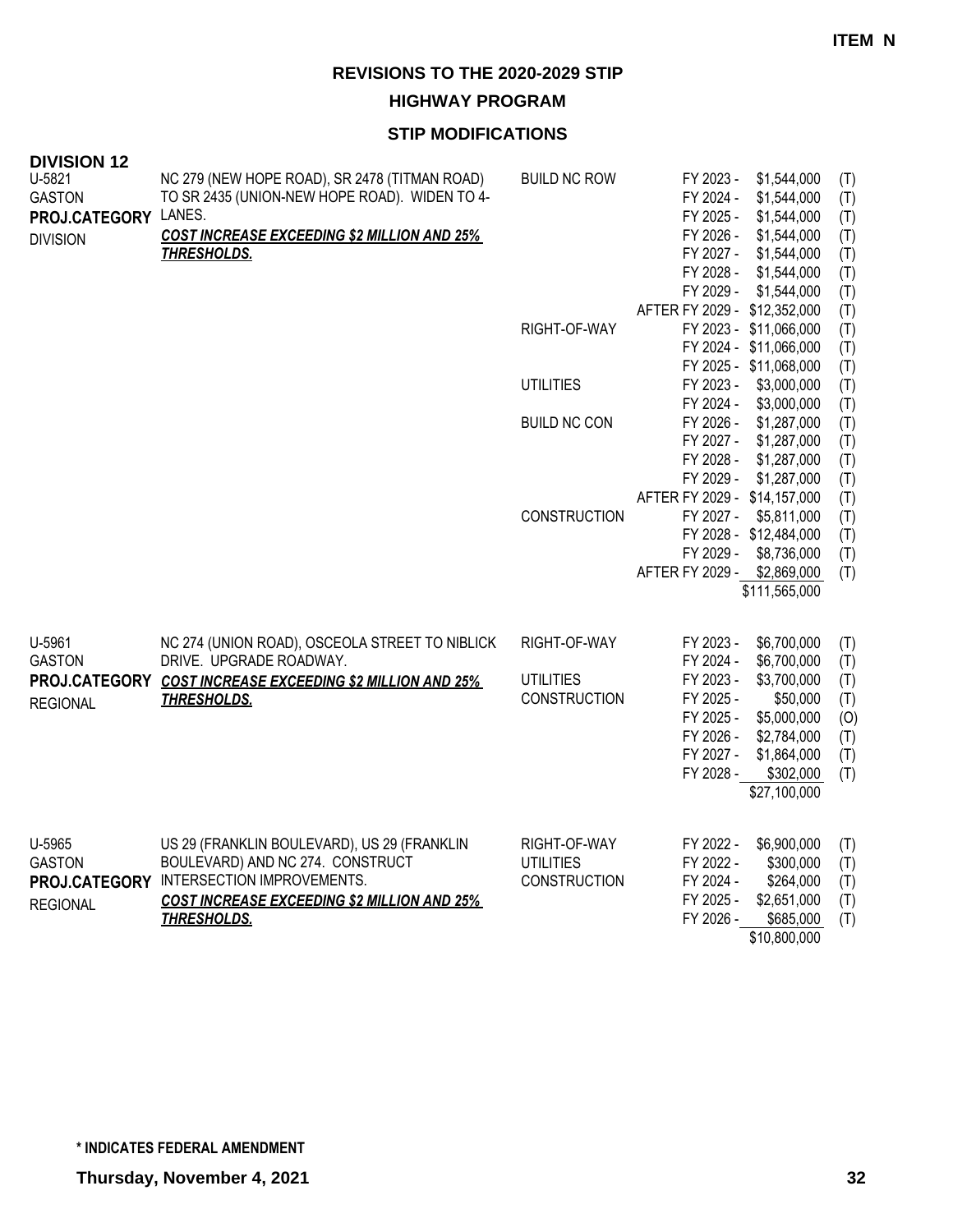**HIGHWAY PROGRAM**

| <b>DIVISION 12</b><br>$U - 6143$<br><b>GASTON</b><br>PROJ.CATEGORY<br><b>REGIONAL</b>  | NC 7 (EAST CATAWBA STREET), US 74 (WILKINSON<br>BOULEVARD) INTERSECTION. CONSTRUCT<br>NORTHBOUND RIGHT-TURN LANE ON NC 7 (EAST<br>CATAWBA STREET) AND EXTEND EXISTING<br>WESTBOUND LEFT-TURN LANE ON US 74 (WILKINSON<br>BOULEVARD).<br><b>COST INCREASE EXCEEDING \$2 MILLION AND 25%</b><br><b>THRESHOLDS.</b> | RIGHT-OF-WAY<br><b>UTILITIES</b><br><b>CONSTRUCTION</b> | FY 2022 -<br>FY 2022 -<br>FY 2023 -<br>FY 2023 -<br>FY 2024 -<br>FY 2024 -<br>FY 2025 -<br>FY 2025 -                    | \$1,600,000<br>\$1,100,000<br>\$518,000<br>\$518,000<br>\$1,306,000<br>\$1,306,000<br>\$376,000<br>\$376,000<br>\$7,100,000 | (T)<br>(T)<br>(T)<br>(L)<br>(T)<br>(L)<br>(T)<br>(L)        |
|----------------------------------------------------------------------------------------|------------------------------------------------------------------------------------------------------------------------------------------------------------------------------------------------------------------------------------------------------------------------------------------------------------------|---------------------------------------------------------|-------------------------------------------------------------------------------------------------------------------------|-----------------------------------------------------------------------------------------------------------------------------|-------------------------------------------------------------|
| U-6146<br><b>GASTON</b><br>PROJ.CATEGORY<br><b>REGIONAL</b>                            | US 74 (WILKINSON BOULEVARD), MARKET STREET TO<br>SR 2015 (ALBERTA AVENUE. WIDEN TO SIX LANES.<br><b>COST INCREASE EXCEEDING \$2 MILLION AND 25%</b><br><u>THRESHOLDS.</u>                                                                                                                                        | <b>BUILD NC ROW</b>                                     | FY 2022 -<br>FY 2023 -<br>FY 2024 -<br>FY 2025 -<br>FY 2026 -<br>FY 2027 -<br>FY 2028 -<br>FY 2029 -<br>AFTER FY 2029 - | \$335,000<br>\$335,000<br>\$335,000<br>\$335,000<br>\$335,000<br>\$335,000<br>\$335,000<br>\$335,000<br>\$2,345,000         | (T)<br>(T)<br>(T)<br>(T)<br>(T)<br>(T)<br>(T)<br>(T)        |
|                                                                                        |                                                                                                                                                                                                                                                                                                                  | RIGHT-OF-WAY                                            | FY 2022 -<br>FY 2023 -                                                                                                  | \$1,950,000<br>\$1,950,000                                                                                                  | (T)<br>(T)                                                  |
|                                                                                        |                                                                                                                                                                                                                                                                                                                  | <b>UTILITIES</b>                                        | FY 2021 -<br>FY 2022 -                                                                                                  | \$550,000<br>\$2,475,000                                                                                                    | (T)<br>(T)<br>(T)                                           |
|                                                                                        |                                                                                                                                                                                                                                                                                                                  | <b>BUILD NC CON</b>                                     | FY 2023 -<br>FY 2024 -<br>FY 2025 -<br>FY 2026 -<br>FY 2027 -<br>FY 2028 -                                              | \$2,475,000<br>\$558,000<br>\$558,000<br>\$558,000<br>\$558,000<br>\$558,000                                                | (T)<br>(T)<br>(T)<br>(T)<br>(T)<br>(T)                      |
|                                                                                        |                                                                                                                                                                                                                                                                                                                  | <b>CONSTRUCTION</b>                                     | FY 2029 -<br>AFTER FY 2029 -<br>FY 2026 -<br>FY 2027 -                                                                  | \$558,000<br>\$5,022,000<br>FY 2024 - \$11,600,000<br>\$4,882,000<br>\$3,682,000<br>FY 2028 - \$1,637,000<br>\$44,596,000   | (T)<br>(T)<br>(HFB)<br>(T)<br>(T)<br>(T)                    |
| <b>DIVISION 13</b><br>* B-4442<br><b>BUNCOMBE</b><br>PROJ.CATEGORY<br><b>STATEWIDE</b> | US 19/US 23/US 25/ US 70, REPLACE BRIDGE 100370,<br>AND BRIDGE 100373 OVER REEMS CREEK.<br>ADD UTILITIES NOT PREVIOUSLY PROGRAMMED.<br><b>COST INCREASE EXCEEDING \$2 MILLION AND 25%</b><br><b>THRESHOLDS.</b>                                                                                                  | RIGHT-OF-WAY<br><b>UTILITIES</b><br><b>CONSTRUCTION</b> | FY 2022 -<br>FY 2022 -<br>FY 2022 -<br>FY 2023 -<br>FY 2024 -<br>FY 2025 -                                              | \$200,000<br>\$200,000<br>\$265,000<br>\$8,782,000<br>\$9,596,000<br>\$6,603,000<br>FY 2026 - \$1,254,000<br>\$26,900,000   | (NHP)<br>(NHP)<br>(NHP)<br>(NHP)<br>(NHP)<br>(NHP)<br>(NHP) |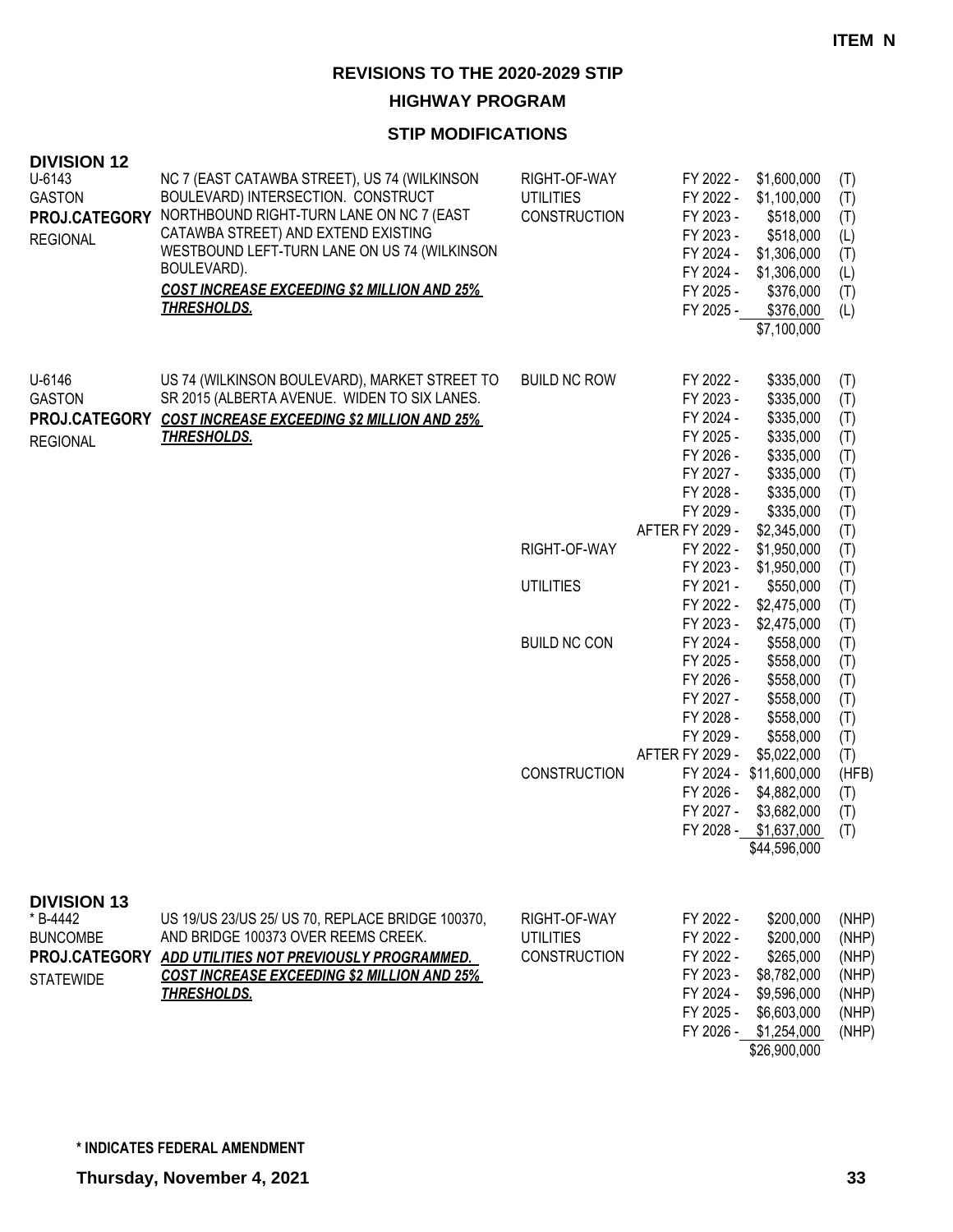**HIGHWAY PROGRAM**

| <b>DIVISION 13</b><br>* B-5869<br><b>BURKE</b><br>PROJ.CATEGORY<br><b>REGIONAL</b> | US 64/70, REPLACE BRIDGE 110099 OVER SOUTHERN<br>RAILROAD.<br>ADD UTILITIES NOT PREVIOUSLY PROGRAMMED.<br><b>COST INCREASE EXCEEDING \$2 MILLION AND 25%</b><br><b>THRESHOLDS.</b>                                                                                                                                                                                                                                                                                                            | RIGHT-OF-WAY<br><b>UTILITIES</b><br><b>CONSTRUCTION</b> | FY 2021 -<br>FY 2021 -<br>FY 2022 -<br>FY 2023 -<br>FY 2024 -<br>FY 2025 - | \$3,200,000<br>\$270,000<br>\$1,791,000<br>\$6,137,000<br>\$4,449,000<br>\$1,023,000<br>\$16,870,000 | (NHPB)<br>(NHPB)<br>(NHPB)<br>(NHPB)<br>(NHPB)<br>(NHPB) |
|------------------------------------------------------------------------------------|-----------------------------------------------------------------------------------------------------------------------------------------------------------------------------------------------------------------------------------------------------------------------------------------------------------------------------------------------------------------------------------------------------------------------------------------------------------------------------------------------|---------------------------------------------------------|----------------------------------------------------------------------------|------------------------------------------------------------------------------------------------------|----------------------------------------------------------|
| EB-5944<br><b>BUNCOMBE</b><br>PROJ.CATEGORY<br><b>DIVISION</b>                     | ASHEVILLE, JOHNSTON BOULEVARD, PATTON<br>AVENUE TO IONA CIRCLE. CONSTRUCT SIDEWALKS.<br>TO ALLOW ADDITIONAL TIME FOR PRELIMINARY<br><b>ENGINEERING, DELAY CONSTRUCTION FROM FY 21</b><br><b>TO FY 22.</b>                                                                                                                                                                                                                                                                                     | <b>CONSTRUCTION</b>                                     | FY 2022 -<br>FY 2022 -                                                     | \$1,880,000<br>\$470,000<br>\$2,350,000                                                              | (BGDA)<br>(L)                                            |
| EB-5948<br><b>BUNCOMBE</b><br>PROJ.CATEGORY<br><b>DIVISION</b>                     | ASHEVILLE, ONTEORA BOULEVARD, LINCOLN AVENUE<br>TO RALEIGH ROAD. CONSTRUCT SIDEWALKS.<br>TO ALLOW ADDITIONAL TIME FOR PRELIMINARY<br><b>ENGINEERING, DELAY CONSTRUCTION FROM FY 21</b><br><b>TO FY 22.</b>                                                                                                                                                                                                                                                                                    | <b>CONSTRUCTION</b>                                     | FY 2022 -<br>FY 2022 -                                                     | \$912,000<br>\$228,000<br>\$1,140,000                                                                | (BGDA)<br>(L)                                            |
| * I-2513AA<br><b>BUNCOMBE</b><br>PROJ.CATEGORY<br><b>STATEWIDE</b>                 | I-40, EAST OF SR 1224 (MONTE VISTA ROAD) TO<br>PAVEMENT JOINT WEST OF SR 3412 (SAND HILL<br>ROAD). RECONSTRUCT PAVEMENT.<br>TO EXPEDITE PAVEMENT RECONSTRUCTION<br><b>IMPROVEMENTS ON I-40, SEGMENT I-2513A INTO</b><br><b>SEGMENTS AA, AB, AND AC. SEGMENTS AA AND AB</b><br><u>TO BE LET UNDER ONE CONTRACT.</u>                                                                                                                                                                            | RIGHT-OF-WAY<br><b>UTILITIES</b><br><b>CONSTRUCTION</b> | FY 2022 -<br>FY 2022 -<br>FY 2023 -<br>FY 2024 -<br>FY 2025 -              | \$1,500,000<br>\$100,000<br>\$9,500,000<br>\$9,500,000<br>\$9,500,000<br>\$30,100,000                | (NHPIM)<br>(NHPIM)<br>(NHPIM)<br>(NHPIM)<br>(NHPIM)      |
| * I-2513AB<br><b>BUNCOMBE</b><br>PROJ.CATEGORY<br><b>REGIONAL</b>                  | I-26, I-40, I-26/I-40 AND I-40/US 19/23 (SMOKEY PARK<br>HIGHWAY) INTERCHANGES. CONSTRUCT THE<br>FOLLOWING IMPROVEMENTS: WIDEN I-40<br>EASTBOUND TO I-26 EASTBOUND RAMP, WIDEN I-26<br>WESTBOUND BETWEEN I-40 RAMPS, CONSTRUCT<br>NEW I-40 WESTBOUND TO US 19/23 (SMOKEY PARK<br>HIGHWAY) NORTHBOUND RAMP.<br>TO EXPEDITE PAVEMENT RECONSTRUCTION<br><b>IMPROVEMENTS ON I-40, SEGMENT I-2513A INTO</b><br><u>SEGMENTS AA, AB, AND AC. SEGMENTS AA AND AB_</u><br>TO BE LET UNDER ONE CONTRACT. | RIGHT-OF-WAY<br><b>CONSTRUCTION</b>                     | FY 2022 -<br>FY 2023 -<br>FY 2024 -                                        | \$3,600,000<br>\$4,567,000<br>\$4,567,000<br>FY 2025 - \$4,566,000<br>\$17,300,000                   | (NHP)<br>(NHP)<br>(NHP)<br>(NHP)                         |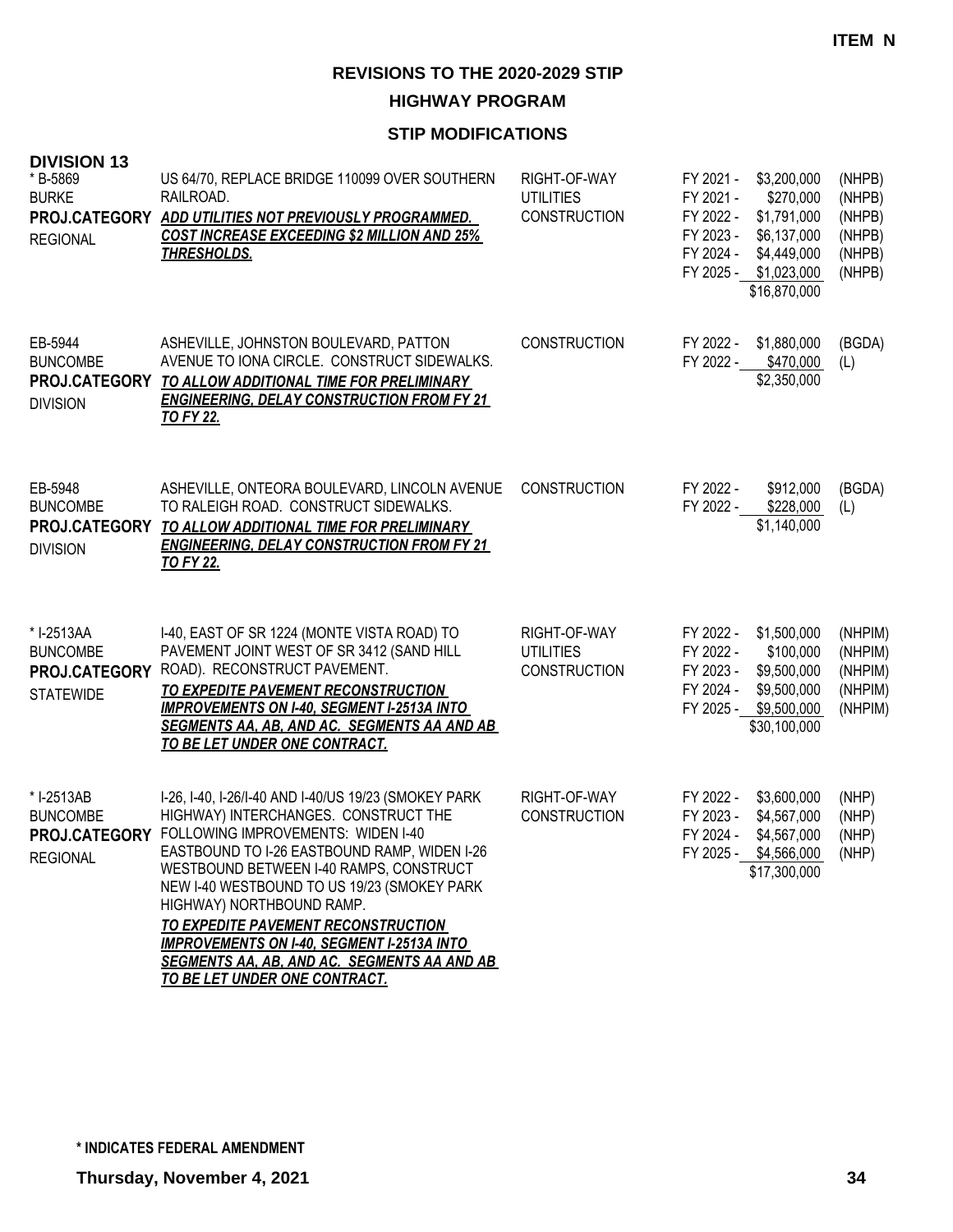**HIGHWAY PROGRAM**

| <b>DIVISION 13</b> |                                                    |                     |                                                      |                    |
|--------------------|----------------------------------------------------|---------------------|------------------------------------------------------|--------------------|
| * I-2513AC         | I-26/I-240, WIDEN TO SIX LANE FREEWAY.             | <b>BUILD NC ROW</b> | FY 2022 -<br>\$730,000                               | (T)                |
| <b>BUNCOMBE</b>    | TO EXPEDITE PAVEMENT RECONSTRUCTION                |                     | FY 2023 -<br>\$730,000                               | (T)                |
| PROJ.CATEGORY      | <b>IMPROVEMENTS ON I-40, SEGMENT I-2513A INTO</b>  |                     | FY 2024 -<br>\$730,000                               | (T)                |
| <b>REGIONAL</b>    | <b>SEGMENTS AA, AB, AND AC.</b>                    |                     | FY 2025 -<br>\$730,000                               | (T)                |
|                    |                                                    |                     | FY 2026 -<br>\$730,000                               | (T)                |
|                    |                                                    |                     | FY 2027 -<br>\$730,000<br>FY 2028 -<br>\$730,000     | (T)                |
|                    |                                                    |                     | FY 2029 -<br>\$730,000                               | (T)<br>(T)         |
|                    |                                                    |                     | AFTER FY 2029 -<br>\$5,110,000                       | (T)                |
|                    |                                                    | RIGHT-OF-WAY        | FY 2022 -<br>\$1,480,000                             | (T)                |
|                    |                                                    |                     | FY 2023 - \$13,320,000                               | (T)                |
|                    |                                                    | <b>UTILITIES</b>    | FY 2022 -<br>\$1,550,000                             | (T)                |
|                    |                                                    |                     | FY 2023 -<br>\$1,550,000                             | (T)                |
|                    |                                                    | <b>BUILD NC CON</b> | FY 2024 -<br>\$3,432,000                             | (T)                |
|                    |                                                    |                     | FY 2025 -<br>\$3,432,000                             | (T)                |
|                    |                                                    |                     | FY 2026 -<br>\$8,151,000                             | (T)                |
|                    |                                                    |                     | FY 2027 -<br>\$8,151,000                             | (T)                |
|                    |                                                    |                     | FY 2028 -<br>\$8,151,000                             | (T)                |
|                    |                                                    |                     | FY 2029 -<br>\$8,151,000                             | (T)                |
|                    |                                                    |                     | AFTER FY 2029 - \$82,797,000                         | (T)                |
|                    |                                                    | CONSTRUCTION        | FY 2024 - \$10,600,000                               | (T)                |
|                    |                                                    |                     | FY 2025 - \$10,600,000<br>FY 2026 - \$10,600,000     | (T)                |
|                    |                                                    |                     | FY 2027 - \$10,600,000                               | (T)<br>(T)         |
|                    |                                                    |                     | FY 2028 - \$10,600,000                               | (T)                |
|                    |                                                    |                     | \$204,115,000                                        |                    |
|                    |                                                    |                     |                                                      |                    |
| * I-4759           | I-40, I-40/SR 1228 (LIBERTY ROAD). CONVERT GRADE   | <b>GARVEE ROW</b>   | FY 2021 -<br>\$825,000                               | (BGANY)            |
| <b>BUNCOMBE</b>    | SEPARATION TO AN INTERCHANGE AND CONSTRUCT         |                     | \$825,000<br>FY 2022 -                               | (BGANY)            |
| PROJ.CATEGORY      | TWO LANE ROADWAY NORTH OF I-40 TO SR 1224 AND      |                     | FY 2023 -<br>\$825,000                               | (BGANY)            |
| <b>STATEWIDE</b>   | FOUR LANE ROADWAY SOUTH OF I-40 TO US 19/US        |                     | FY 2024 -<br>\$825,000                               | (BGANY)            |
|                    | 23/NC 151 WITH PARTS ON NEW LOCATION.              |                     | FY 2025 -<br>\$825,000                               | (BGANY)            |
|                    | <b>COST INCREASE EXCEEDING \$2 MILLION AND 25%</b> |                     | FY 2026 -<br>\$825,000                               | (BGANY)            |
|                    | <b>THRESHOLDS.</b>                                 |                     | FY 2027 -<br>\$825,000                               | (BGANY)            |
|                    |                                                    |                     | FY 2028 -<br>\$825,000                               | (BGANY)            |
|                    |                                                    |                     | FY 2029 -<br>\$825,000                               | (BGANY)            |
|                    |                                                    |                     | AFTER FY 2029 -<br>\$4,724,000                       | (BGANY)            |
|                    |                                                    | RIGHT-OF-WAY        | FY 2021 -<br>\$2,850,000                             | (S(M))             |
|                    |                                                    | <b>UTILITIES</b>    | FY 2021 -<br>\$700,000                               | (BGANY)            |
|                    |                                                    |                     | \$700,000<br>FY 2022 -                               | (BGANY)            |
|                    |                                                    | <b>CONSTRUCTION</b> | FY 2025 -<br>\$8,800,000                             | (BGANY)            |
|                    |                                                    |                     | FY 2026 -<br>\$8,800,000<br>FY 2027 -<br>\$8,800,000 | (BGANY)<br>(BGANY) |
|                    |                                                    |                     | FY 2028 - \$8,800,000                                | (BGANY)            |
|                    |                                                    |                     | \$51,599,000                                         |                    |
|                    |                                                    |                     |                                                      |                    |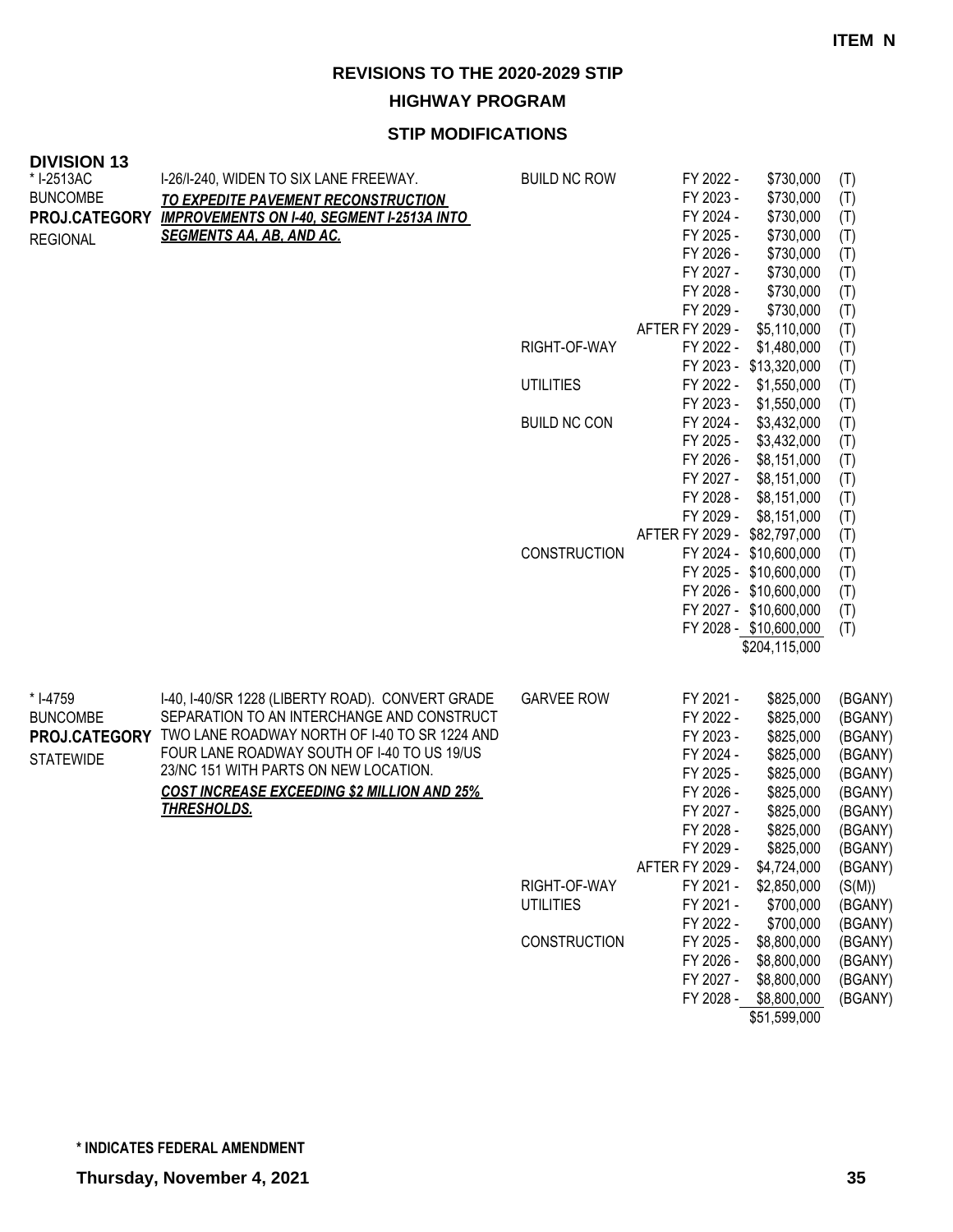**HIGHWAY PROGRAM**

#### **STIP MODIFICATIONS**

| <b>DIVISION 13</b><br>R-2233BB<br><b>RUTHERFORD</b><br>PROJ.CATEGORY<br><b>DIVISION</b>    | US 221, SOUTH OF US 74 BUSINESS TO NORTH OF SR<br>1366 (ROPER LOOP ROAD)<br><b>COST INCREASE EXCEEDING \$2 MILLION AND 25%</b><br><b>THRESHOLDS.</b>                                                                                                                                                                   | RIGHT-OF-WAY<br><b>BUILD NC CON</b><br>CONSTRUCTION     | FY 2021 - \$20,000,000<br>FY 2022 -<br>\$3,003,000<br>\$3,003,000<br>FY 2023 -<br>FY 2024 -<br>\$3,003,000<br>FY 2025 -<br>\$3,003,000<br>\$3,003,000<br>FY 2026 -<br>FY 2027 -<br>\$3,003,000<br>FY 2028 -<br>\$3,003,000<br>FY 2029 -<br>\$3,003,000<br>AFTER FY 2029 - \$21,021,000<br>FY 2023 -<br>\$5,656,000<br>FY 2024 - \$26,825,000<br>FY 2025 - \$21,725,000<br>FY 2026 - \$15,394,000<br>\$134,645,000 | (T)<br>(T)<br>(T)<br>(T)<br>(T)<br>(T)<br>(T)<br>(T)<br>(T)<br>(T)<br>(T)<br>(T)<br>(T)<br>(T) |
|--------------------------------------------------------------------------------------------|------------------------------------------------------------------------------------------------------------------------------------------------------------------------------------------------------------------------------------------------------------------------------------------------------------------------|---------------------------------------------------------|-------------------------------------------------------------------------------------------------------------------------------------------------------------------------------------------------------------------------------------------------------------------------------------------------------------------------------------------------------------------------------------------------------------------|------------------------------------------------------------------------------------------------|
| R-3430B<br><b>BURKE</b><br><b>HWY FUNDS</b>                                                | SR 1001 (CONNELLY SPRINGS ROAD), REPLACE<br>BRIDGE 110010 OVER CATAWBA RIVER.<br>PROJ.CATEGORY ADD UTILITIES NOT PREVIOUSLY PROGRAMMED.                                                                                                                                                                                | RIGHT-OF-WAY<br><b>UTILITIES</b><br>CONSTRUCTION        | FY 2022 -<br>\$500,000<br>FY 2022 -<br>\$65,000<br>FY 2023 -<br>\$3,007,000<br>FY 2024 -<br>\$8,205,000<br>FY 2025 -<br>\$5,669,000<br>FY 2026 -<br>\$618,000<br>\$18,064,000                                                                                                                                                                                                                                     | (HFB)<br>(HFB)<br>(HFB)<br>(HFB)<br>(HFB)<br>(HFB)                                             |
| U-6163<br><b>BUNCOMBE</b><br>PROJ.CATEGORY<br><b>DIVISION</b>                              | SR 3116 (MILLS GAP ROAD), SR 3136 (CANE CREEK<br>ROAD) INTERSECTION. REALIGN INTERSECTION AND<br>ADD LEFT TURN LANES.<br><b>ACCELERATE RIGHT-OF-WAY FROM FY 25 TO FY 22</b><br>AND CONSTRUCTION FROM FY 26 TO FY 23 TO ALIGN<br><b>SCHEDULE WITH HIGH-IMPACT / LOW-COST PROJECT</b><br>AT THE REQUEST OF THE DIVISION. | RIGHT-OF-WAY<br><b>UTILITIES</b><br><b>CONSTRUCTION</b> | FY 2022 -<br>\$100,000<br>\$300,000<br>FY 2022 -<br>FY 2023 -<br>\$24,000<br>FY 2024 -<br>\$1,816,000<br>FY 2025 -<br>\$560,000<br>\$2,800,000                                                                                                                                                                                                                                                                    | (T)<br>(T)<br>(T)<br>(T)<br>(T)                                                                |
| W-5813B<br>YANCEY<br><b>MITCHELL</b><br><b>BURKE</b><br><b>RUTHERFORD</b><br>PROJ.CATEGORY | VARIOUS STATE ROUTE LOCATIONS. INSTALL LONG<br>LIFE PAVEMENT MARKINGS.<br>TO ALLOW ADDITIONAL TIME FOR PLANNING AND<br><b>DESIGN, DELAY CONSTRUCTION FROM FY 21 TO FY</b><br>22.                                                                                                                                       | <b>CONSTRUCTION</b>                                     | FY 2022 -<br>\$15,000<br>FY 2023 - \$1,489,000<br>\$1,504,000                                                                                                                                                                                                                                                                                                                                                     | (HSIP)<br>(HSIP)                                                                               |

DIVISION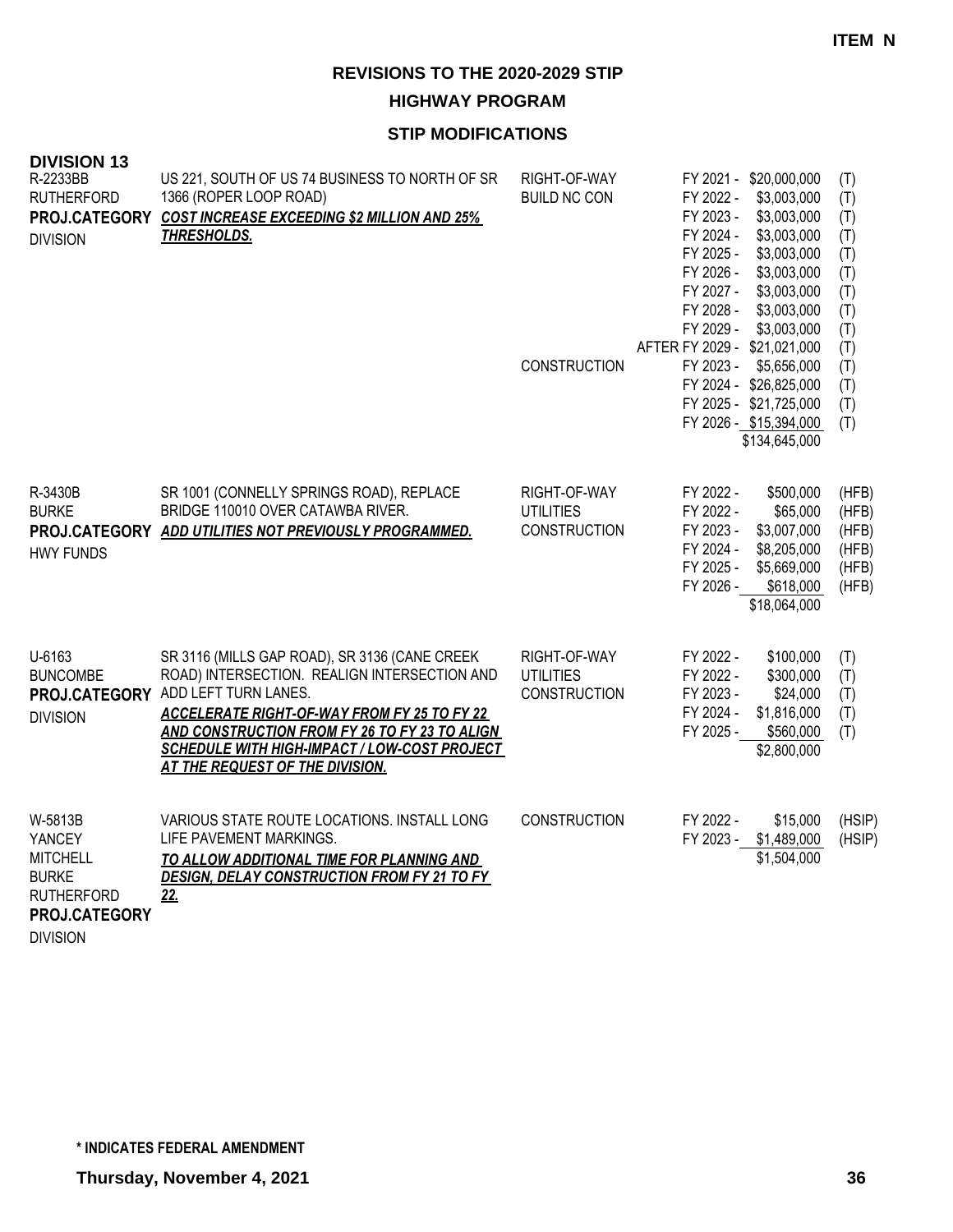**HIGHWAY PROGRAM**

## **STIP MODIFICATIONS**

| <b>DIVISION 14</b><br>* BL-0007<br><b>HENDERSON</b><br><b>DIVISION</b> | ECUSTA RAIL-TRAIL, KANUGA ROAD TO US 64/BATTLE<br>CREEK. CONSTRUCT MULTI-USE PATH.<br>PROJ.CATEGORY COMBINE SEGMENTS BL-0007A, BL-0007B, AND BL-<br>0007C INTO ONE PROJECT AT THE REQUEST OF THE<br><u>MPO.</u>                                              | <b>ENGINEERING</b><br><b>CONSTRUCTION</b> | FY 2022 -<br>FY 2022 -<br>FY 2023 -<br>FY 2023 -                                                                        | \$605,000<br>\$151,000<br>\$4,470,000<br>\$1,118,000<br>\$6,344,000                                                 | (BGDA)<br>(L)<br>(BGDA)<br>(L)                              |
|------------------------------------------------------------------------|--------------------------------------------------------------------------------------------------------------------------------------------------------------------------------------------------------------------------------------------------------------|-------------------------------------------|-------------------------------------------------------------------------------------------------------------------------|---------------------------------------------------------------------------------------------------------------------|-------------------------------------------------------------|
| HA-0004<br><b>MACON</b><br>PROJ.CATEGORY<br><b>EXEMPT</b>              | US 441, SR 1515 (HYATT ROAD) INTERSECTION.<br>CONSTRUCT INTERSECTION IMPROVEMENTS AND<br>RIGHT-IN/RIGHT-OUT AT INGLES DEVELOPMENT SITE.<br>TO ALLOW ADDITIONAL TIME FOR PRELIMINARY<br><b>ENGINEERING, DELAY CONSTRUCTION FROM FY 21</b><br><b>TO FY 22.</b> | <b>CONSTRUCTION</b>                       |                                                                                                                         | FY 2022 - \$1,500,000<br>\$1,500,000                                                                                | (APD)                                                       |
| * R-2588B<br><b>HENDERSON</b><br>PROJ.CATEGORY<br><b>DIVISION</b>      | NC 191, SR 1381 (MOUNTAIN ROAD) TO NC 280 SOUTH<br>OF MILLS RIVER.<br><b>COST INCREASE EXCEEDING \$2 MILLION AND 25%</b><br><b>THRESHOLDS.</b>                                                                                                               | <b>BUILD NC ROW</b>                       | FY 2022 -<br>FY 2023 -<br>FY 2024 -<br>FY 2025 -<br>FY 2026 -<br>FY 2027 -<br>FY 2028 -<br>FY 2029 -<br>AFTER FY 2029 - | \$258,000<br>\$258,000<br>\$258,000<br>\$258,000<br>\$258,000<br>\$258,000<br>\$215,000<br>\$258,000<br>\$1,806,000 | (T)<br>(T)<br>(T)<br>(T)<br>(T)<br>(T)<br>(T)<br>(T)<br>(T) |
|                                                                        |                                                                                                                                                                                                                                                              | RIGHT-OF-WAY                              | FY 2022 -<br>FY 2023 -                                                                                                  | \$6,250,000<br>\$6,250,000                                                                                          | (T)<br>(T)                                                  |
|                                                                        |                                                                                                                                                                                                                                                              | <b>UTILITIES</b>                          | FY 2022 -<br>FY 2023 -                                                                                                  | \$6,050,000<br>\$6,050,000                                                                                          | (T)<br>(T)                                                  |
|                                                                        |                                                                                                                                                                                                                                                              | <b>BUILD NC CON</b>                       | FY 2024 -<br>FY 2025 -<br>FY 2026 -<br>FY 2027 -<br>FY 2028 -<br>FY 2029 -<br>AFTER FY 2029 - \$20,466,000              | \$2,274,000<br>\$2,274,000<br>\$2,274,000<br>\$2,274,000<br>\$2,274,000<br>\$2,274,000                              | (T)<br>(T)<br>(T)<br>(T)<br>(T)<br>(T)<br>(T)               |
|                                                                        |                                                                                                                                                                                                                                                              | CONSTRUCTION                              |                                                                                                                         | FY 2025 - \$16,191,000<br>FY 2026 - \$19,111,000<br>FY 2027 - \$13,555,000<br>FY 2028 - \$5,142,000                 | (T)<br>(T)<br>(T)<br>(T)                                    |

\$116,536,000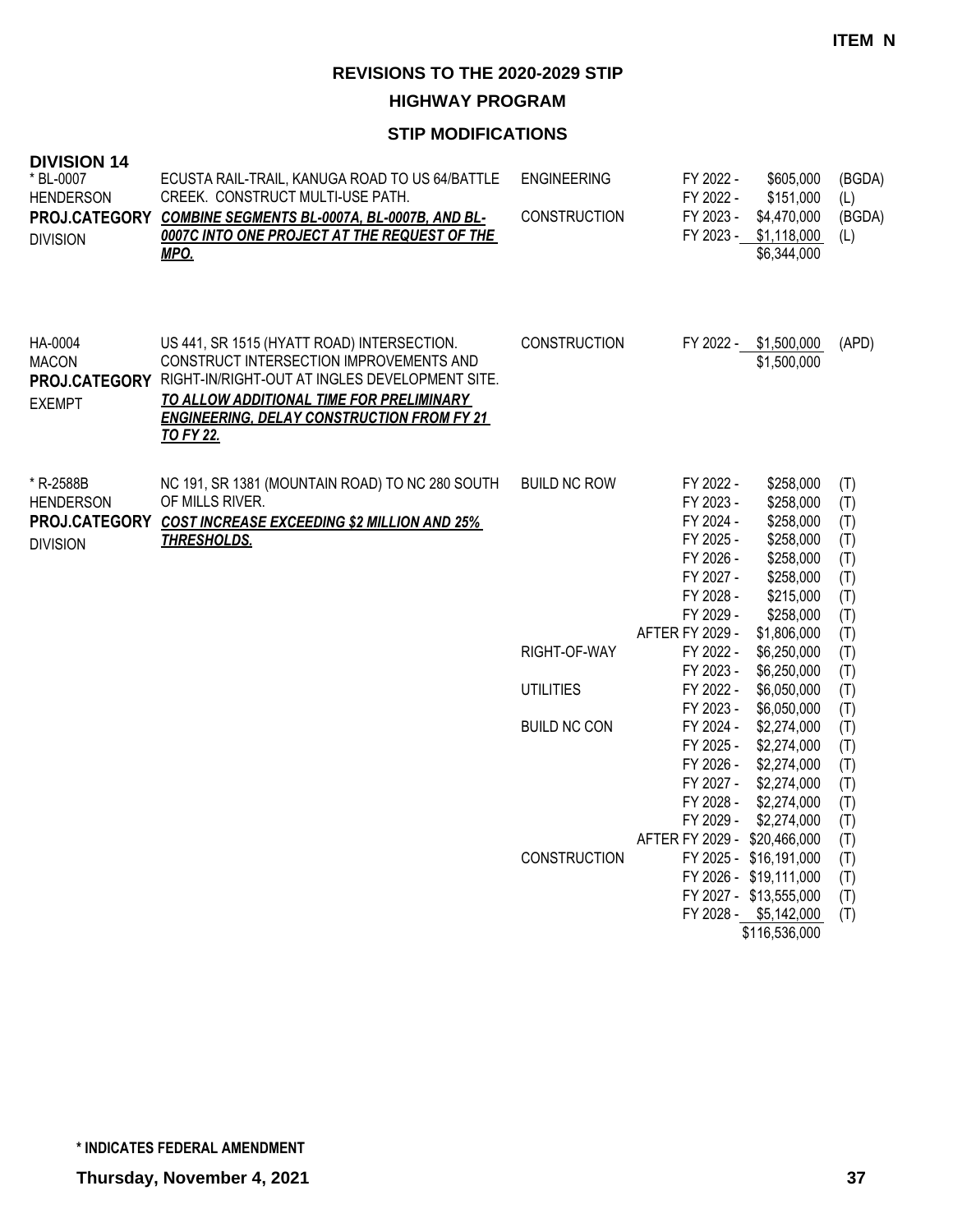**HIGHWAY PROGRAM**

| <b>DIVISION 14</b><br>R-5600<br><b>JACKSON</b><br>PROJ.CATEGORY<br><b>REGIONAL</b> | NC 107 (US 23 BUSINESS), NC 116 TO US 23<br>BUSINESS. US 23 BUSINESS, SR 1432 (SKYLAND<br>DRIVE) TO MUNICIPAL DRIVE. CONSTRUCT ACCESS<br>MANAGEMENT IMPROVEMENTS.<br><b>COST INCREASE EXCEEDING \$2 MILLION AND 25%</b><br><u>THRESHOLDS.</u> | <b>BUILD NC ROW</b><br>RIGHT-OF-WAY<br><b>UTILITIES</b><br><b>BUILD NC CON</b> | FY 2022 -<br>\$2,145,000<br>FY 2023 -<br>\$2,145,000<br>\$2,145,000<br>FY 2024 -<br>\$2,145,000<br>FY 2025 -<br>\$2,145,000<br>FY 2026 -<br>FY 2027 -<br>\$2,145,000<br>FY 2028 -<br>\$2,145,000<br>FY 2029 -<br>\$2,145,000<br>AFTER FY 2029 - \$15,015,000<br>FY 2022 - \$10,900,000<br>FY 2023 - \$10,900,000<br>FY 2024 - \$10,900,000<br>FY 2022 -<br>\$7,200,000<br>FY 2025 -<br>\$858,000<br>FY 2026 -<br>\$858,000<br>FY 2027 -<br>\$858,000<br>FY 2028 -<br>\$858,000 | (T)<br>(T)<br>(T)<br>(T)<br>(T)<br>(T)<br>(T)<br>(T)<br>(T)<br>(T)<br>(T)<br>(T)<br>(T)<br>(T)<br>(T)<br>(T)<br>(T) |
|------------------------------------------------------------------------------------|-----------------------------------------------------------------------------------------------------------------------------------------------------------------------------------------------------------------------------------------------|--------------------------------------------------------------------------------|--------------------------------------------------------------------------------------------------------------------------------------------------------------------------------------------------------------------------------------------------------------------------------------------------------------------------------------------------------------------------------------------------------------------------------------------------------------------------------|---------------------------------------------------------------------------------------------------------------------|
|                                                                                    |                                                                                                                                                                                                                                               |                                                                                | FY 2029 -<br>\$858,000                                                                                                                                                                                                                                                                                                                                                                                                                                                         | (T)                                                                                                                 |
|                                                                                    |                                                                                                                                                                                                                                               |                                                                                | AFTER FY 2029 -<br>\$8,580,000                                                                                                                                                                                                                                                                                                                                                                                                                                                 | (T)                                                                                                                 |
|                                                                                    |                                                                                                                                                                                                                                               | <b>CONSTRUCTION</b>                                                            | FY 2026 - \$12,226,000<br>FY 2027 - \$17,343,000                                                                                                                                                                                                                                                                                                                                                                                                                               | (T)                                                                                                                 |
|                                                                                    |                                                                                                                                                                                                                                               |                                                                                | FY 2028 - \$12,223,000                                                                                                                                                                                                                                                                                                                                                                                                                                                         | (T)<br>(T)                                                                                                          |
|                                                                                    |                                                                                                                                                                                                                                               |                                                                                | FY 2029 - \$4,407,000                                                                                                                                                                                                                                                                                                                                                                                                                                                          | (T)                                                                                                                 |
|                                                                                    |                                                                                                                                                                                                                                               |                                                                                | \$131,144,000                                                                                                                                                                                                                                                                                                                                                                                                                                                                  |                                                                                                                     |
|                                                                                    |                                                                                                                                                                                                                                               |                                                                                |                                                                                                                                                                                                                                                                                                                                                                                                                                                                                |                                                                                                                     |
| R-5763<br>TRANSYLVANIA                                                             | SR 1540 (WILSON ROAD), SR 1504 (OLD US 64) TO US<br>276. UPGRADE ROADWAY.                                                                                                                                                                     | RIGHT-OF-WAY                                                                   | FY 2022 -<br>\$7,600,000                                                                                                                                                                                                                                                                                                                                                                                                                                                       | (T)                                                                                                                 |
|                                                                                    | PROJ.CATEGORY COST INCREASE EXCEEDING \$2 MILLION AND 25%                                                                                                                                                                                     | <b>UTILITIES</b>                                                               | FY 2023 -<br>\$7,600,000<br>FY 2022 -<br>\$2,400,000                                                                                                                                                                                                                                                                                                                                                                                                                           | (T)<br>(T)                                                                                                          |
|                                                                                    | <b>THRESHOLDS.</b>                                                                                                                                                                                                                            | <b>CONSTRUCTION</b>                                                            | FY 2024 -<br>\$8,366,000                                                                                                                                                                                                                                                                                                                                                                                                                                                       | (T)                                                                                                                 |
| <b>DIVISION</b>                                                                    |                                                                                                                                                                                                                                               |                                                                                | FY 2025 - \$15,557,000                                                                                                                                                                                                                                                                                                                                                                                                                                                         | (T)                                                                                                                 |
|                                                                                    |                                                                                                                                                                                                                                               |                                                                                | FY 2026 - \$11,066,000                                                                                                                                                                                                                                                                                                                                                                                                                                                         | (T)                                                                                                                 |
|                                                                                    |                                                                                                                                                                                                                                               |                                                                                | FY 2027 - \$5,211,000                                                                                                                                                                                                                                                                                                                                                                                                                                                          | (T)                                                                                                                 |
|                                                                                    |                                                                                                                                                                                                                                               |                                                                                | \$57,800,000                                                                                                                                                                                                                                                                                                                                                                                                                                                                   |                                                                                                                     |
|                                                                                    |                                                                                                                                                                                                                                               |                                                                                |                                                                                                                                                                                                                                                                                                                                                                                                                                                                                |                                                                                                                     |
| R-5800                                                                             | US 64, US 276, FORTUNE COVE ROAD TO US 64                                                                                                                                                                                                     | RIGHT-OF-WAY                                                                   | FY 2023 -<br>$$7,400,000$ (T)                                                                                                                                                                                                                                                                                                                                                                                                                                                  |                                                                                                                     |
| TRANSYLVANIA                                                                       | BUSINESS (NORTH CALDWELL STREET). CONSTRUCT                                                                                                                                                                                                   |                                                                                | \$7,400,000<br>FY 2024 -                                                                                                                                                                                                                                                                                                                                                                                                                                                       | (T)                                                                                                                 |
| <b>PROJ.CATEGORY</b>                                                               | MEDIAN AND ACCESS CONTROL MEASURES.                                                                                                                                                                                                           | <b>UTILITIES</b>                                                               | \$1,950,000<br>FY 2023 -                                                                                                                                                                                                                                                                                                                                                                                                                                                       | (T)                                                                                                                 |
| <b>REGIONAL</b>                                                                    | <b>COST INCREASE EXCEEDING \$2 MILLION AND 25%</b>                                                                                                                                                                                            |                                                                                | FY 2024 -<br>\$1,950,000                                                                                                                                                                                                                                                                                                                                                                                                                                                       | (T)                                                                                                                 |
|                                                                                    | <b>THRESHOLDS.</b>                                                                                                                                                                                                                            | <b>CONSTRUCTION</b>                                                            | \$4,930,000<br>FY 2025 -<br>FY 2026 -<br>\$8,387,000                                                                                                                                                                                                                                                                                                                                                                                                                           | (T)                                                                                                                 |
|                                                                                    |                                                                                                                                                                                                                                               |                                                                                | FY 2027 - \$4,484,000                                                                                                                                                                                                                                                                                                                                                                                                                                                          | (T)<br>(T)                                                                                                          |
|                                                                                    |                                                                                                                                                                                                                                               |                                                                                | \$36,501,000                                                                                                                                                                                                                                                                                                                                                                                                                                                                   |                                                                                                                     |
|                                                                                    |                                                                                                                                                                                                                                               |                                                                                |                                                                                                                                                                                                                                                                                                                                                                                                                                                                                |                                                                                                                     |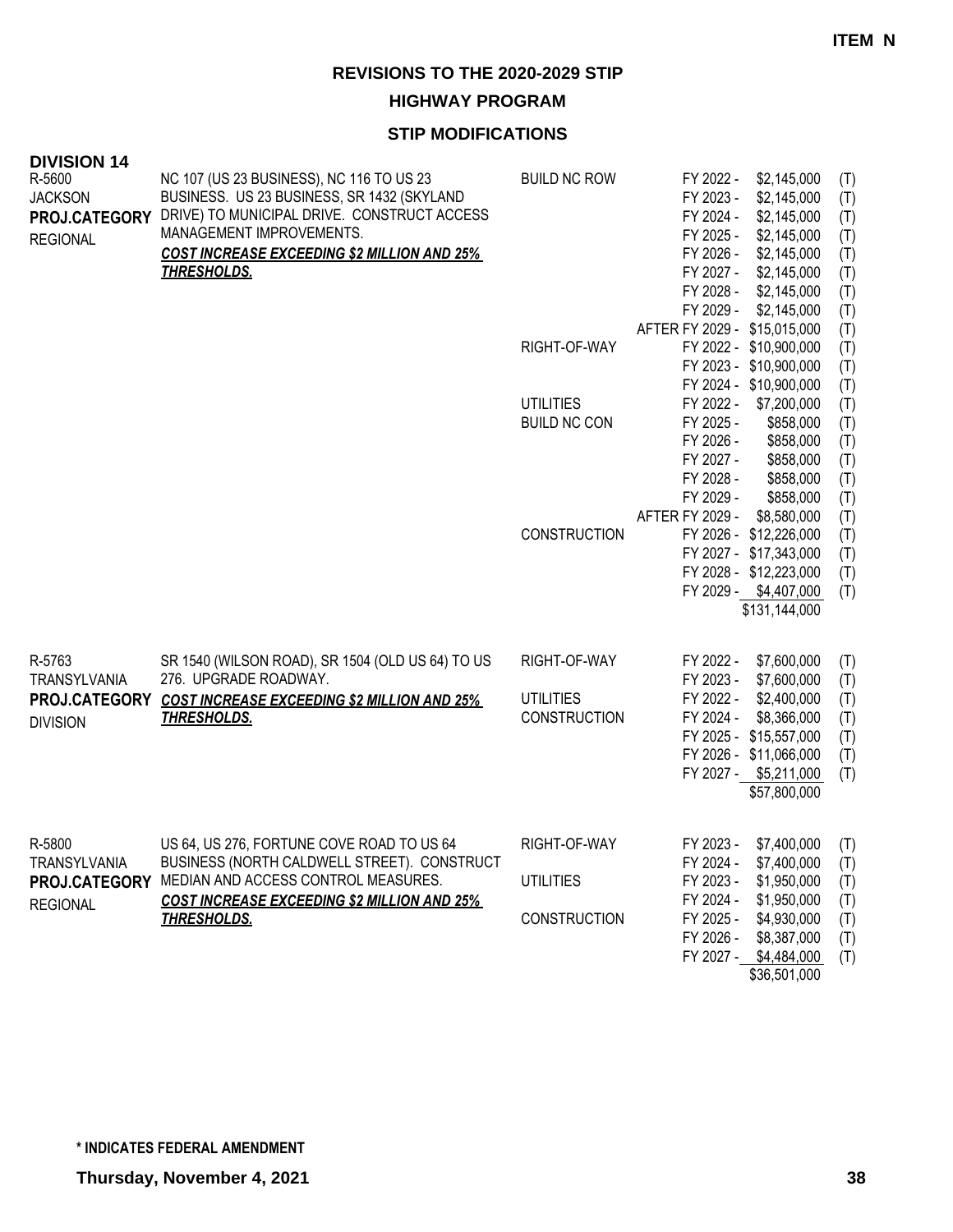**HIGHWAY PROGRAM**

| <b>DIVISION 14</b><br>R-5843<br><b>SWAIN</b><br>PROJ.CATEGORY<br><b>DIVISION</b> | SR 1321 (BRYSON WALK), SR 1336 (DEPOT STREET),<br>SR 1323 (SLOPE STREET) TO SR 1336 (DEEP CREEK<br>ROAD). IMPROVE INTERSECTIONS.<br><b>ACCELERATE CONSTRUCTION FROM FY 23 TO FY 22</b><br>AT THE REQUEST OF THE DIVISION.                                  | <b>CONSTRUCTION</b>                                     | FY 2022 -<br>FY 2023 -                                                     | \$1,105,000<br>\$395,000<br>\$1,500,000                                                                                                                          | (T)<br>(T)                                                                |
|----------------------------------------------------------------------------------|------------------------------------------------------------------------------------------------------------------------------------------------------------------------------------------------------------------------------------------------------------|---------------------------------------------------------|----------------------------------------------------------------------------|------------------------------------------------------------------------------------------------------------------------------------------------------------------|---------------------------------------------------------------------------|
| R-5861<br><b>CHEROKEE</b><br><b>DIVISION</b>                                     | US 19/129, GEORGIA STATE LINE TO US 64. WIDEN<br>ROADWAY.<br>PROJ.CATEGORY COST INCREASE EXCEEDING \$2 MILLION AND 25%<br><b>THRESHOLDS.</b>                                                                                                               | RIGHT-OF-WAY<br><b>UTILITIES</b><br><b>CONSTRUCTION</b> | FY 2022 -<br>FY 2023 -<br>FY 2022 -                                        | \$5,700,000<br>\$5,700,000<br>\$1,100,000<br>FY 2024 - \$12,259,000<br>FY 2025 - \$15,327,000<br>FY 2026 - \$10,843,000<br>FY 2027 - \$4,971,000<br>\$55,900,000 | (T)<br>(T)<br>(T)<br>(T)<br>(T)<br>(T)<br>(T)                             |
| R-5863<br><b>CLAY</b><br><b>DIVISION</b>                                         | US 64 BUSINESS, US 64 TO SR 1307 (MAIN STREET).<br>UPGRADE ROADWAY.<br>PROJ.CATEGORY ACCELERATE CONSTRUCTION FROM FY 24 TO FY 23<br>AT THE REQUEST OF THE DIVISION. REMOVE<br>UTILITIES. COST INCREASE EXCEEDING \$2 MILLION<br><b>AND 25% THRESHOLDS.</b> | RIGHT-OF-WAY<br><b>CONSTRUCTION</b>                     | FY 2022 -<br>FY 2023 -                                                     | \$4,200,000<br>\$3,658,000<br>FY 2024 - \$2,442,000<br>\$10,300,000                                                                                              | (T)<br>(T)<br>(T)                                                         |
| * R-5921<br><b>HAYWOOD</b><br>PROJ.CATEGORY<br><b>DIVISION</b>                   | US 276 (JONATHAN CREEK), US 19 TO I-40 UPGRADE.<br>MODERNIZE ROADWAY.<br><b>COST INCREASE EXCEEDING \$2 MILLION AND 25%</b><br><b>THRESHOLDS.</b>                                                                                                          | RIGHT-OF-WAY<br><b>UTILITIES</b><br><b>CONSTRUCTION</b> | FY 2023 -<br>FY 2023 -<br>FY 2024 -<br>FY 2027 -                           | \$600,000<br>\$3,200,000<br>\$326,000<br>FY 2025 - \$11,771,000<br>FY 2026 - \$11,580,000<br>\$7,635,000<br>FY 2028 - \$1,288,000<br>\$36,400,000                | (BGLT5)<br>(BGLT5)<br>(BGLT5)<br>(BGLT5)<br>(BGLT5)<br>(BGLT5)<br>(BGLT5) |
| U-5783<br><b>HENDERSON</b><br>PROJ.CATEGORY<br><b>REGIONAL</b>                   | US 64, SR 1180 (BLYTHE STREET) TO SR 1173 (WHITE<br>PINE DRIVE)/SR 1186 (DANIEL DRIVE). WIDEN<br>ROADWAY.<br><b>COST INCREASE EXCEEDING \$2 MILLION AND 25%</b><br><b>THRESHOLDS.</b>                                                                      | RIGHT-OF-WAY<br><b>UTILITIES</b><br><b>CONSTRUCTION</b> | FY 2022 -<br>FY 2023 -<br>FY 2022 -<br>FY 2024 -<br>FY 2025 -<br>FY 2026 - | \$8,700,000<br>\$8,700,000<br>\$3,900,000<br>\$202,000<br>\$9,052,000<br>\$7,462,000<br>FY 2027 - \$3,484,000<br>\$41,500,000                                    | (T)<br>(T)<br>(T)<br>(T)<br>(T)<br>(T)<br>(T)                             |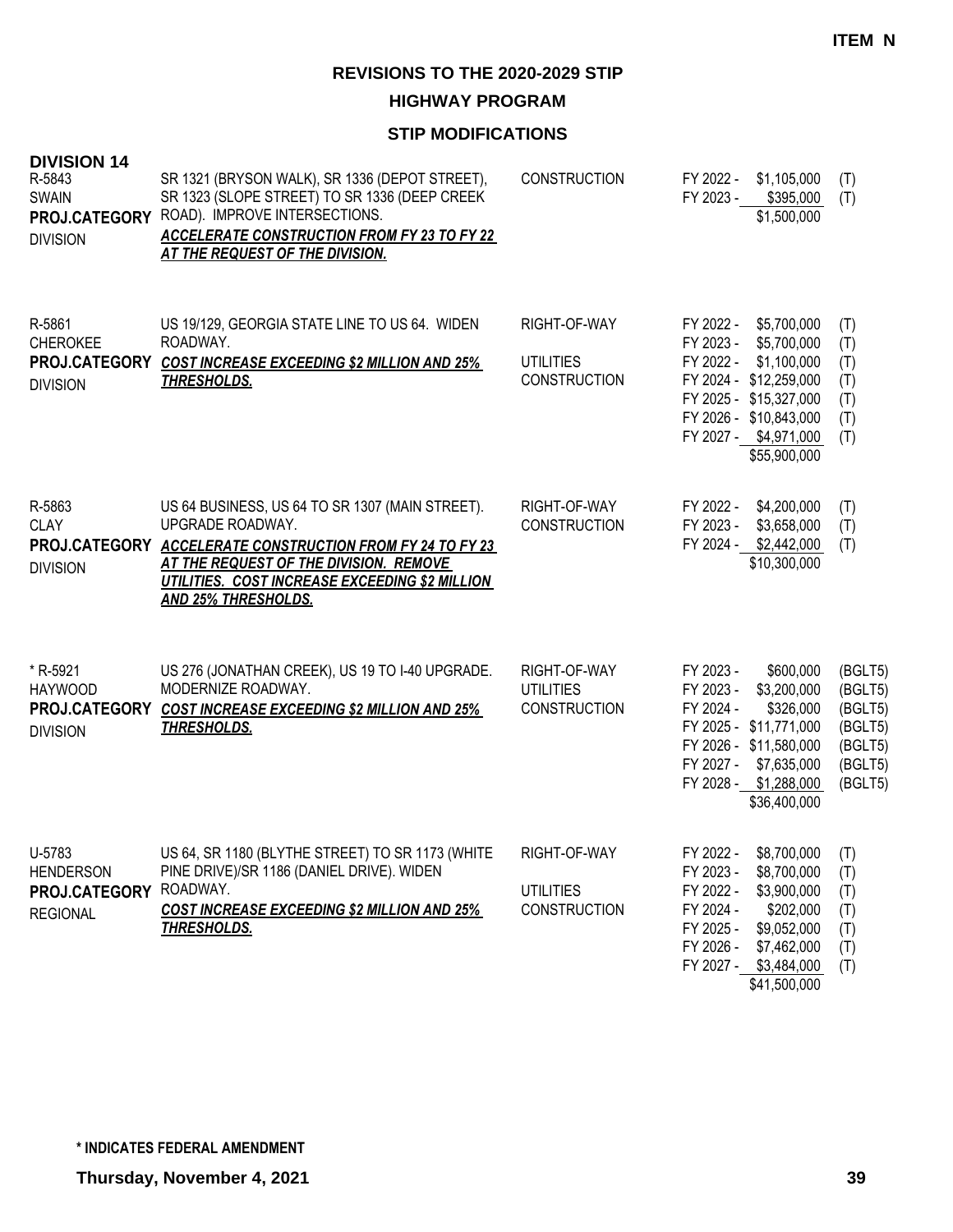**HIGHWAY PROGRAM**

## **STIP MODIFICATIONS**

| <b>DIVISION 14</b><br>U-5886<br><b>HENDERSON</b><br><b>PROJ.CATEGORY</b><br><b>DIVISION</b> | SR 1170 (WHITE STREET), SR 1171 (WILLOW ROAD) TO<br>US 176 (SPARTANBURG HIGHWAY). REALIGN AND<br>EXTEND ROADWAY.<br><b>COST INCREASE EXCEEDING \$2 MILLION AND 25%</b><br><b>THRESHOLDS.</b>                 | RIGHT-OF-WAY<br><b>UTILITIES</b><br><b>CONSTRUCTION</b> | \$6,233,000<br>FY 2023 -<br>FY 2024 -<br>\$6,234,000<br>\$6,233,000<br>FY 2025 -<br>FY 2023 -<br>\$2,600,000<br>\$3,189,000<br>FY 2026 -<br>FY 2027 -<br>\$6,657,000<br>FY 2028 -<br>\$4,344,000<br>FY 2029 -<br>\$1,010,000<br>\$36,500,000 | (T)<br>(T)<br>(T)<br>(T)<br>(T)<br>(T)<br>(T)<br>(T) |
|---------------------------------------------------------------------------------------------|--------------------------------------------------------------------------------------------------------------------------------------------------------------------------------------------------------------|---------------------------------------------------------|----------------------------------------------------------------------------------------------------------------------------------------------------------------------------------------------------------------------------------------------|------------------------------------------------------|
| U-5888<br><b>HAYWOOD</b><br><b>PROJ.CATEGORY</b><br><b>DIVISION</b>                         | US 23 BUSINESS, INTERSECTION OF US 23 BUSINESS<br>(NORTH MAIN STREET) AND WALNUT STREET.<br>CONSTRUCT INTERSECTION IMPROVEMENTS.<br><b>COST INCREASE EXCEEDING \$2 MILLION AND 25%</b><br><u>THRESHOLDS.</u> | <b>CONSTRUCTION</b>                                     | \$1,910,000<br>FY 2022 -<br>FY 2023 -<br>\$2,974,000<br>FY 2024 -<br>\$916,000<br>\$5,800,000                                                                                                                                                | (T)<br>(T)<br>(T)                                    |

## **STIP DELETIONS**

#### **DIVISION 3 DVISION 3**

| HL-0035<br><b>NEW HANOVER</b><br><b>PROJ.CATEGORY</b><br><b>DIVISION</b> | VARIOUS, MIDDLE SOUND LOOP CONNECTOR<br>CONSTRUCTION AND PORTERS NECK WALMART<br>CONNECTOR. CONSTRUCT MULTI-USE PATH.<br>STIP NUMBER IS BEING MODIFIED FROM HL-0035 TO<br>BL-0040 TO BETTER REFLECT THE TYPE OF PROJECT.                                                                                                                                | <b>CONSTRUCTION</b>                              | FY 2021 -<br>\$554,000<br>\$138,000<br>FY 2021 -<br>\$692,000                                                                                    | (BGDA)<br>(L)                       |
|--------------------------------------------------------------------------|---------------------------------------------------------------------------------------------------------------------------------------------------------------------------------------------------------------------------------------------------------------------------------------------------------------------------------------------------------|--------------------------------------------------|--------------------------------------------------------------------------------------------------------------------------------------------------|-------------------------------------|
| U-4738<br><b>BRUNSWICK</b><br>NEW HANOVER                                | NEW ROUTE (CAPE FEAR CROSSING), US 17 TO US<br>421 (INDEPENDENCE BOULEVARD-CAROLINA BEACH<br>ROAD) INTERSECTION. CONSTRUCT A NEW FACILITY<br>WITH STRUCTURE OVER THE CAPE FEAR RIVER.<br><b>PROJECT PREVIOUSLY PROGRAMMED FOR</b><br>PLANNING AND ENVIRONMENTAL STUDIES ONLY.<br><u>WORK ON THE PROJECT HAS CEASED AND IS </u><br><b>BEING DELETED.</b> |                                                  |                                                                                                                                                  |                                     |
| U-4738A<br><b>BRUNSWICK</b><br>PROJ.CATEGORY<br><b>DIVISION</b>          | NEW ROUTE (CAPE FEAR CROSSING), US 17 IN<br>BRUNSWICK COUNTY TO NC 133. CONSTRUCT<br>FREEWAY ON NEW LOCATION.<br><b>PROJECT PREVIOUSLY PROGRAMMED FOR</b><br>PLANNING AND ENVIRONMENTAL STUDIES ONLY.<br>WORK ON THE PROJECT HAS CEASED AND IS                                                                                                          | RIGHT-OF-WAY<br><b>UTILITIES</b><br>CONSTRUCTION | AFTER FY 2029 - \$29,700,000<br>AFTER FY 2029 -<br>\$1,080,000<br>AFTER FY 2029 - \$219,434,000<br>AFTER FY 2029 - \$23,903,000<br>\$274,117,000 | (NHP)<br>(NHP)<br>(NHP)<br>(BOND R) |

*BEING DELETED.*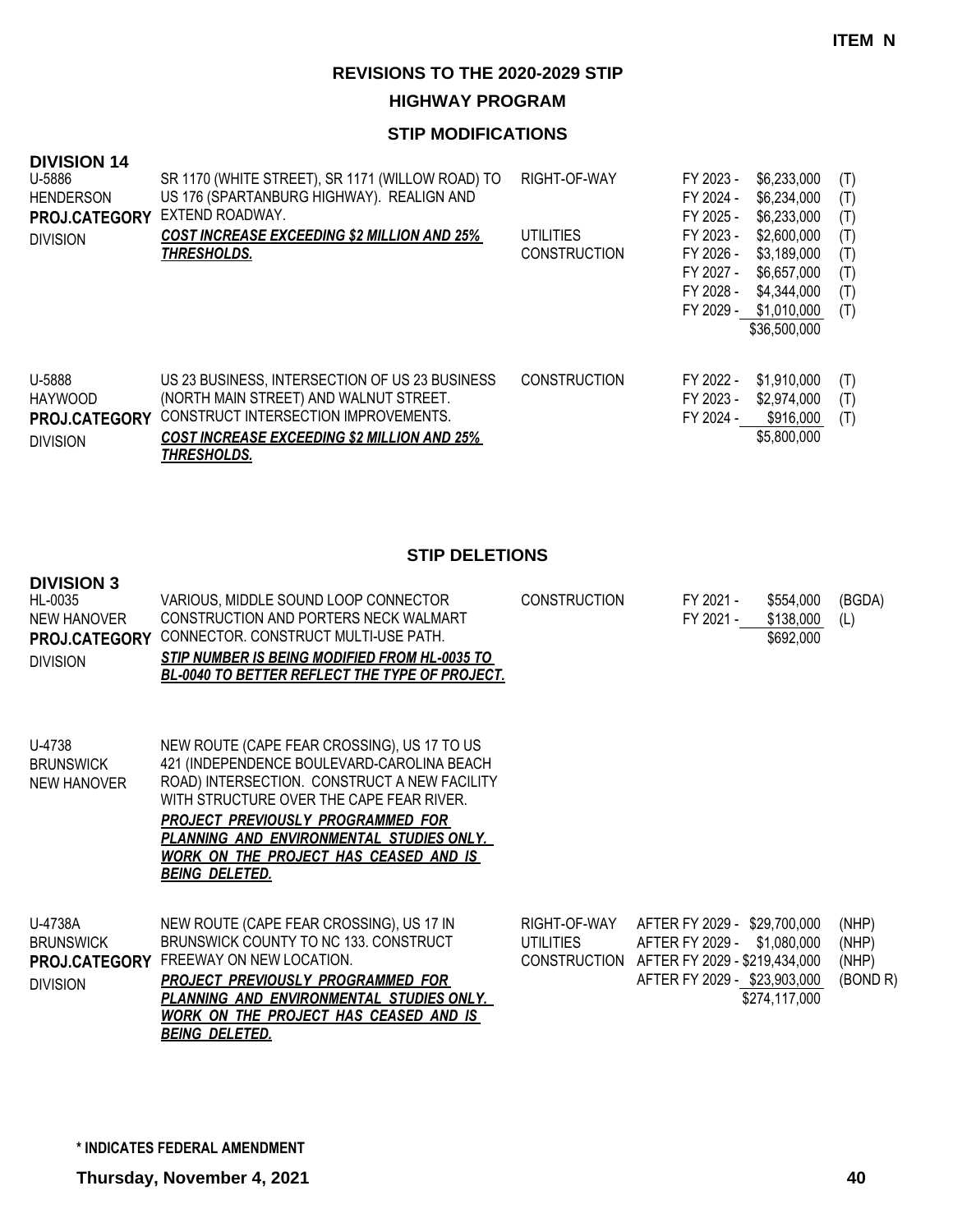## **HIGHWAY PROGRAM**

## **STIP DELETIONS**

| <b>DIVISION 3</b><br>U-4738B<br><b>NEW HANOVER</b><br><b>BRUNSWICK</b>            | NEW ROUTE (CAPE FEAR CROSSING), NC 133 TO US<br>421 (INDEPENDENCE BOULEVARD). CONSTRUCT<br>FREEWAY ON NEW LOCATION WITH A STRUCTURE<br>OVER THE CAPE FEAR RIVER.<br><b>PROJECT PREVIOUSLY PROGRAMMED FOR</b><br>PLANNING AND ENVIRONMENTAL STUDIES ONLY.<br><b>WORK ON THE PROJECT HAS CEASED AND IS</b><br><b>BEING DELETED.</b> | RIGHT-OF-WAY<br><b>UTILITIES</b>                        | AFTER FY 2029 - \$80,300,000<br>AFTER FY 2029 -<br>\$2,920,000<br>CONSTRUCTION AFTER FY 2029 - \$593,286,000<br>AFTER FY 2029 - \$64,627,000<br>\$741,133,000 | (NHP)<br>(NHP)<br>(NHP)<br>(BOND <sub>R</sub> ) |
|-----------------------------------------------------------------------------------|-----------------------------------------------------------------------------------------------------------------------------------------------------------------------------------------------------------------------------------------------------------------------------------------------------------------------------------|---------------------------------------------------------|---------------------------------------------------------------------------------------------------------------------------------------------------------------|-------------------------------------------------|
| <b>DIVISION 11</b><br>* HO-0006<br>CALDWELL<br>PROJ.CATEGORY<br><b>EXEMPT</b>     | SR 1328 (BROWN MOUNTAIN BEACH ROAD), WIDEN<br>ROADWAY TO 20 FEET IN FIVE LOCATIONS ALONG<br><b>WILSON CREEK.</b><br>DELETE PROJECT. WORK TO BE ACCOMPLISHED<br><b>UNDER HF-0003.</b>                                                                                                                                              | <b>ENGINEERING</b><br><b>CONSTRUCTION</b>               | FY 2021 -<br>\$140,000<br>FY 2021 -<br>\$35,000<br>FY 2022 -<br>\$1,260,000<br>FY 2022 -<br>\$315,000<br>\$1,750,000                                          | (FLAP)<br>(S(M))<br>(FLAP)<br>(S(M))            |
| <b>DIVISION 12</b><br>U-3608<br><b>GASTON</b><br>PROJ.CATEGORY<br><b>DIVISION</b> | NC 7/SR 2903 (N MAIN STREET/BELMONT MT HOLLY<br>ROAD), US 29/74 TO I-85. WIDEN TO CONSISTENT<br>MULTI-LANE TYPICAL SECTION AND CONSTRUCT<br>OPERATIONAL IMPROVEMENTS.<br>DELETE PROJECT. WORK TO BE ACCOMPLISHED<br><b>UNDER I-5719.</b>                                                                                          | RIGHT-OF-WAY<br><b>UTILITIES</b><br><b>CONSTRUCTION</b> | FY 2024 - \$27,900,000<br>FY 2024 -<br>\$7,300,000<br>FY 2024 -<br>\$3,099,000<br>FY 2025 -<br>\$6,213,000<br>FY 2026 -<br>\$888,000<br>\$45,400,000          | (T)<br>(T)<br>(T)<br>(T)<br>(T)                 |
| <b>DIVISION 14</b><br>HO-0007<br>TRANSYLVANIA<br>PROJ.CATEGORY<br><b>EXEMPT</b>   | US 276, US 64 TO AVERY CREEK TRAILHEAD. INSTALL<br>GUARDRAIL AND CONSTRUCT SIDEWALK AND<br>INSTALL GUARDRAIL FROM SLIDING ROCK TO<br>PROPOSED OFF-SITE PARKING.<br>DELETE PROJECT. WORK TO BE ACCOMPLISHED<br><b>UNDER HF-0004.</b>                                                                                               | <b>ENGINEERING</b><br><b>CONSTRUCTION</b>               | FY 2021 -<br>\$24,000<br>FY 2021 -<br>\$6,000<br>FY 2022 -<br>\$396,000<br>FY 2022 -<br>\$99,000<br>\$525,000                                                 | (FLAP)<br>(S(M))<br>(FLAP)<br>(S(M))            |
| * HO-0008<br><b>CLAY</b><br>PROJ.CATEGORY<br><b>EXEMPT</b>                        | SR 1140 (MYERS CHAPEL ROAD), REPLACE BRIDGE<br>#63 OVER BLAIR CREEK AND BRIDGE #88 OVER HYATT<br>MILL CREEK.<br>DELETE PROJECT. WORK TO BE ACCOMPLISHED<br><b>UNDER HF-0005.</b>                                                                                                                                                  | <b>ENGINEERING</b><br><b>CONSTRUCTION</b>               | FY 2021 -<br>\$240,000<br>\$60,000<br>FY 2021 -<br>FY 2024 -<br>\$960,000<br>FY 2024 -<br>\$240,000<br>\$1,500,000                                            | (FLAP)<br>(S(M))<br>(FLAP)<br>(S(M))            |